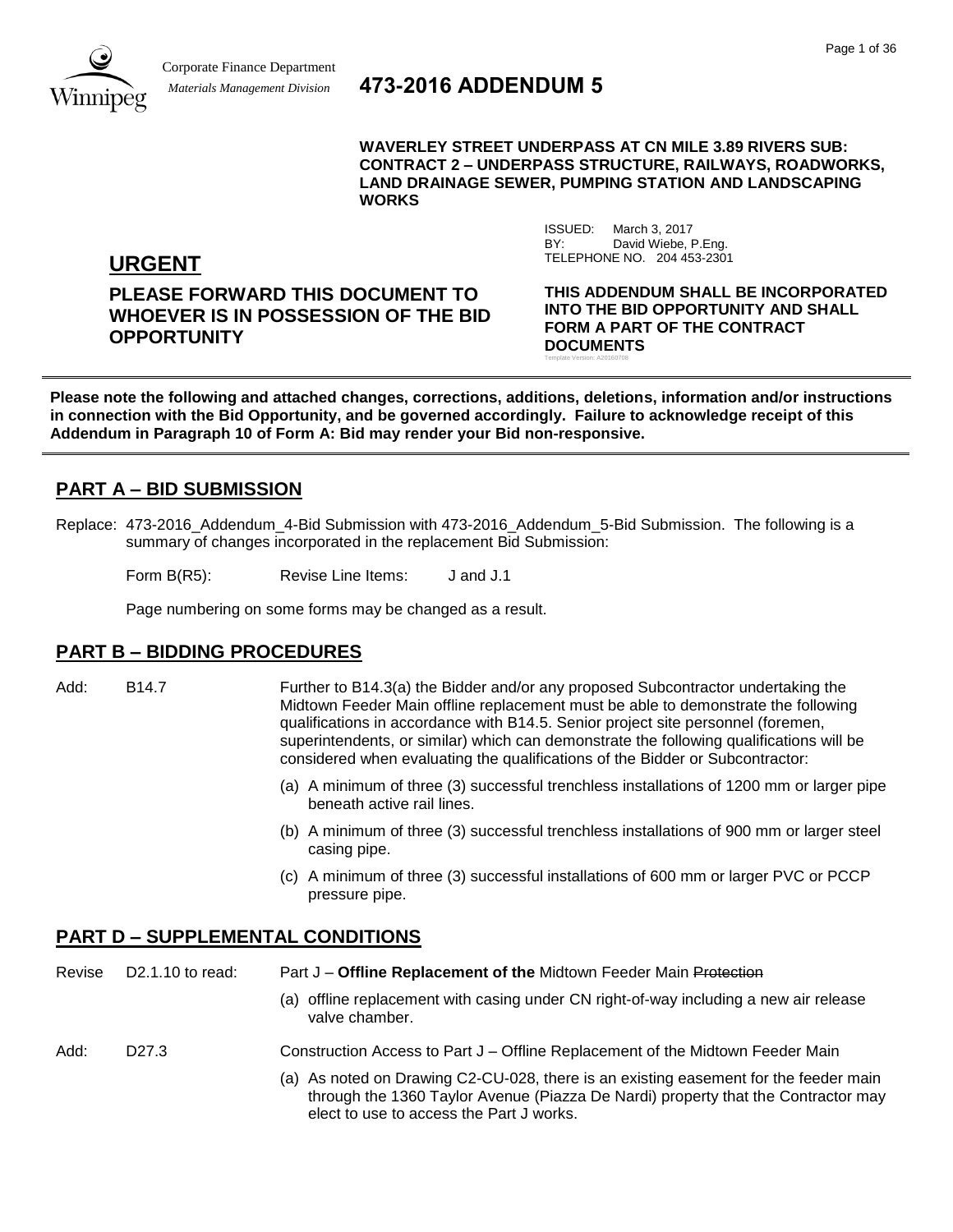|        |                    |      | (b) Note that access to the feeder main work area from Waverley Street along the south<br>side of the CN tracks will be limited after embankment construction is complete and<br>handed over to CN forces as per $D31.1(a)(i)$ , as this area is required for ballast and<br>track installation by CN.                                                                                                                                                                                                                                                     |
|--------|--------------------|------|------------------------------------------------------------------------------------------------------------------------------------------------------------------------------------------------------------------------------------------------------------------------------------------------------------------------------------------------------------------------------------------------------------------------------------------------------------------------------------------------------------------------------------------------------------|
|        |                    |      | (c) If the Contractor elects to install a temporary construction crossing of CN tracks to<br>assist in provision of construction access, said crossing shall be approved and<br>installed in accordance with E14.2.                                                                                                                                                                                                                                                                                                                                        |
|        |                    |      | (d) As noted on Drawing C2-CU-028, there is an existing easement for the feeder main<br>through 45 Hurst Way (Winnipeg Humane Society) and 850 to 830 Waverley Street<br>(Storageville/Shindico) that the Contractor may elect to use to access the Part J<br>works. This easement is further delineated in the figure shown in Appendix M.                                                                                                                                                                                                                |
|        |                    |      | (e) Any temporary upgrades the Contractor deems necessary to facilitate Contractor<br>travel along any easements, including, but not limited to, clearing and grubbing,<br>surfacing materials, culverts, security gates, or other temporary drainage will be<br>incidental to the feeder main work in E80. The Contractor is responsible to<br>accommodate existing drainage patterns on or around this area. The City of<br>Winnipeg Real Estate branch will assist the Contractor in discussions with<br>landowners before temporary upgrades commence. |
|        |                    | (f)  | The Contractor shall be aware that the 830 Waverley Street (Storageville) facility is a<br>secured storage compound. The Contractor is responsible for managing and<br>monitoring access through any temporary gates, maintaining security of the<br>temporary gates, and restoring any modifications to security fences to original<br>conditions after construction is complete. Temporary access gates should only be<br>used for passage of the Contractors' equipment and materials.                                                                  |
|        |                    |      | (g) The Contractor shall not store equipment or material on the easements noted in (a)<br>and (d) without written consent of the Contract Administrator.                                                                                                                                                                                                                                                                                                                                                                                                   |
|        |                    |      | (h) After completion of the Part J works, the Contractor shall remove any temporary<br>upgrades and restore the area to pre-existing conditions. Removal of the temporary<br>works and restoration, which may include, but not be limited to, landscaping and tree<br>replacement will be incidental to the feeder main work in E80.                                                                                                                                                                                                                       |
| Revise | D31.1 (a) to read: |      | Phase I - Detour Construction                                                                                                                                                                                                                                                                                                                                                                                                                                                                                                                              |
|        |                    | (i)  | Shoofly Rail Embankment shall be completed and ready for laying of ballast and<br>track by Others by July 15, 2017;                                                                                                                                                                                                                                                                                                                                                                                                                                        |
|        |                    |      | (ii) All roadworks on Waverley Street north of Mathers Avenue and all roadworks on<br>Grant Avenue shall be completed by September 22, 2017;                                                                                                                                                                                                                                                                                                                                                                                                               |
|        |                    |      | (iii) Detour roadway shall be open to traffic by October 2, 2017; and,                                                                                                                                                                                                                                                                                                                                                                                                                                                                                     |
|        |                    |      | (iv) Stage 2 must occur and be completed on a weekend between 17:30 Friday and<br>04:00 Monday (specific weekend subject to Contract Administrator approval); and,                                                                                                                                                                                                                                                                                                                                                                                         |
|        |                    |      | (v) Part J - Offline Replacement of the Midtown Feeder Main works shall be<br>completed by October 6, 2017.                                                                                                                                                                                                                                                                                                                                                                                                                                                |
| Revise | D36.1 (a) to read: |      | Phase I - Detour Construction                                                                                                                                                                                                                                                                                                                                                                                                                                                                                                                              |
|        |                    | (i)  | D31.1(a)(i) - Twenty thousand dollars $(\$20,000.00)$ ;                                                                                                                                                                                                                                                                                                                                                                                                                                                                                                    |
|        |                    | (ii) | D31.1(a)(ii) - Four thousand dollars $(\$4,000.00)$ ;                                                                                                                                                                                                                                                                                                                                                                                                                                                                                                      |
|        |                    |      | (iii) D31.1(a)(iii) - Five thousand dollars $(\$5,000.00)$ ; and,                                                                                                                                                                                                                                                                                                                                                                                                                                                                                          |
|        |                    |      | (iv) $D31.1(a)(iv)$ - One thousand dollars (\$1,000.00) per hour; and,                                                                                                                                                                                                                                                                                                                                                                                                                                                                                     |
|        |                    |      | (v) $D31.1(a)(v)$ – Ten thousand dollars (\$10,000.00).                                                                                                                                                                                                                                                                                                                                                                                                                                                                                                    |
|        |                    |      |                                                                                                                                                                                                                                                                                                                                                                                                                                                                                                                                                            |

Revise D42.1 (a) (iii) to read: Part J - Offline Replacement of the Midtown Feeder Main Protection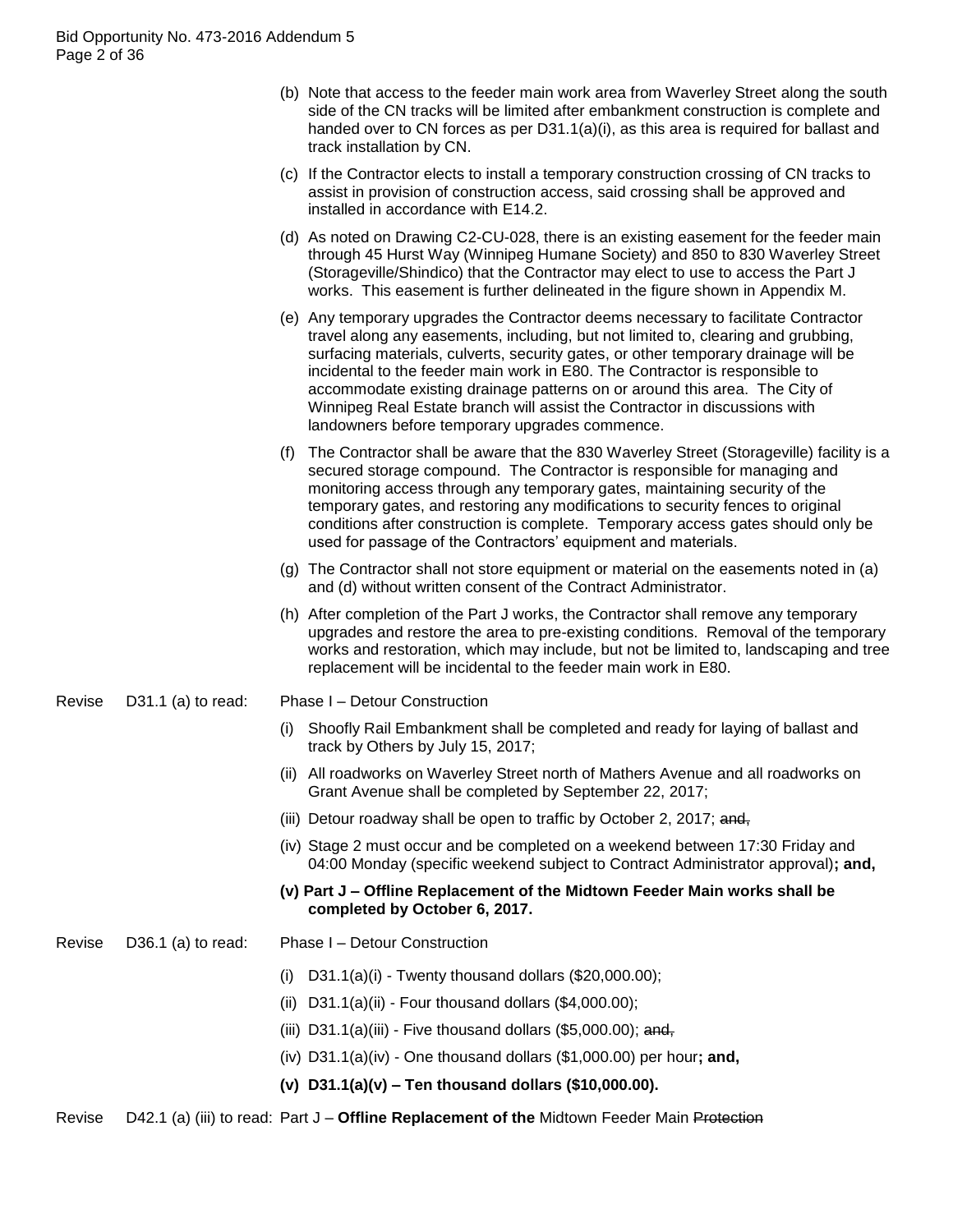# **PART E – SPECIFICATIONS**

| Revise | E61.3.11 to read:      | Formwork |                                                                                                                                                                                                                                                                                      |  |  |
|--------|------------------------|----------|--------------------------------------------------------------------------------------------------------------------------------------------------------------------------------------------------------------------------------------------------------------------------------------|--|--|
|        |                        |          | (a) Formwork materials shall conform to CSA Standard A23.1, and American Concrete<br>Publication SP4, "Formwork for Concrete."                                                                                                                                                       |  |  |
|        |                        |          | (b) Form sheeting plywood to be covered with form liner or to be directly in contact with<br>soil shall be exterior Douglas Fir, concrete form grade, conforming to CSA Standard<br>O121-08, a minimum of 20 mm thick.                                                               |  |  |
|        |                        |          | (c) Where form liner is not being used, form sheeting shall be Douglas Fir, overlay form<br>liner type conforming to CSA Standard O121-08. Approved Manufacturers are<br>"Evans" and "C-Z."                                                                                          |  |  |
|        |                        |          | (d) Boards used for formwork shall be fully seasoned and free from defects such as<br>knots, warps, cracks, etc., which may mark the concrete surface.                                                                                                                               |  |  |
|        |                        |          | (e) No formwork accessories will be allowed to be left in place within 50 mm of the<br>surface following form removal.                                                                                                                                                               |  |  |
|        |                        |          | (f) Items to be left in place, i.e., within the structural concrete component, but not<br>within the outer 50 mm, must be made from a non-rusting material or galvanized<br>steel; and they shall not stain, blemish, or spall the concrete surface for the life of the<br>concrete. |  |  |
|        |                        |          | (g) Nothwithstanding Clause E61.3.11(f), where the structural concrete component<br>is reinforced with black steel reinforcing (refer to Table 62 - 1 for permissible<br>components), the use of black steel formwork accessories will be permitted.                                 |  |  |
|        |                        |          | (h) Forms for exposed surfaces that do not require a form liner may be either new<br>plywood or steel as authorized by the Contract Administrator.                                                                                                                                   |  |  |
|        |                        |          | (i) Studding shall be spruce or pine and shall have such dimensions and spacing that<br>they shall withstand without distortion all the forces to which the forms shall be<br>subjected.                                                                                             |  |  |
|        |                        |          | (j) Walers shall be spruce or pine, with minimum dimensions of 100 mm x 150 mm.<br>Studding shall be spruce or pine, with minimum dimensions of 50 x 150.                                                                                                                            |  |  |
|        |                        |          | (k) Stay-in-place formwork or false work is not acceptable and shall not be used by the<br>Contractor unless specifically shown on the Drawings.                                                                                                                                     |  |  |
| Revise | E64.2.1 $(q)$ to read: |          | AWS C2.23-03/SSPC-CS 23.00 - NACE No. 12 - Specification for the Application of<br>Thermal Spray Coatings (Metallizing) of Aluminum, Zinc and Their Alloys and<br>Composites for the Corrosion Protection of Steel.                                                                  |  |  |
| Add    | $E64.2.1(aa)$ :        |          | CSA G189-1966(R2003) - Sprayed Metal Coatings for Atmospheric Corrosion<br>Protection.                                                                                                                                                                                               |  |  |
| Revise | E64.3.1 $(n)$ to read: |          | If hot-dip galvanizing of steel girders is specified, submit three (3) weeks prior to<br>steel girder hot-dip galvanizing a hot-dip galvanizing plan for the steel girder galvanizing<br>in accordance with ASTM A143/ A143M.                                                        |  |  |
| Revise | E64.4.7(a) to read:    |          | The following areas shall be zinc metallized in accordance with the Specification E114<br>"Surface Preparation and Zinc Spray Metallizing of Structural Steel" to with-a<br>minimum coating of 0.25 mm and in accordance with AWS C2.23-03/SSPC-CS 23.00 /<br><b>NACE No.12:</b>     |  |  |
|        |                        | (i)      | Girder bottom flanges, to the extent shown on the Drawings. Girder metallizing is not<br>required. All steel girders and cross bracings.                                                                                                                                             |  |  |
| Revise | E64.5.2(I) to read:    |          | Hot-Dip Galvanizing of Structural Steel Members, if specified to be applied:                                                                                                                                                                                                         |  |  |

Revise E64.5.2(I)(ii) to read: Field Applied Touch-up Galvanizing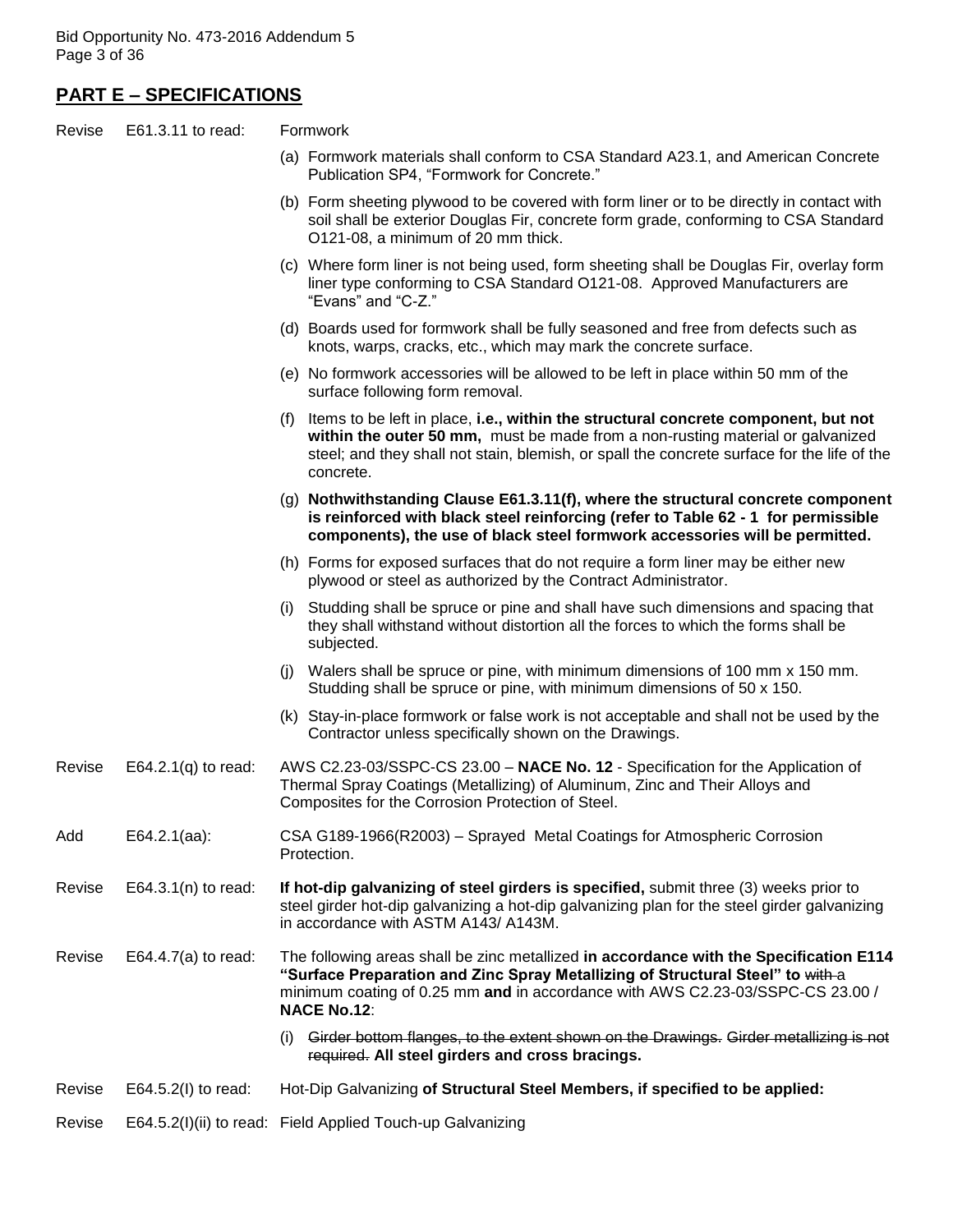- Any areas of damaged galvanizing on the sign structures **structural steel members** shall receive field applied touch up galvanizing.
- Surfaces to receive touch up galvanizing shall be cleaned using a wire brush, a light grinding action, or mild blasting to remove loose scale, rust, paint, grease, dirt, or other contaminants.
- For self-fluxing, low temperature, zinc based alloy rods, preheat the surface to 315°C and wire brush the surface during preheating. Rub the cleaned preheated area with the repair stick to deposit an evenly distributed layer of zinc alloy. Spread the alloy with a wire brush, spatula, or similar tool. Field applied galvanizing shall be blended into existing galvanizing of surrounding surfaces. Care shall be taken to not overheat surfaces beyond 400°C and to not apply direct flame to the alloy rods.
- For pure zinc paint on systems, the approved product Zinga shall be applied by either a brush or roller. The Zinga shall be applied in three (3) coats, with each coat having a dry film. thickness of 60 µm (2.36 mils). Each coat shall be left to dry for a minimum of one (1) hour before the application of the next coat.
- The maximum area to be repaired in the field on a single repair shall be 5,000 mm<sup>2</sup>. Any damaged article with a damaged area greater shall be rejected, removed, and replaced at the Contractor's expense.

#### Revise E66.2.1(a) to read: Perform work in accordance with the requirements of the latest issue of the following specifications and standards:

- (i) **ASTM D6386-16a – Standard Practice for Preparation of Zinc (Hot-Dip Galvanized) Iron and Steel Product and Hardware Surfaces for Painting**
- (ii) SSPC-SP1 Solvent Cleaning;
- (iii) SSPC-SP2 Hand Tool Cleaning;
- (iv) SSPC-SP3 Power Tool Cleaning;
- (v) SSPC-SP7 Brush Off Blast Clean
- (vi) SSPC-SP10 Near White Blast Cleaning;
- (vii) SSPC-SP11 Power\_Tool Cleaning to Bare Metal;
- (viii) **SSPC- SP 16 Brush-Off Blast Cleaning of Non-Ferrous Metals**
- (ix) SSPC-Vis 1 Guide to Pictorial Surface Preparation Standards for Painting Steel Surfaces;
- (x) Specification D21; and,
- (xi) SSPC specifications are available from: The Society of Protective Coatings Telephone: (412) 281-2331 40 - 24th Street, 6th Floor Pittsburgh, PA 15222-4656 USA Website: http://www.sspc.org

- Revise E66.5.1 to read: Preparation of Metal Surfaces
	- (a) **Preparation of zinc coated surfaces shall be in accordance with ASTM D6386.**
	- (b) Clean all surfaces by removing paint, rust, mill scale, welding slag, dirt, oil, grease and other foreign substances by cleaning in accordance with the manufacturer"s instructions.
	- (c) Remove all salts and surface contaminants by water blasting or steam cleaning prior to dry abrasive blasting.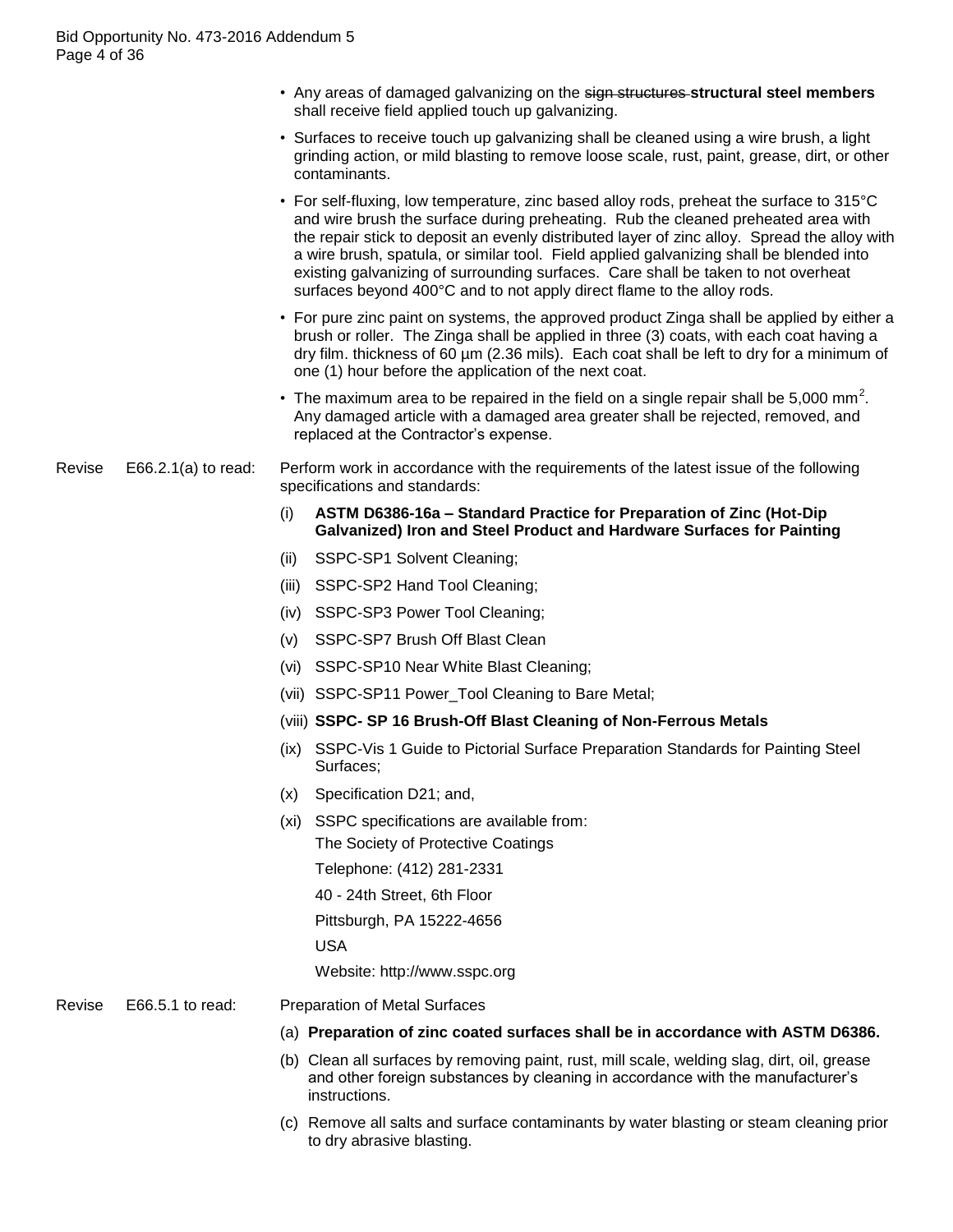|                       |                             |                                                                                                                                                                                                                                                                                                                                                                                                                  | cleaned.                                                                                                                                                           | (d) When cleaning by air blasting with sand, provide adequate separators and traps to<br>remove detrimental amounts of water and oil from compressed air before reaching<br>nozzle. Remove traces of blast products from surface and from pockets and corners<br>by brushing with clean brushes, by blowing with clean compressed air, or by vacuum<br>cleaning. Do not damage partially or completed work adjacent to area being |  |  |  |
|-----------------------|-----------------------------|------------------------------------------------------------------------------------------------------------------------------------------------------------------------------------------------------------------------------------------------------------------------------------------------------------------------------------------------------------------------------------------------------------------|--------------------------------------------------------------------------------------------------------------------------------------------------------------------|-----------------------------------------------------------------------------------------------------------------------------------------------------------------------------------------------------------------------------------------------------------------------------------------------------------------------------------------------------------------------------------------------------------------------------------|--|--|--|
|                       |                             |                                                                                                                                                                                                                                                                                                                                                                                                                  |                                                                                                                                                                    | (e) Abrasives used in shop cleaning shall be free of chlorides and other contaminants<br>which could affect the coating being applied, and shall produce the anchor pattern<br>required by the coating system.                                                                                                                                                                                                                    |  |  |  |
|                       |                             |                                                                                                                                                                                                                                                                                                                                                                                                                  |                                                                                                                                                                    | (f) Hand and power tool clean areas inaccessible to blasting equipment. Such cleaning<br>shall be in accordance with SSPC-SP2 and SSPC-SP3.                                                                                                                                                                                                                                                                                       |  |  |  |
|                       |                             |                                                                                                                                                                                                                                                                                                                                                                                                                  |                                                                                                                                                                    | (g) The Contractor shall prepare only as much surface as can be coated with primer the<br>same day. If unusual circumstances occur which prevent all prepared surfaces from<br>being primed the same day, a light blast cleaning will be required over all unprimed<br>surfaces prior to recommencement of painting.                                                                                                              |  |  |  |
|                       |                             |                                                                                                                                                                                                                                                                                                                                                                                                                  |                                                                                                                                                                    | (h) For seal coat application, surface shall be rough. If surface is smooth, sand it down<br>using rough grit sandpaper.                                                                                                                                                                                                                                                                                                          |  |  |  |
| Revise                | E66.5.2 to read:            | Degree of Cleanliness of Surfaces                                                                                                                                                                                                                                                                                                                                                                                |                                                                                                                                                                    |                                                                                                                                                                                                                                                                                                                                                                                                                                   |  |  |  |
|                       |                             |                                                                                                                                                                                                                                                                                                                                                                                                                  | (a) Prior to commencing paint application, the degree of cleanliness of surfaces must<br>conform to the following Steel Structures Painting Council Specification: |                                                                                                                                                                                                                                                                                                                                                                                                                                   |  |  |  |
|                       |                             |                                                                                                                                                                                                                                                                                                                                                                                                                  | (i)                                                                                                                                                                | <b>Commercial Blast Finish to SSPC-SP10 for Commercial Blast Cleaning Soluble</b><br>salts to SSPC Guide 15.                                                                                                                                                                                                                                                                                                                      |  |  |  |
|                       |                             |                                                                                                                                                                                                                                                                                                                                                                                                                  |                                                                                                                                                                    | (ii) Solvent cleaning to SSPC -SP 1.                                                                                                                                                                                                                                                                                                                                                                                              |  |  |  |
|                       |                             | (iii) Hand and power tool clean to SSPC-SP 2 or SSPC-SP 3.                                                                                                                                                                                                                                                                                                                                                       |                                                                                                                                                                    |                                                                                                                                                                                                                                                                                                                                                                                                                                   |  |  |  |
|                       |                             |                                                                                                                                                                                                                                                                                                                                                                                                                  |                                                                                                                                                                    | (iv) Brush-Off Blast Cleaning to SSPC-SP 16.                                                                                                                                                                                                                                                                                                                                                                                      |  |  |  |
|                       |                             |                                                                                                                                                                                                                                                                                                                                                                                                                  |                                                                                                                                                                    | (v) Provide necessary equipment for access to assist Contract Administrator to carry<br>out tests for cleanliness.                                                                                                                                                                                                                                                                                                                |  |  |  |
|                       | Replace E67.2.2(a) to read: | Rigid conduits shall be 150 mm and 200 mm-nominal inside diameters, as indicated on<br>the Drawings, unplasticized PVC in accordance with CSA C22.2 No. 136 complete with<br>the appropriate approved fittings, couplings and expansion joints as detailed on the<br>Drawings. The conduit shall be manufactured by IPEX Electrical Inc. or as accepted by<br>the Contract Administrator, in accordance with B8. |                                                                                                                                                                    |                                                                                                                                                                                                                                                                                                                                                                                                                                   |  |  |  |
| Replace: E80 to read: |                             | OFFLINE REPLACEMENT OF THE MIDTOWN FEEDER MAIN                                                                                                                                                                                                                                                                                                                                                                   |                                                                                                                                                                    |                                                                                                                                                                                                                                                                                                                                                                                                                                   |  |  |  |
|                       |                             | E80.1                                                                                                                                                                                                                                                                                                                                                                                                            |                                                                                                                                                                    | Description                                                                                                                                                                                                                                                                                                                                                                                                                       |  |  |  |
|                       |                             |                                                                                                                                                                                                                                                                                                                                                                                                                  | E80.1.1                                                                                                                                                            | This Section details the offline replacement of the Midtown Feeder Main<br>across the CN Rivers Subdivision at Mile 3.79 and construction of an air<br>release valve chamber on the Midtown Feeder Main.                                                                                                                                                                                                                          |  |  |  |
|                       |                             | E80.1                                                                                                                                                                                                                                                                                                                                                                                                            |                                                                                                                                                                    | <b>Schedule Restrictions</b>                                                                                                                                                                                                                                                                                                                                                                                                      |  |  |  |
|                       |                             |                                                                                                                                                                                                                                                                                                                                                                                                                  |                                                                                                                                                                    | (a) Further to E15.5 shutdown of the Midtown Feeder Main for completion of tie-<br>in's to the existing feeder main will be limited to a maximum of fourteen (14)<br>Calendar Days, measured from the date of turn over to the Contractor after<br>draining by City forces to turn over of system back to the City of Winnipeg to<br>facilitate re-commissioning of the feeder main.                                              |  |  |  |
|                       |                             |                                                                                                                                                                                                                                                                                                                                                                                                                  |                                                                                                                                                                    | (b) The Midtown Feeder Main may be taken out of service for the above<br>referenced shutdown between May 2017 and September 30, 2017. This<br>schedule may be adjusted in accordance with E15.5 due to third party work<br>occurring on the City's regional water system and system operational<br>constraints.                                                                                                                   |  |  |  |
|                       |                             |                                                                                                                                                                                                                                                                                                                                                                                                                  | E80.2 Submittals                                                                                                                                                   |                                                                                                                                                                                                                                                                                                                                                                                                                                   |  |  |  |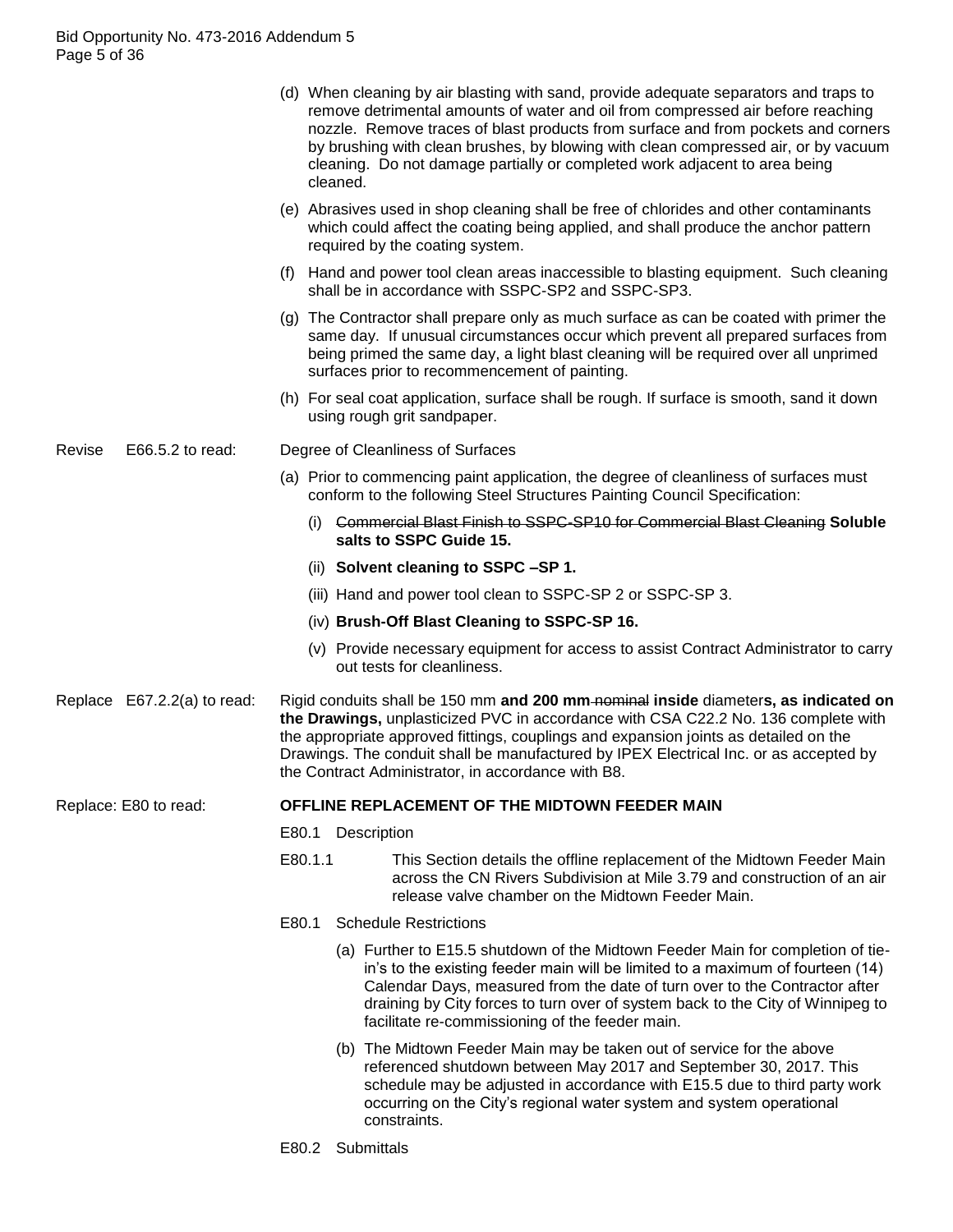Bid Opportunity No. 473-2016 Addendum 5 Page 6 of 36

| E80.2.1 | Submit shop drawings for the following in accordance E4: |  |  |  |  |  |
|---------|----------------------------------------------------------|--|--|--|--|--|
|---------|----------------------------------------------------------|--|--|--|--|--|

- (a) casing spacers and hardware;
- (b) casing end seal;
- (c) PVC joint restraints;
- (d) AWWA C219 steel sleeve couplings;
- (e) all corrosion protection system products; and,
- (f) all other materials specified herein.
- E80.2.2 Submit shop drawings for the following Air Release Chamber materials in accordance E4:
	- (a) manhole components;
	- (b) concrete and reinforcing steel in accordance with CW 2160;
	- (c) water proofing and sealant products;
	- (d) sump grating;
	- (e) small diameter piping and valves;
	- (f) spray applied polyurethane insulation
	- (g) pipe seals; and,
	- (h) all other products specified herein.
- E80.2.3 Further to E15.4.2, the Contractor shall submit a Construction Method Statement in accordance with E4 with the following additional information:
	- (a) excavation method around existing utilities and temporary support methods. Existing utilities include buried fibre optics, buried hydro, and overhead hydro;
	- (b) a laying schedule for the installation detailing the location of each length of PVC pipe, all bends, closures and intended field cuts. The laying schedule shall be prepared to minimize the number of field cuts required;
	- (c) feeder main construction sequencing, including:
		- (i) casing pipe installation method in accordance with E83.4;
		- (ii) feeder main installation through casing pipe;
		- (iii) thrust block construction;
		- (iv) feeder main cleaning, disinfection, and pressure testing procedures;
		- (v) tie-in"s to the existing feeder main;
		- (vi) means of removal for the existing feeder main piping; and,
		- (vii) abandonment of the existing feeder main.
	- (d) construction methods and sequencing for construction of the air release chamber; and,
	- (e) protection of the existing feeder main piping from contamination.
- E80.2.4 Submit the following documentation for inclusion in the City"s feeder main shutdown protocol for each planned feeder main shutdown:
	- (a) a step by step list of a tasks to be undertaken during the shutdown;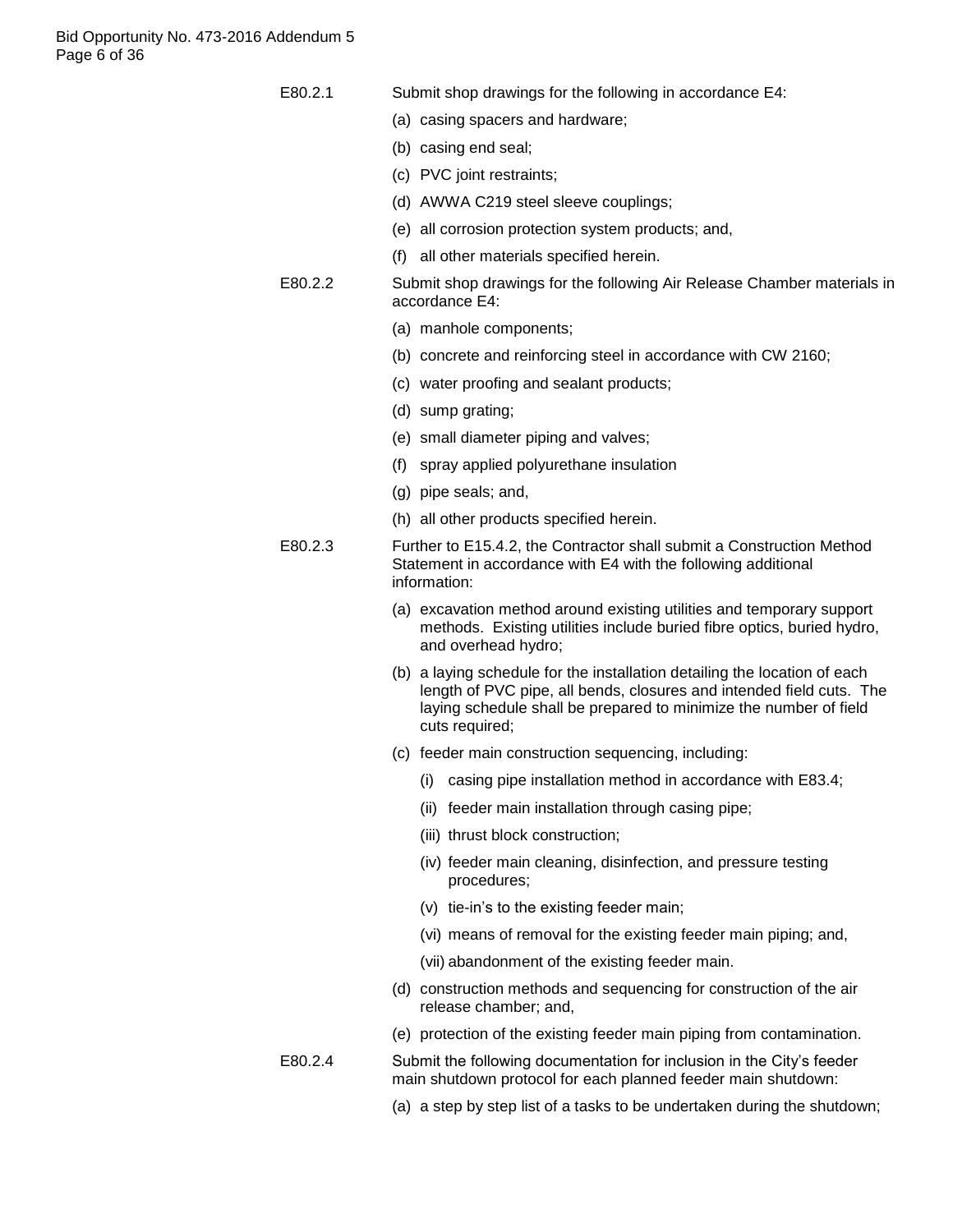- (b) contingency plans to mitigate risks identified in a joint planning session with the Contactor, Contractor Administrator and the Water and Waste"s Water Services; and,
- (c) check list of equipment, materials, tools required to complete the work that need to be on site prior to undertaking the shutdown.

#### E80.2.5 Submit a shoring plan including the following:

- (a) Shop Drawings for all excavation shoring shall be prepared and submitted in accordance with E4. All shop drawings shall be sealed by a Professional Engineer, registered in the Province of Manitoba, experienced in the design of shoring systems for the excavation method proposed;
- (b) shoring installation and staging plan; and,
- (c) means of protecting the feeder main during shoring installation and removal.

#### E80.3 Materials

- E80.3.1 Steel Casing Pipe
	- (a) The 1450 mm steel casing pipe is being supplied under a separate Contract. The Contract Administrator will provide the Contractor with a contact for the supply contractor upon award.
	- (b) The following casing pipe is being supplied for completion of the work:
		- (i) 1450 mm steel casing pipe;
		- (ii) Pipe Dimensions:
			- Outside Diameter: 1473 mm (58")
			- Inside Diameter: 1429 mm
			- Wall Thickness: 22.2 mm (7/8")
			- Pipe Length: 3.05 m
		- (iii) Joint: Permalok T5;
		- (iv) Number of Pipes: 15;
		- (v) Inner and Outer Coatings: Epoxy (16 mil minimum) or polyrethane (40 mil minimum);
		- (vi) the pipe is being supplied without grouting ports. The addition of grouting ports to suit the Contractors preferred installation method will be the responsibility of the installation contractor; and,
		- (vii) the supply contractor will be supplying 7.5 L (2 gallon) of repair product for the casing pipe. The installation contractor is responsible for procuring additional repair product as required to complete the installation.
	- (c) The casing pipe supplied by others is to arrive in Winnipeg by July 14, 2017.
	- (d) The casing pipe will be delivered to Site by the supply contractor. The Contractor shall provide the Contract Administrator with notice a minimum of ten (10) Business Days prior to the intended delivery date. The Contractor shall coordinate with the supply contractor for delivery to the Site.
	- (e) The Contractor shall attend a delivery inspection, with the pipe supply contractor, and Contract Administrator. The pipe supply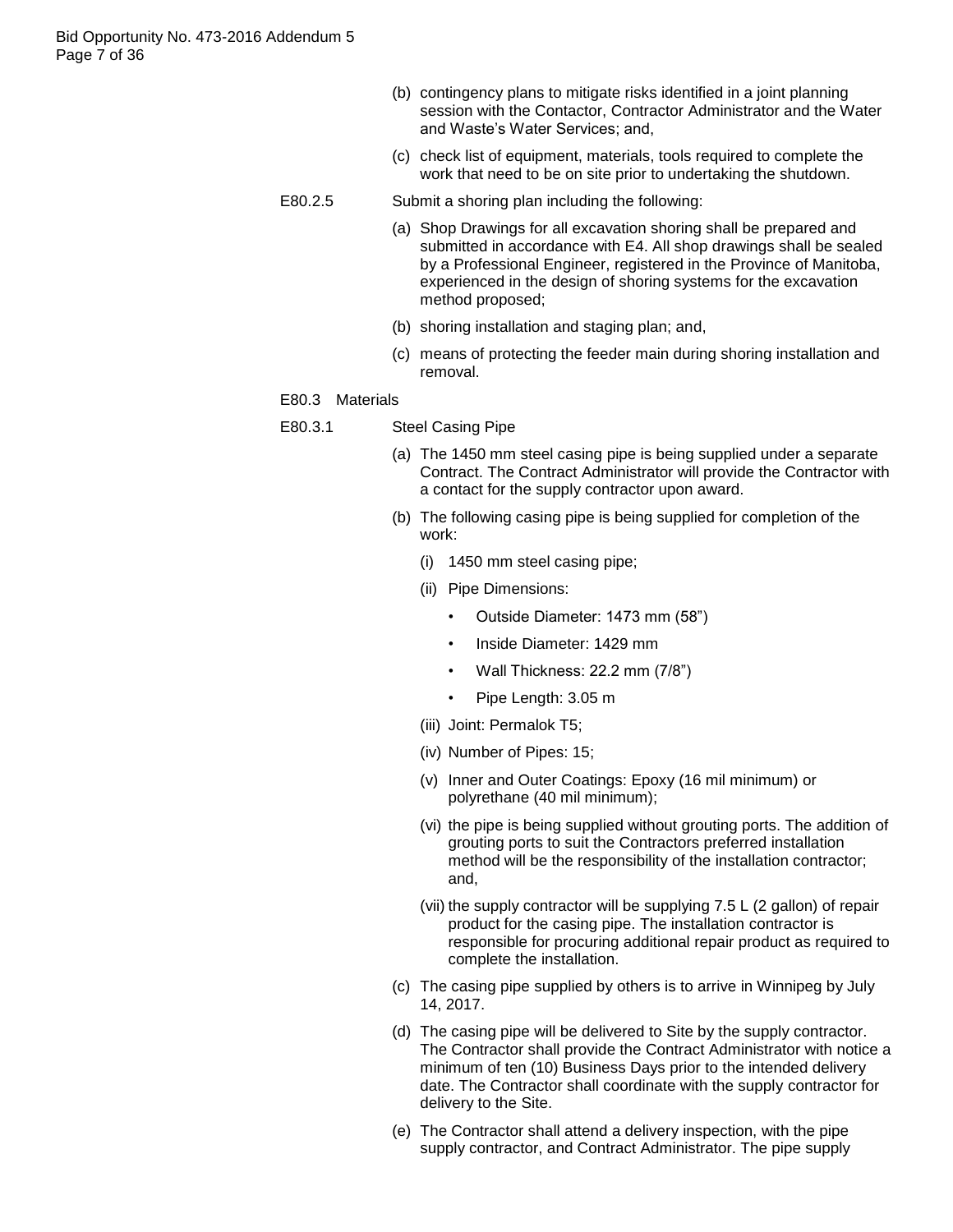contractor shall rectify any damage noted during the delivery inspection. Written acceptance of the pipe by a duly completed "Certificate of Equipment Delivery (Form 200)" (Supplied by the Contract Administrator) shall constitute acceptance for installation from the installation contractor.

- (f) Shop drawings for the casing pipe will be provided upon receipt and review by the Contract Administrator.
- E80.3.2 PVC Feeder Main Piping and Fittings
	- (a) The 900 mm PVC feeder main piping and fittings are being supplied under a separate Contract. The Contract Administrator will provide the Contractor with a contact for the supply contractor upon award.
	- (b) The following feeder main pipe and fittings are being supplied for completion of the work:
		- (i) 900 mm AWWA C900 DR25 PVC feeder main piping.
			- Pipe Length: 6.10 m
			- Pipe Dimensions to conform to AWWA C900, Table 1A.
			- Bells conform to the requirements of Section 4.3.2.3 a).
			- Number of Pipes: 13
		- (ii) 900 mm AWWA C900 DR25 Fabricated PVC 45 deg bend (Bell x Bell)
			- Quantity: 2
		- (iii) 900 mm AWWA C900 DR25 Fabricated PVC 50 deg bend (Bell x Bell)
			- Quantity: 2
		- (iv) 900 mm AWWA C900 DR25 Fabricated PVC Testing Plug complete with two 75 mm threaded ports (Plain End)
			- Quantity: 2
		- (v) 900 mm AWWA C900 DR25 Fabricated PVC Slide Collars (closures)
			- Quantity: 2
	- (c) The feeder main pipe and fittings are to arrive in Winnipeg by July 14, 2017.
	- (d) The feeder main pipe and fittings will be delivered to Site by the supply contractor. The Contractor shall provide the Contract Administrator with notice a minimum of ten (10) Business Days prior to the intended delivery date. The Contractor shall coordinate with the supply contractor for delivery to the Site.
	- (e) The Contractor shall attend a delivery inspection, with the pipe supply contractor, and Contract Administrator. The pipe supply contractor shall rectify any damage noted during the delivery inspection. Written acceptance of the pipe and fittings by a duly completed "Certificate of Equipment Delivery (Form 200)" (Supplied by the Contract Administrator) shall constitute acceptance for installation from the installation contractor.
	- (f) Shop drawings for the casing pipe will be provided upon receipt and review by the Contract Administrator.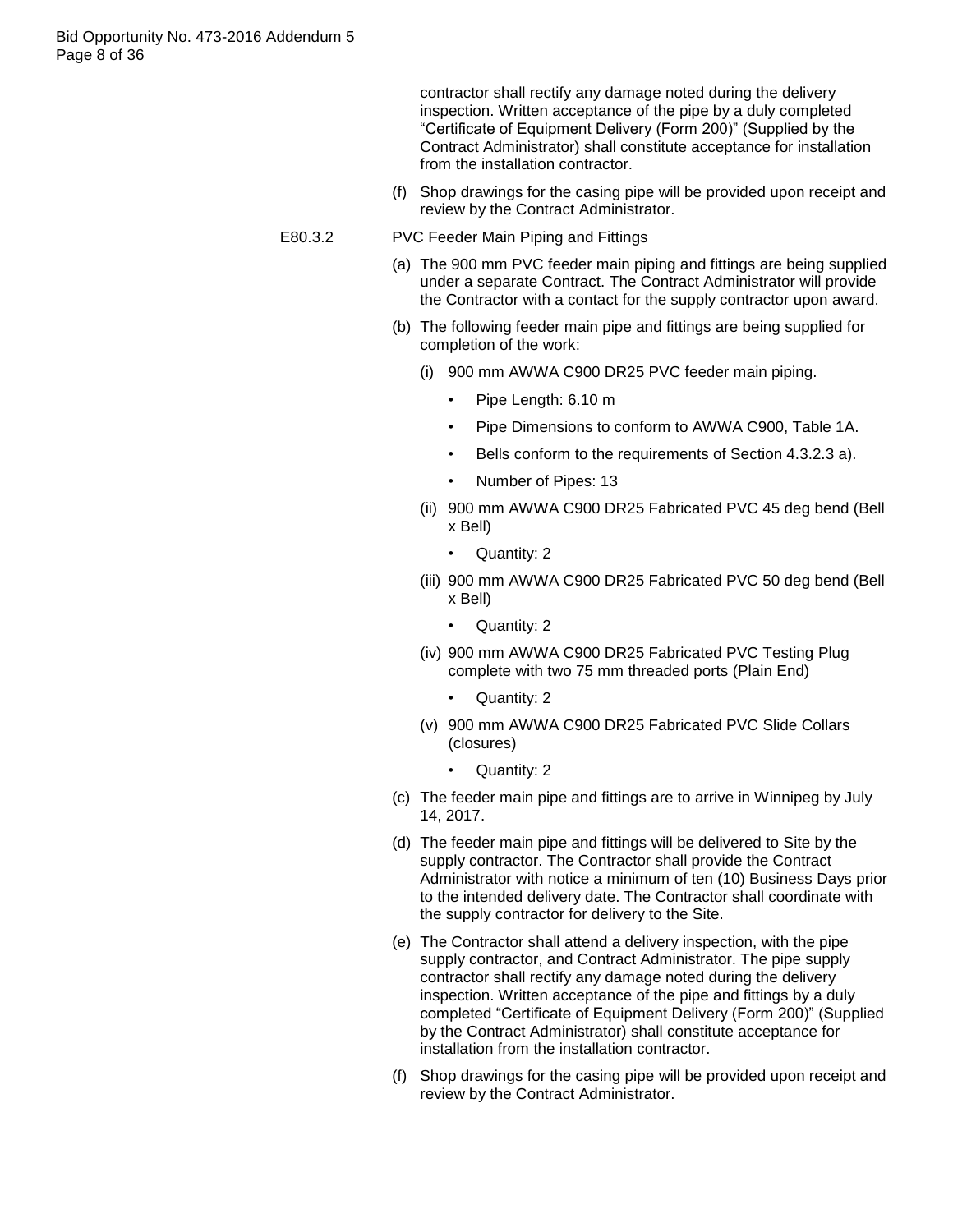(g) The installation contractor is responsible for determining the correct outside diameter of the pipe/fitting barrel and bell for sizing of casing spacers and joint restraints.

#### E80.3.3 PCCP Pipe Fittings

- (a) Cement
	- (i) Portland Cement shall be Type HS Sulphate resistant Cement.
	- (ii) External mortar coating shall contain ten percent (10%) silica fume by weight of cement.
	- (iii) Approval in writing is required if the Contractor proposed to use fly ash or pozzolan as a supplementary cementing material in conformance with AWWA Standard C301, Section 4.4.1.
	- (iv) Approval requests should be accompanied by a submission from an independent testing laboratory complete with sampling and testing results of the material conforming to ASTM Standard C311.
- (b) Joints
	- (i) For connection to existing 900 mm pipe joints, standard single gasket joints will be permitted. Existing joint diameter and joint depth are provided on the Drawings. "O" ring size is unknown and to be determined by the Contractor.
- (c) Fittings
	- (i) Fittings shall be manufactured using minimum steel thicknesses specified in Table 1, Section 4.7 of AWWA C301.
	- (ii) Fittings shall be supplied complete with mortar lining and coating in accordance with AWWA C301. A 450 mm hold back on mortar coating shall be left for all plain ends unless otherwise specified on the Drawings.
	- (iii) Exposed steel joints and plain ends shall be coated in accordance with AWWA C210 and as specified herein for liquid epoxy coatings.
- (d) Pipe Marking
	- (i) Each section of pipe and each fitting shall be plainly marked with a waterproof marking material both inside (on the bell or spigot end) and outside (at the pipe's midspan) the classification, the date of manufacture and marks of identification sufficient to show its proper location in the line by the reference to the laying schedule specified.
- (e) Fitting Design
	- (i) All fittings shall be design and constructed to withstand maximum design working pressure of 700 kilopascals, a test pressure of 830 kilopascals, and all external pressures caused by overburden, traffic or other loads to which the pipe might be subjected, all in accordance with the applicable requirements of AWWA Standard C301 and C304.
- (f) Affidavit of Compliance
	- (i) An affidavit of compliance signed by an officer of the pipe manufacturing company shall be provided stating that the pipe and fittings comply with this Specification, in accordance with Section 6.3 of AWWA C301.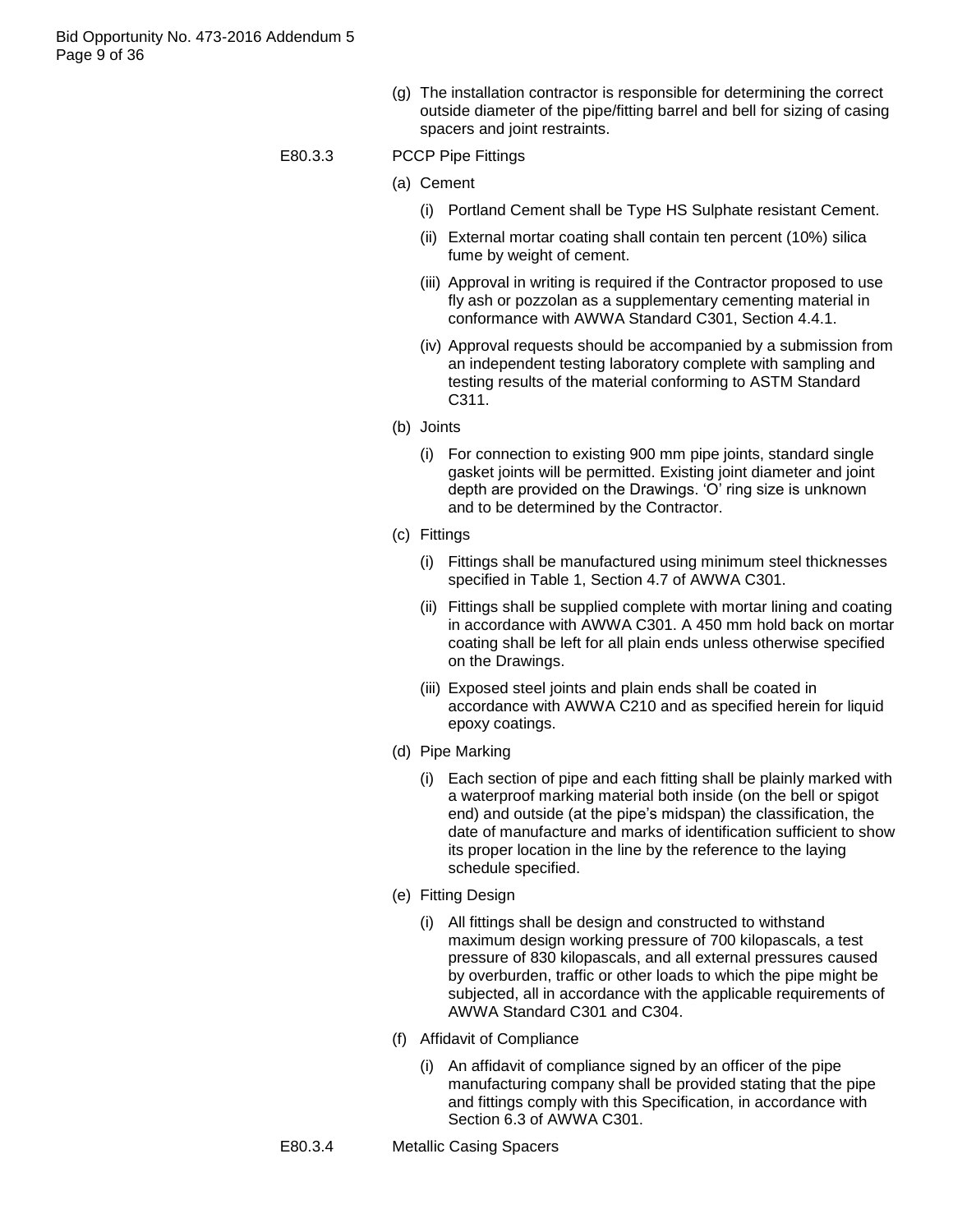Bid Opportunity No. 473-2016 Addendum 5 Page 10 of 36

- (a) Casing spacers shall be constructed from type 304 stainless steel.
- (b) Casing spacers shall be supplied complete with glass reinforced polyester or nylon runners, capable of providing di-electric insulation between the casing pipe and runner.
- (c) Minimum band thickness: 14 Gauge
- (d) Minimum band thickness: 305 mm
- (e) Minimum riser thickness: 10 gauge
- (f) Hardware shall be 304 stainless steel.
- (g) Midtown Feeder Main:
	- (i) Estimated Full Pipe Weight: 7.63 kN/m
	- (ii) Max casing spacer separation: 3.05 m
	- (iii) Spacers shall be placed on both sides of pipe joints within 600 mm of the joint.
	- (iv) The casing spacer supplier shall confirm the load carrying capacity of the spacer and provide maximum spacing recommendations based on the applied loads and capacity of the casing spacer.
- (h) Approved Products:
	- (i) Model S Metallic Casing Spacer produced by Pipeline Seal and Insulator, Inc.
	- (ii) or approved equal in accordance with B8.

#### E80.3.5 Casing End Seals

- (a) Ends of the casing shall be sealed against the carrier pipe to prevent water and soil transfer in to the annulus.
- (b) End seal shall be a pull on or wrap around style complete with stainless steel bands for both the casing and carrier pipe connections.
- (c) Seal shall be manufactured from 3.175 mm (1/8") thick EPDM 60 rubber.
- (d) The overlap portions of the rubber shall be sealed to provide a water tight membrane.
- (e) Approved products:
	- (i) Model "S" Standard Pull-on or Model "W" Wrap Around End Seal produced by Pipeline Seal and Insulator, Inc.
	- (ii) or approved equal in accordance with B8.

#### E80.3.6 Pipe Couplings

- (a) Pipe couplings shall conform to AWWA C219 for bolted, Sleeve Type Couplers for Plain End Pipe. Minimum requirements are:
	- (i) Material: Steel
	- (ii) Minimum sleeve length: 250 mm
	- (iii) Minimum centre steel sleeve thickness 9.5 mm
	- (iv) Couplings capable of accommodating up to 2 degrees deflection
	- (v) Bolts and nuts to be 316 Stainless Steel complete with di-electric isolating washers and sleeves.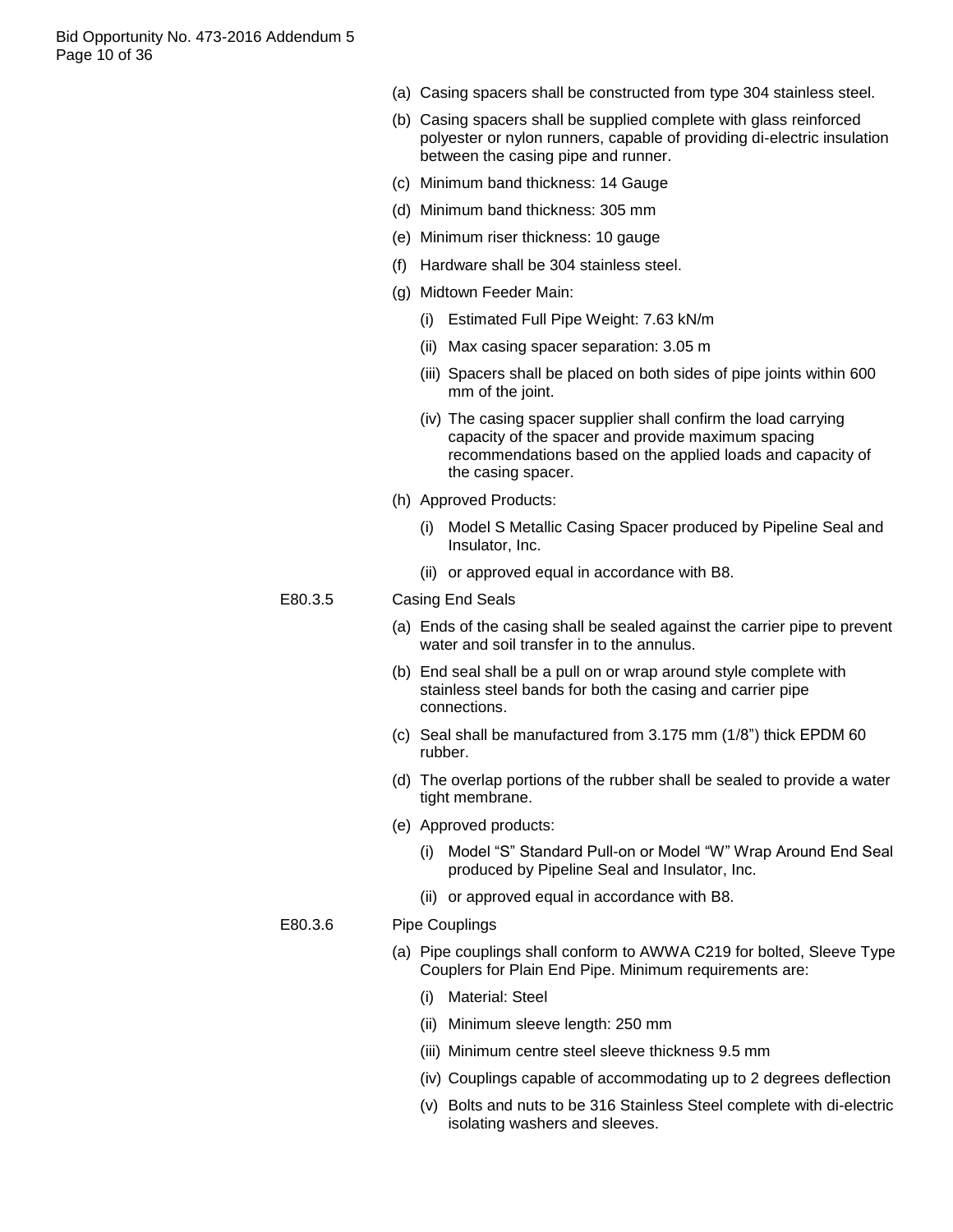- (vi) Design pressure 150 psi
- (b) Buried pipe couplers shall be protected against corrosion by wrapping with AWWA C217 petrolatum corrosion protection system in accordance with E80.3.8 and E80.4.13.
- (c) Couplings to be supplied with two di-electric insulating boots.
- (d) Couplings to be supplied complete with a fusion bonded epoxy coating in accordance with AWWA C213 and as specified herein, and meeting the requirements of ANSI/NSF 61 "Standard for Drinking Water System Components – Health Effects".
- (e) All transition couplings, larger than 300 mm in diameter, with differential outside pipe diameters greater than 25 mm shall be restrained to prevent movement of the coupling due to differential thrust forces. Tie rods placed in compression for the purpose of restraining differential thrust forces shall be no longer than 150 mm and the Contractor must demonstrate they are capable of withstanding the applied forces.

#### E80.3.7 Joint Restraint Harnesses

- (a) Utilize joint restraint harnesses specially designed for PVC.
- (b) PVC fitting joint restraints shall be constructed of ductile iron to ASTM A536 Grade 65-45-12.
- (c) Accepted Products:
	- (i) EBAA Iron Series 2500 or 2800
	- (ii) Uniflange Series 1360 or 1390
	- (iii) Romac 611 Restraining System
	- (iv) or approved equal in accordance with B8
- (d) Joint restraint harnesses to be supplied complete with a fusion bonded epoxy coating in accordance with AWWA C213 and as specified herein.
- (e) Notwithstanding the accepted products noted above, the Contractor shall be responsible to source a joint restraint system compatible with the dimensional constraints of the PVC pipe and steel casing pipe being supplied.
- (f) All joint restraint harnesses shall be protected against corrosion by wrapping with AWWA C217 petrolatum corrosion protection system in accordance with E80.3.8 and E80.4.13.
- E80.3.8 Petrolatum Tape Corrosion Protection System
	- (a) All buried pipe couplers and flanged connections shall be protected against corrosion by a petrolatum tape corrosion protection system consisting of the following components:
		- (i) Petrolatum paste primer
		- (ii) Void-filling mastic filler
		- (iii) Petrolatum tape
		- (iv) Protective outerwrap
	- (b) Petrolatum tape systems shall conform to AWWA C217.
	- (c) Approved Products and Manufacturers:
		- (i) Petrolatum tape system manufactured by Denso North America Inc.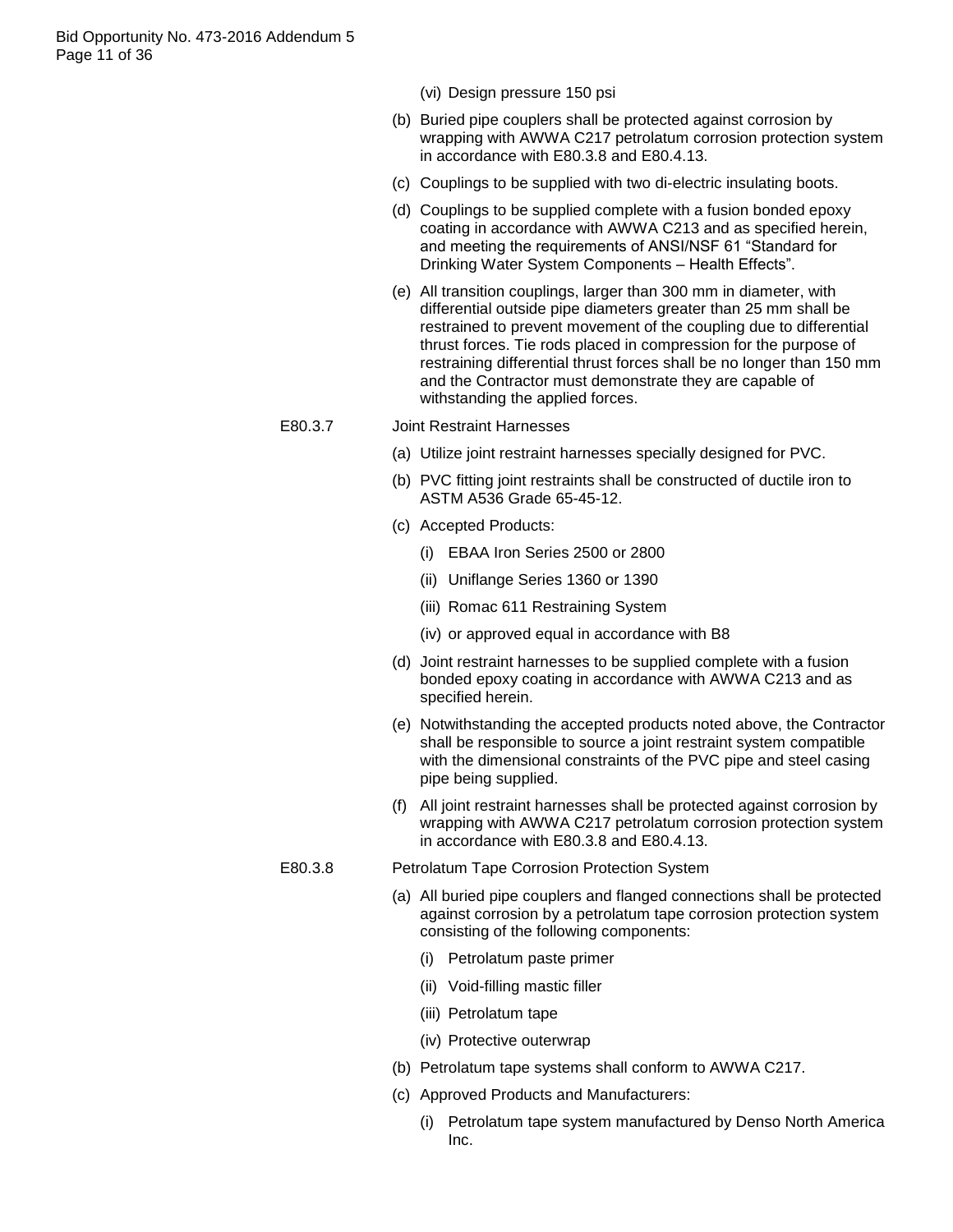|  | (ii) Trenton Corporation, |
|--|---------------------------|
|  |                           |

- (iii) Petro Coating Systems Ltd,
- (iv) or approved equal in accordance with B8.
- E80.3.9 Continuity Bonding For Anodes
	- (a) Wires for continuity bonding shall be No.10 American Wire Gauge (AWG) 7-strand copper conductor with black TWU insulation.
	- (b) Thermite weld products shall be properly selected based on the wire size, pipe size and material.
	- (c) Thermite weld caps shall be constructed from 20 mil high-density polyethylene and may be either pre filled or field filled with a bituminous mastic coating or approved equal in accordance to B8.
- E80.3.10 Galvanic Anodes
	- (a) Galvanic anodes for cathodic protection of buried ferrous pipes and fittings shall be 11.5 kg pre-packaged zinc anodes to City of Winnipeg specification.
- E80.3.11 Manhole Materials
	- (a) All manhole materials shall conform to CW 2130.
- E80.3.12 Concrete and Reinforcement
	- (a) All concrete works shall conform to CW 2160 unless otherwise stated on the Drawings.

# E80.3.13 Sump Grating

- (a) Sump grating shall be either FRP or Aluminum.
- (b) FRP Sump Grating:
	- (i) FRP grating shall be a 38 mm deep by 38 mm square mesh.
	- (ii) Grating shall come complete with a 38 x 38 angle channel cast into the chamber floor and anchored with integral concrete anchoring ribs.
	- (iii) Approved Products: Fibergrate molded grating or approved equal in accordance with B8.
- (c) Aluminum Sump Grating:
	- (i) Aluminum grating shall be a 38 x 4.76 mm swage or pressure locked aluminum grating with 102 mm on center cross bars.
	- (ii) Grating shall come complete with a  $38 \times 38 \times 6.35$  mm aluminum angle channel cast into the chamber floor and anchored with 9.5 x 102 mm anchor studs. Minimum two (2) anchor studs per side located 150 mm from corner.

# E80.3.14 Flange Gaskets

- (a) 3 mm, full-faced, SBR rubber gaskets or neoprene in accordance with AWWA C207.
- (b) Gaskets shall be one piece construction where possible.
- (c) Segmented gaskets shall be constructed of a minimum number of segments and joints shall be of dovetailed construction, or other jointing methods approved by the Contract Administrator.
- E80.3.15 Blind Flanges
	- (a) Steel blind flanges shall be AWWA C207 Class D.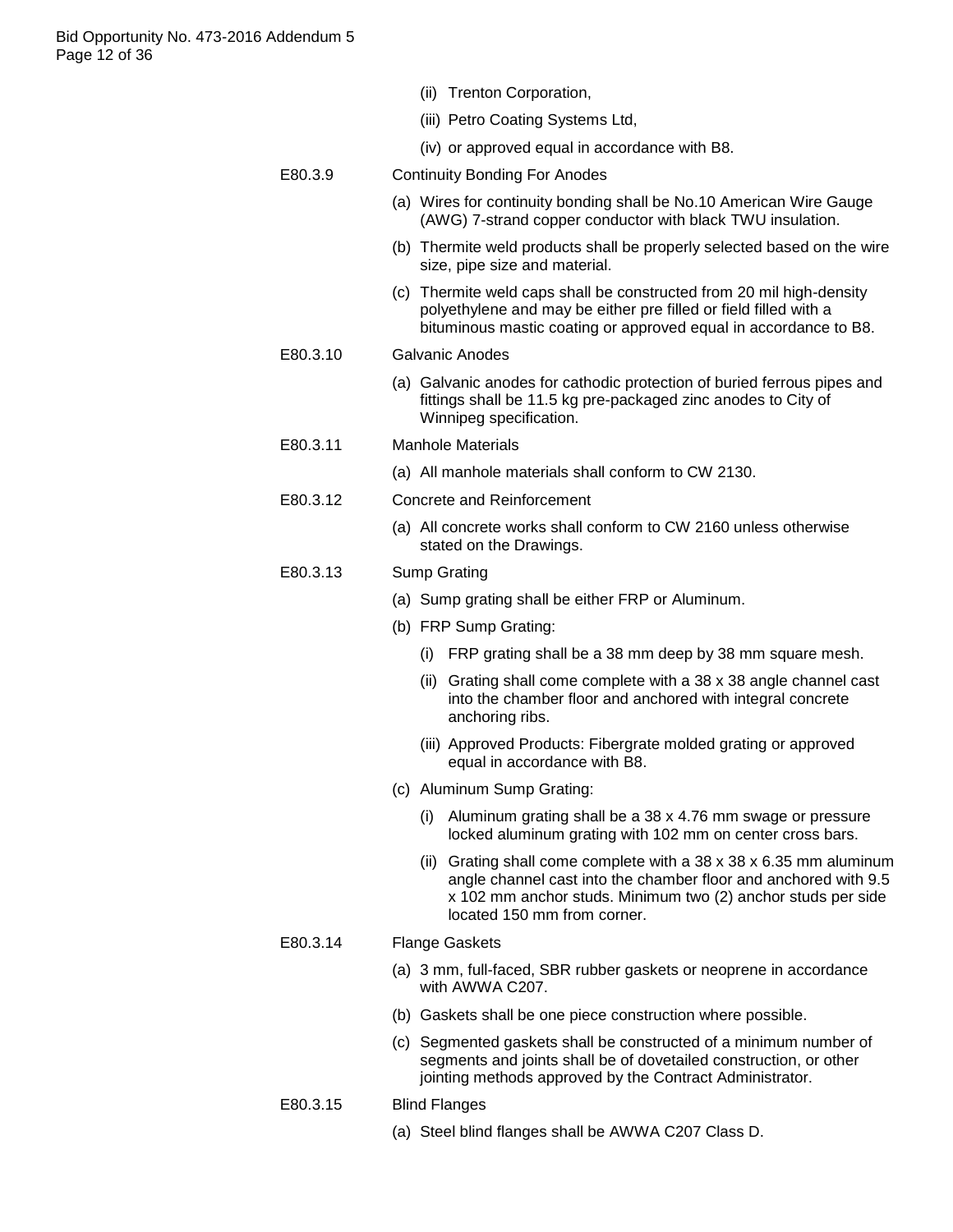- (b) Cast and ductile blind flanges shall be ASME/ANSI B16.1 Class 125.
- (c) Steel blind flanges to be fusion bonded epoxy coated in accordance with AWWA C213 and as specified herein for fusion bonded epoxies.
- (d) Cast and ductile iron blind flanges shall be fusion bonded epoxy coated in accordance with AWWA C116 and as specified herein for fusion bonded epoxies.
- E80.3.16 Flanged Ball Valves
	- (a) Small diameter ball valves (75 mm diameter and less) shall be constructed from Type 316, stainless steel, including the body, ball, and stem. Flanges shall conform to ASME B16.1 CLASS 125. Approved Product: Series 4001 as manufactured by American Valve Inc. or approved equal in accordance with B8.

#### E80.3.17 Threaded Piping, Fittings and Flanges

- (a) Small Diameter steel threaded fittings and flanges (75 mm diameter and less) shall be in accordance with ANSI B16.5 - Class 150.
- (b) Small diameter steel pipe nipples shall be Schedule 80 steel.
- (c) All steel piping and piping components shall be coated (interior and exterior) with liquid epoxy coating in accordance with AWWA C210 and as specified herein, and meeting the requirements of ANSI/NSF 61 "Standard for Drinking Water System Components – Health Effects".

# E80.3.18 Flange Isolation Kits

- (a) Flange isolation kits shall be used where noted, where dissimilar metal piping or fittings are joined.
- (b) Flange isolation kits shall be to City of Winnipeg specification except as modified below.
- (c) Each kit shall be double flange isolation kit with insulating sleeves and washers for each flange of the bolted connection.
- (d) Bolt sleeves shall be comprised of G10 or G11 epoxy glass.
- E80.3.19 Liquid Epoxy Coatings
	- (a) Liquid epoxy coatings shall conform to AWWA C210.
	- (b) All paint shall be NSF 61 certified for immersion service in pipelines.
	- (c) All coatings shall be applied in a minimum of two (2) or more layers (5 mils dry film thickness minimum each coat) for a minimum final coating dry film thickness of the greater of 16 mils or as recommended by the manufacturer for immersion service applications.
	- (d) Coatings for all exposed steel, piping, valves, and actuators shall be Polyamide Epoxy.
	- (e) Interior pipe linings shall be a one hundred percent (100%) solids liquid epoxy product.
	- (f) Approved interior lining products: Enviroline 230, Bar-Rust 234P, Specialty Polymer Coatings SP-7888, or approved equal in accordance with B8.
	- (g) Approved exterior products: Enviroline 230, Bar-Rust 234P, Specialty Polymer Coatings SP-7888, Tnemec Series 140F Pota-Pox Plus, Amerlock 2 or approved equal in accordance with B8.
- E80.3.20 Fusion Bonded Epoxy Coatings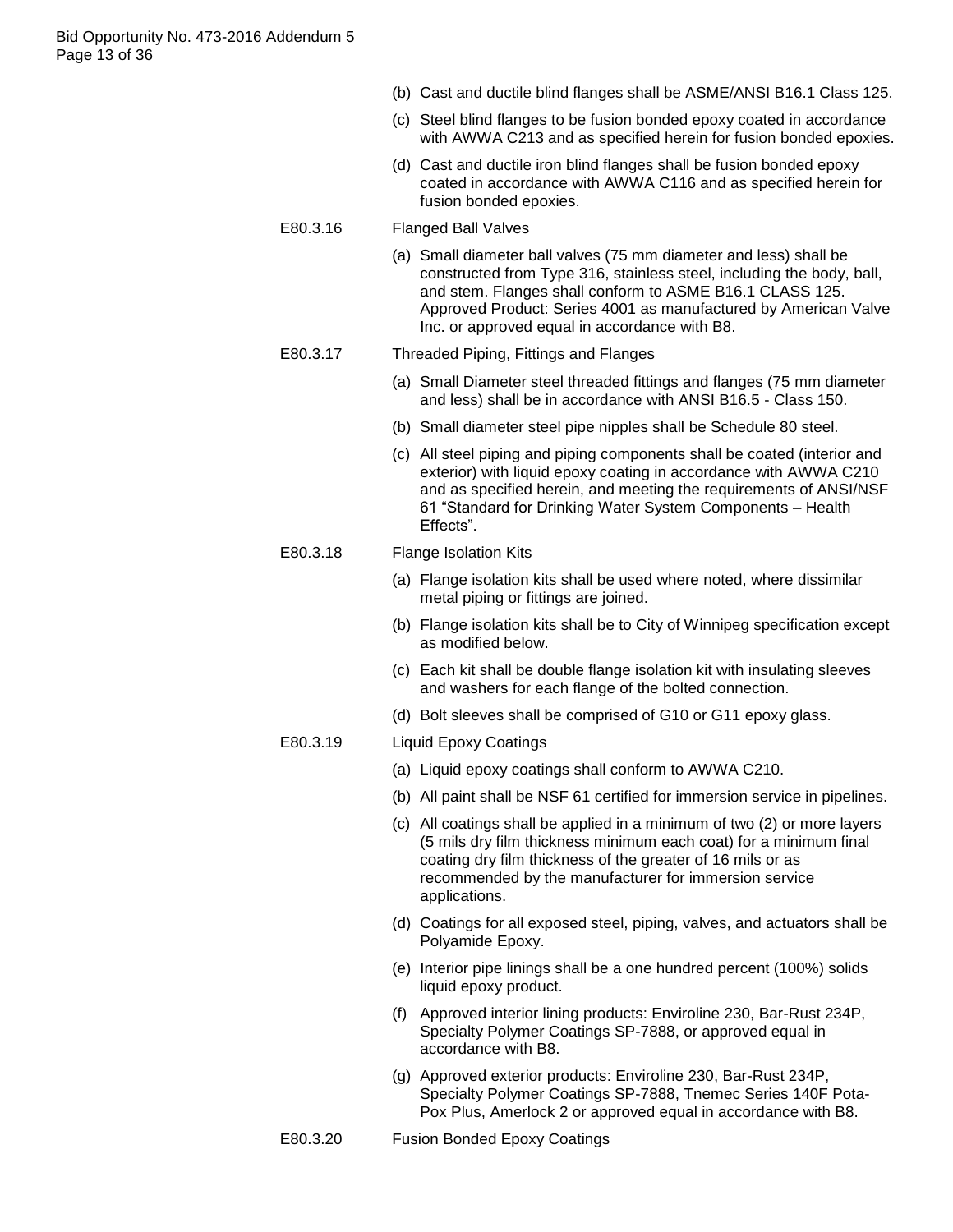- (a) Fusion bonded epoxy coatings shall conform to AWWA C213.
- (b) Fusion bonded epoxies shall be NSF 61 certified for immersion service in pipelines.
- (c) The final minimum coating thickness shall be the greater of 10 mils or as recommended by the manufacturer for buried applications.
- E80.3.21 Molded Polystyrene Insulation
	- (a) Molded polystyrene insulation shall conform to CSA S307 Type 1.
- E80.3.22 Extrudable Polyurethane Waterstop
	- (a) Extrudable polyurethane waterstop shall be a Gun Grade extrudable polyurethane base waterstop.
	- (b) Approved Products: SikaSwell S by Sika, or approved equal in accordance with B8.

#### E80.3.23 Pipe Seals

- (a) EPDM sheets shall conform to ASTM D7465 or D4637.
- (b) All stainless steel components shall be Type 316.
- (c) Stainless steel banding shall be 19 mm wide with a minimum 0.76 mm thickness.
- (d) EPDM sealant shall be compatible with the EPDM rubber sheet material and suitable for adhesion to a concrete substrate.
- (e) The pressure ring shall be oval or oversized to accommodate curvature of manhole barrel without obstructing the 75 mm annulus between the pipe and manhole wall. No gaps shall be permitted between the two (2) halves of the pressure ring once installed.

#### E80.4 Methods

## E80.4.1 Groundwater Dewatering

- (a) The Contractor should be cognizant of the presence of clay cut off collars along the length of the Midtown Feeder Main. Their precise location is unknown and there is the potential to encounter high levels of groundwater flow from the existing feeder main pipe bedding. The Contractor"s contingency planning shall have means to address the groundwater flow.
- (b) Further to Clause 3.1.4 of CW 2030, water from dewatering systems shall be directed to the LDS system and adequate steps put into place to ensure sediment is intercepted prior to entering the LDS system.
- (c) As a means of limiting dewatering efforts, the Contractor may choose to install cut off collars on Midtown Feeder Main on either end of the job site prior to commencement of the shoring and excavation work. Cut off collars may be constructed from either clay or via ground modification methods. The Contractor shall submit a plan in writing to the Contract Administrator prior to undertaking this work.

#### E80.4.2 Shoring

- (a) Shoring shall be provided for excavations in accordance with CW 2030.
- (b) Excavation shoring shall be designed to accommodate the existing Midtown Feeder Main, installation of the casing pipe and all pipe and fittings.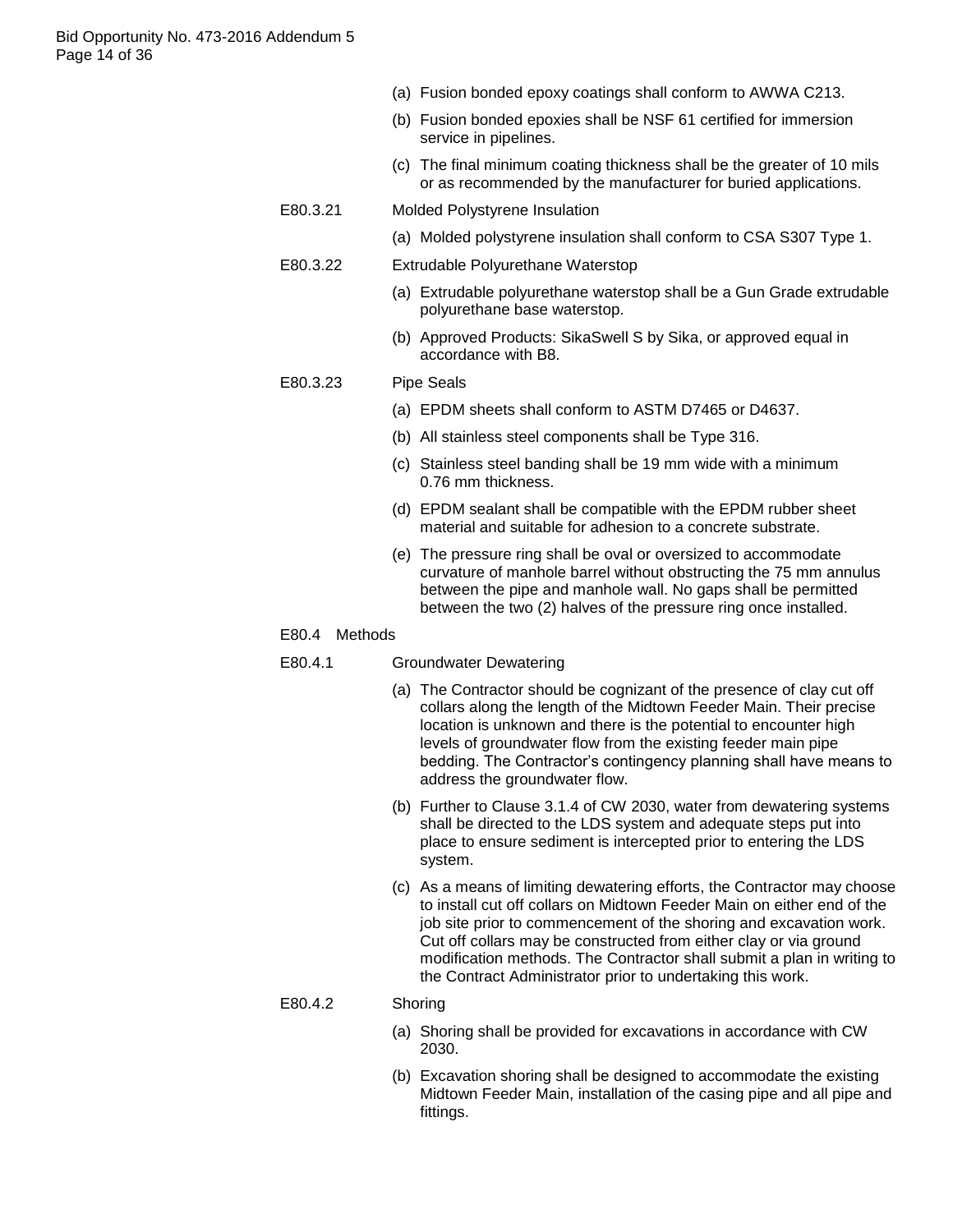Bid Opportunity No. 473-2016 Addendum 5 Page 15 of 36

- (c) All shoring systems shall comply with Manitoba Workplace Safety and Health requirements.
- (d) Shoring Restrictions:
	- (i) Shoring shall not encroach onto private property without written permission from the land owner.
	- (ii) Shoring shall not be installed beyond the limited outlined on the drawings. Shoring closer to the tracks that that shown on the drawing shall meet all CN requirements for temporary shoring and be approved by CN prior to construction. The Contractor shall bare all costs from CN for the approval of shoring.
- E80.4.3 Trenchless Casing Pipe Installation
	- (a) Install casing pipe in accordance with E83 and as specified herein:
		- (i) Equipment used for trenchless pipe installation shall be capable of articulated steering capable of maintaining the alignment with the specified tolerances for the anticipated ground conditions. The Contractor must be able to demonstrate the steering capabilities of the proposed equipment and their ability to steer within the anticipated ground conditions.
		- (ii) The Contractor shall be aware of the possibility of encountering former excavation shafts from the original feeder main installation within the proposed bore path. Backfill of former construction shafts could contain debris and other foreign material. Notify the Contract Administrator immediately upon encountering changes in ground conditions reflective of a former construction shaft.
		- (iii) In conjunction with the Contract Administrator, develop a monitoring protocol for loss of ground monitoring to ensure that there is no deleterious loss of ground impact from the trenchless installation on either the CN tracks or the existing feeder main casing pipe. The Contract Administrator will implement the loss of ground monitoring program and the Contractor shall take all necessary precautions to ensure that the trenchless installation does not impact the CN Railway or the existing feeder main. While the monitoring program will be implemented at no cost to the Contractor, any mitigative or restorative work associated with inadvertent loss of ground will be the Contractor's responsibility.
	- (b) Damage to casing pipe coating shall be repaired in accordance with the manufacturer"s recommendations.
	- (c) 1500 mm steel casing pipe shall be installed in accordance with the manufacturer"s recommendations, including assembly of pipe joints. Permalok joint shall be assembled complete with RTV silicone recommended by the manufacturer.
	- (d) The Contractor shall complete a 75 mm long on weld each joint of the casing pipe prior to installation of the feeder main piping for the purposes of electrical conductivity. Coating at the weld location shall be repaired in accordance with the manufacturer's recommendations. Welding may occur during casing installation or after completion of the installation process.
	- (e) Repair all interior coating damage after completion of the casing pipe installation.
	- (f) The Contractor is responsible for plugging all grouting ports with water tight plug and coating with a product compatible with the casing pipe"s coating.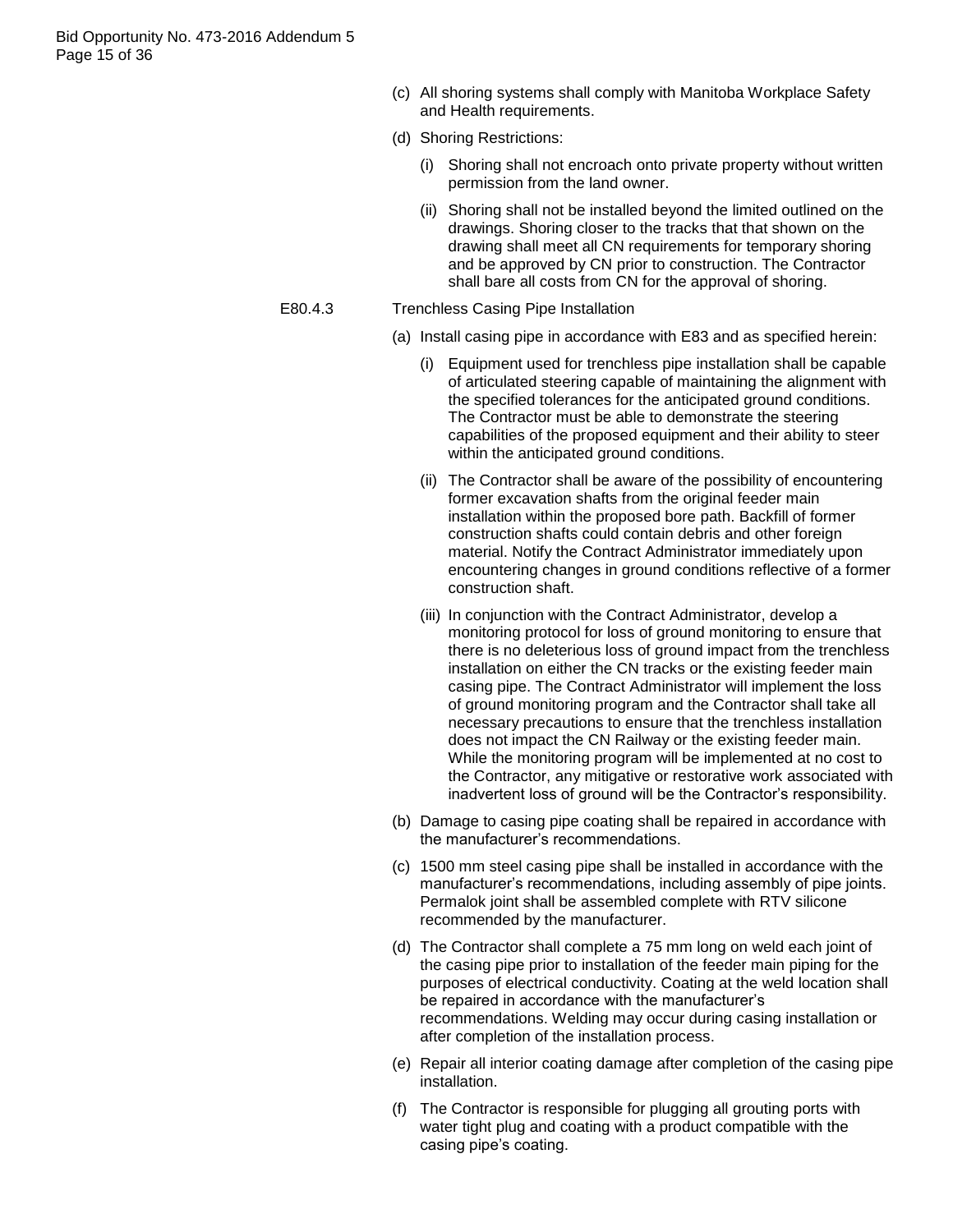Bid Opportunity No. 473-2016 Addendum 5 Page 16 of 36

E80.4.4 Installation of AWWA C900 PVC Feeder Main Pipe in an Open Trench

- (a) Installation of Pipe
	- (i) Pipe bedding structure shall meet the requirements of ASTM D2321 except as modified herein and on the Drawings.
	- (ii) The sand bedding shall be levelled and compacted to 95% SPMDD, such that it forms a continuous solid bedding for the full length of the pipe except at the midpoint of each pipe and at the joints. The middle of the trench bedding for a width of one third of the pipe outside diameter shall remain uncompacted.
	- (iii) A small groove shall be left at the midpoint to facilitate the removal of the sling after the pipe has been laid. Another groove shall be provided at each joint to facilitate placing of the pipe bell. Both grooves shall be filled with compacted sand after placement of pipe and removal of the sling.
	- (iv) Sand bedding shall be placed to 50 millimetres above the haunch of the pipe and thoroughly compacted to ninety-five percent (95%) SPMDD, to provide adequate lateral support of the pipe wall. Sand initial backfill shall then be place to a depth above the pipe to a depth of 150 millimetres above the top of the pipe, for the full trench width. The Contractor shall ensure that disturbance of the pipe or damage to the pipe coating does not occur during sand bedding and backfilling operations.
	- (v) The pipe shall be laid and fitted together so that when complete, the pipe will have a smooth and uniform invert. The trench shall be free of water while the pipe is being installed. The excavation of the trench shall be fully completed a sufficient distance in advance so as not to interfere with the laying of the pipe.
	- (vi) Pipe shall be installed utilizing trench methods except as noted on the drawings.
	- (vii) The exposed end of the pipe shall be fully protected with an approved stopper to prevent foreign matter from entering the pipe. The interior of the pipe shall be kept free of all dirt, concrete or superfluous material as the Work proceeds.
- (b) Jointing
	- (i) Pipe shall be joined in accordance to manufacturer"s instructions and accepted industry practice. Over-insertion of pipe joints shall not be permitted.
- E80.4.5 Installation of AWWA C900 PVC Feeder Main Pipe in an Encasement Pipe
	- (a) Complete installation in accordance with CW 2110 and as noted herein.
	- (b) The Contractor shall install the feeder main piping in such a manner as to not separate or over insert the PVC pipe joints. Proper installation of joint restraints is critical to maintaining joint integrity.
		- (i) Protection of the joint from over insertion may be accomplished by placing the joint restraint ring at the insertion limit for the joint.
	- (c) Install casing spacers and joint restraints as per the manufactures recommendations.
	- E80.4.6 PCCP Jointing
		- (a) Immediately prior to connecting two (2) lengths of pipe, the spigot end of the pipe shall be thoroughly cleaned. Prior to insertion of the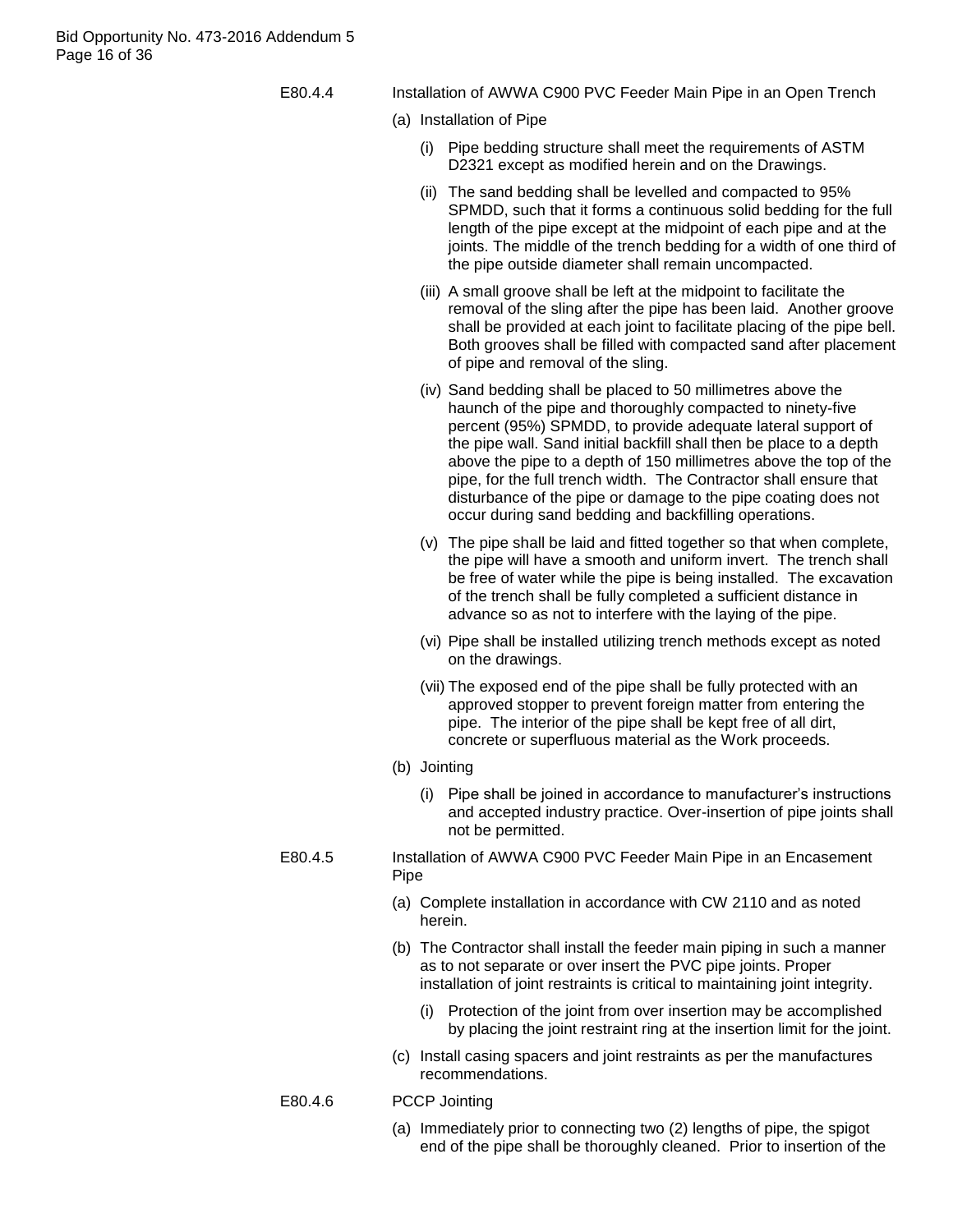rubber gasket in the spigot groove, the spigot grove shall be lubricated with vegetable soap. The gasket shall then be thoroughly cleaned and then lubricated with a vegetable soap approved by the pipe manufacturer, the consistency of which shall be approximately that of soft No. 2 cup grease. In stretching the gasket, care shall be exercised to maintain a uniform tension or volume of rubber around the whole circumference of the spigot. The bell of the pipe already in place shall be carefully cleaned and lubricated with vegetable soap.

- (b) The spigot shall then be pushed into the bell and against steel inserts placed between the top of the spigot and the shoulder of the bell to provide a space for inserting the feeler gauge. The entire circumference of the joint shall be gauged to determine that the rubber gasket is in its proper position. If the gasket cannot be felt all around the pipe, the pipe shall be withdrawn and the gasket examined for cuts. If the gasket is undamaged it may be reused, but only after the bell ring and gasket have been lubricated with soap again, as previously specified, before the pipe is re-laid. When it has been determined that the gasket is in its proper position, the steel inserts shall be removed and the pipe pushed completely "home".
- (c) Diaper bands to hold grout in place shall be used according to the manufacturer"s instructions. Immediately before pouring cement grout, the entire joint shall be thoroughly wetted. A cement grout of one part Sulphate-Resistant cement to two parts sand shall be poured between the diaper and the pipe, to ensure a thorough sealing of the joint around the portion of the pipe covered by the band. Silt, slush, water or polluted mortar grout shall be carefully forced out by the pouring and removed. The upper portion of the joint shall then be filled with mortar and a bead made around the outside of the top half of the pipe joint with a sufficient amount of additional mortar. The completed joints shall immediately be protected from the air, sun or cold with proper coverings and shall be kept protected for such a period as necessary to secure satisfactory curing of the mortar. No backfilling around joints shall be done until the joints have fully cured.
- (d) The inside joint recess of the concrete pipe, sizes 600 millimetres and larger, shall be completely filled with mortar made from one part cement and one part sand so as to provide a smooth continuous flush surface across the joint. The Contractor shall comply with all requirements and regulations of the Workplace, Safety and Health Division concerning air supply for workers performing operations inside the pipe and any associated costs shall be considered incidental to the installation.
- (e) Delay grouting and diapering of short pipe joints immediately outside of chambers, until completion of construction and partial backfill of chamber, to allow maximum differential deflection and settlement prior to final backfill.

## E80.4.7 Frost Condition Work Procedures

- (a) In the event the work is delayed and carried out under cold weather conditions, frost condition work procedures shall be followed.
- (b) No pipe shall be laid upon a foundation into which frost has penetrated, nor at any time when there is danger of the formation of ice or the penetration of frost at the bottom of the excavation. Every precaution must be taken to prevent frost from penetrating the ground to depths below the foundations during construction. Any pipe which has been injured through neglect of this provision of the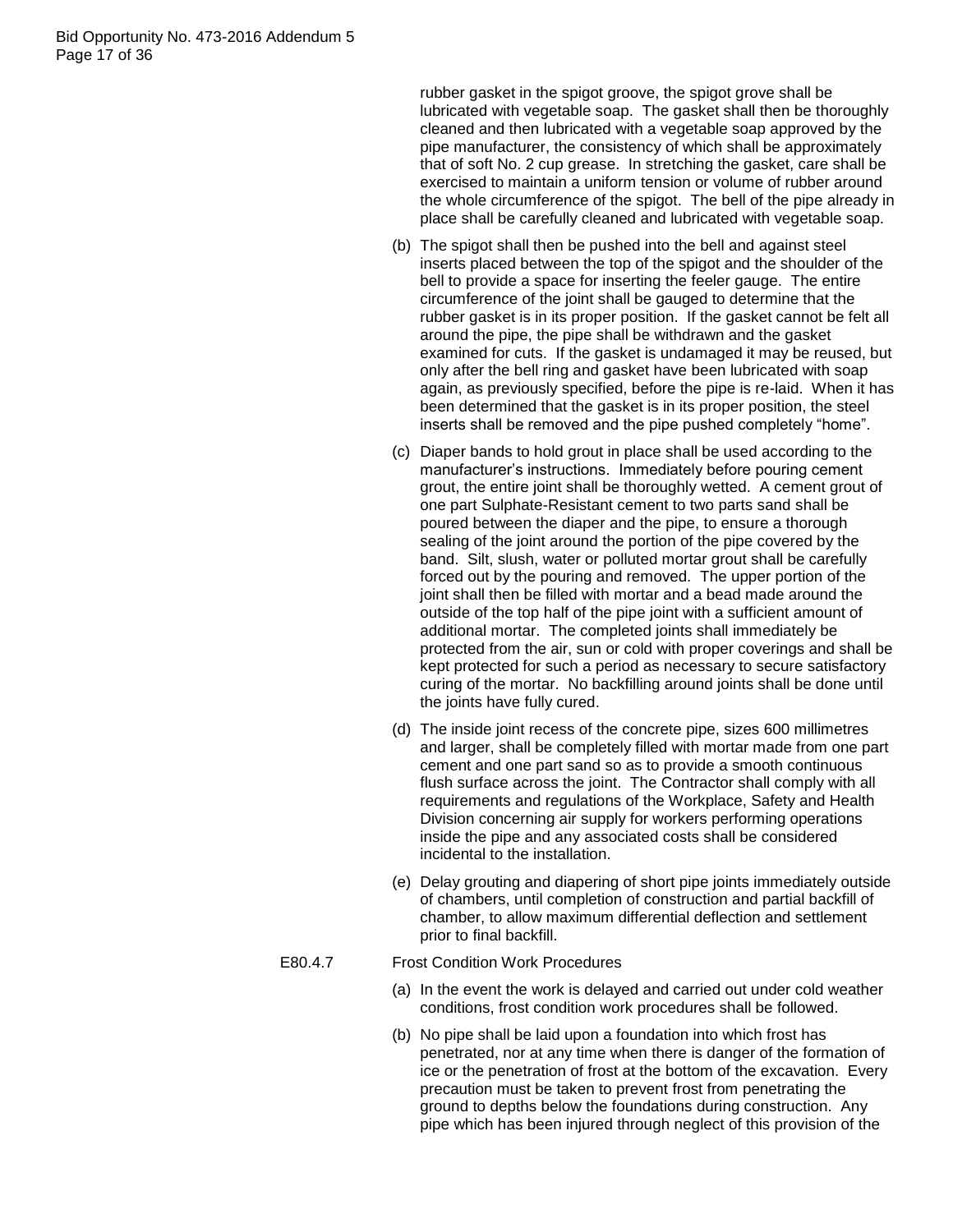specifications, shall be removed and made good by the Contractor their expense.

- (c) Heating of the pipe, sand, mortar and gaskets shall commence when the ambient temperature falls below -5°C. The pipe shall be heated throughout with a low heat immediately prior to installation (warm to the touch).
- (d) All mortar for joints shall be heated, and heated sand shall be placed around the pipe for the full height of the specified bedding and initial backfill and to at least 600 millimetres on either side of the joint, all to the satisfaction of the Contract Administrator.

## E80.4.8 Thrust Blocks

- (a) Thrust blocks shall be installed at all tees, wyes, elbows, bends, plugs, reducers and crosses and at location shown on the Drawings. Thrust blocks shall consist of concrete as specified in Specification CW2160 and shall be installed as shown on the Drawings. The thrust block shall bear against undisturbed soil, shoring walls (where indicated on the drawings), or compacted granular as shown on the drawings. No horizontal struts or braces required for trench bracing shall remain in the concrete thrust block. A bond breaker consisting of 0.20 millimetre (8 mil) polyethylene sheeting shall be installed between fittings, valves or plugs and the concrete of the thrust block to allow future removal of the thrust block without disturbing the fitting, valve or plug. Before any concrete is placed, all thrust block formwork shall be inspected by the Contract Administrator.
	- (b) Where indicated, leave shoring in place behind thrust block and cut off above the thrust block. All timber lagging is to be removed prior to construction of the thrust block.

## E80.4.9 Connections to Existing Pipes

- (a) Connections to existing pipes shall be made at the locations shown on the Drawings.
- (b) Connections between existing PCCP and AWWA C900 PVC pipe shall be made by means of a bell or spigot plain end adaptor and bolted sleeve coupling as indicated on the drawings. Alternate connection methods for connection of PVC pipe to existing PCCP may be permitted upon review and approval of the Contract Administrator. Design and fabrication of alternate connections will be the responsibility of the Contractor.
- (c) The Contractor is responsible for obtaining the correct gaskets for connections to the existing pipe. If incorrect gaskets are obtained prior to disassembly of the existing pipe, new gaskets are to be obtained immediately in order to expedite the feeder main shutdown.
- (d) All non-tested pipe joints included in connection sections shall be exposed after recommissioning to inspect for leakage.

#### E80.4.10 Demolition, Removal and Abandonment of Existing Pipe and Fittings

- (a) Where indicated on the Drawings and directed by the Contract Administrator, remove designated portions of pipe. Removal methods shall be employed that preclude damage to adjacent pipes and joints that are to remain in place.
- (b) Salvage a minimum of one (1) complete length of each type of pipe and return to designated City facility for examination and testing purposes.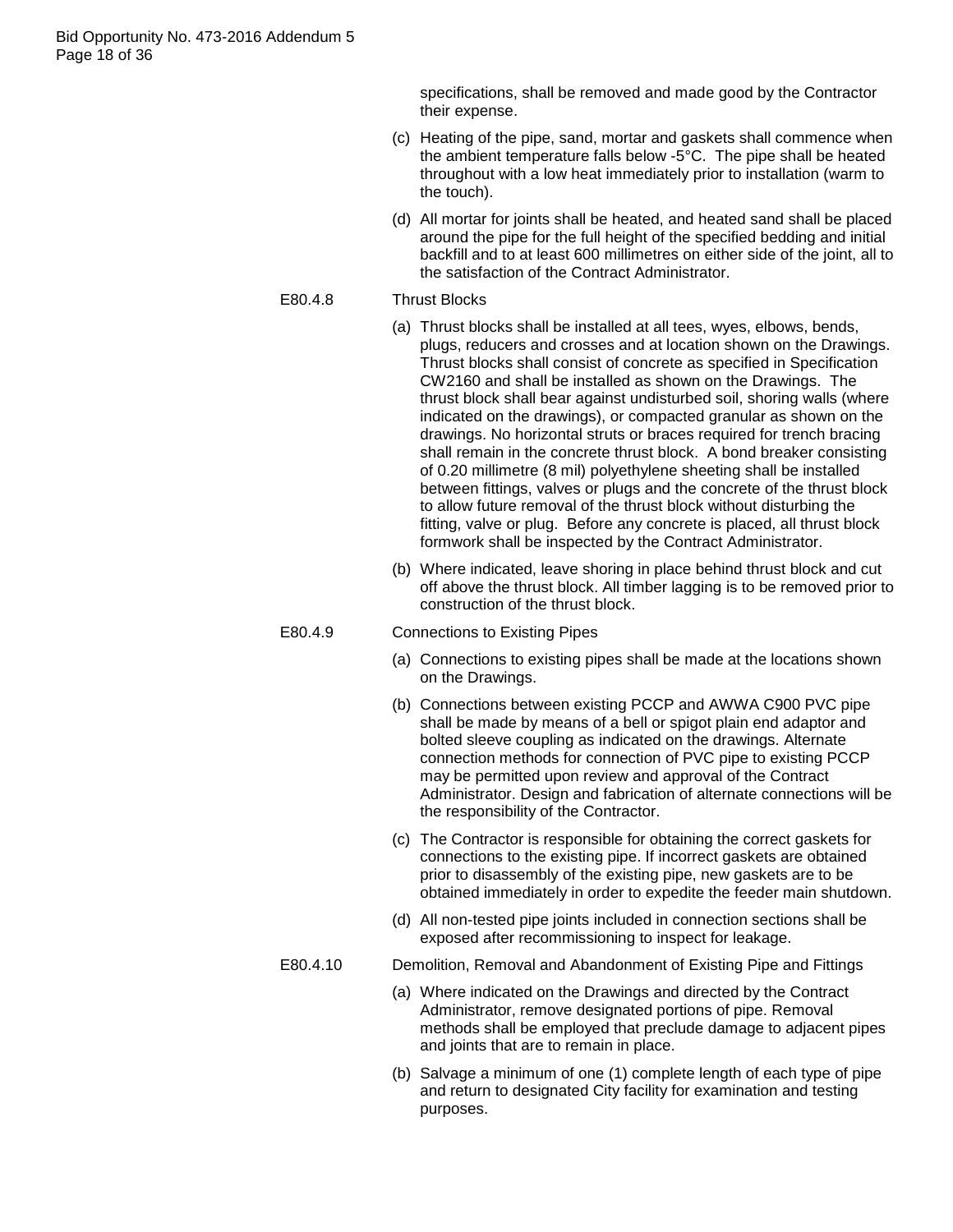- (c) Piping required to be cut and/or demolished to facilitate removal of adjacent pipe shall be a minimum of one complete pipe length away from proposed connection points.
- (d) All gaskets from existing pipes shall be carefully salvaged, cleaned and inspected. Due to changes in gasket design, existing gaskets may require re-use when connecting to existing pipe joints.
- (e) All pipe and valves removed shall be salvaged, and returned to a designated City of Winnipeg facility.
- (f) Abandon pipes with flowable fill where indicated on the Drawings. Flowable fill shall meet requirements of CW 2160.

## E80.4.11 Line and Grade

- (a) The pipe shall be installed to the line and grade shown on the Drawings and as set in the field by the Contract Administrator. Vertical variance from grade shall not exceed 25 millimetres and horizontal variance from line shall not exceed 100 millimetres. Sharp bends will not be permitted even though the pipe remains within these tolerances. Alignment corrections allowed in main line piping but not at closures. Tees and bends shall be installed to the grades and at the locations shown on the Drawings or where required to connect to existing pipelines.
- E80.4.12 Casing End Seals
	- (a) Install casing end seal in accordance with the manufacturer"s recommendation.
	- (b) Pipe and casing shall be carefully bedded and backfilled with sand to 150 mm above the casing as shown on the Drawings in a manner to ensure no damage occurs to the end seal.
- E80.4.13 Installation of Petrolatum Tape Corrosion Protection Systems
	- (a) Install in accordance with AWWA C217 and the manufacturer"s recommendations.
	- (b) For all surfaces to be wrapped with the corrosion protection system, remove loose rust, paint and foreign matter by hand, and/or power tool cleaning in accordance with SSPC-SP-2 or SSPC-SP-3.
	- (c) Apply a thin uniform coat of petrolatum paste primer, using a glove or brush, to all surfaces to be wrapped with the corrosion protection system.
	- (d) Apply void-filling mastic filler, by hand, to all flanges designated to be wrapped with the corrosion protection system. Mold the mastic to a rounded configuration around the flange, filling all spaces around fasteners and eliminating sharp edges and irregular shapes.
	- (e) Spirally wrap the petrolatum tape, using a minimum 25 mm overlap, over the primed and mastic-filled pipe and flange surfaces. While wrapping, press out all air pockets and smooth all lap seams.
	- (f) Spirally wrap clear outerwrap, using sufficient tension to make a tight-fitting cover, over the petrolatum tape.

#### E80.4.14 Installation of Lead Wires, Continuity Bonding and Galvanic Anodes

- (a) Anodes and continuity bonding shall be installed on new and existing pipes and fittings where shown on the Drawings or as directed by the Contract Administrator.
- (b) Thermite Welding Procedure: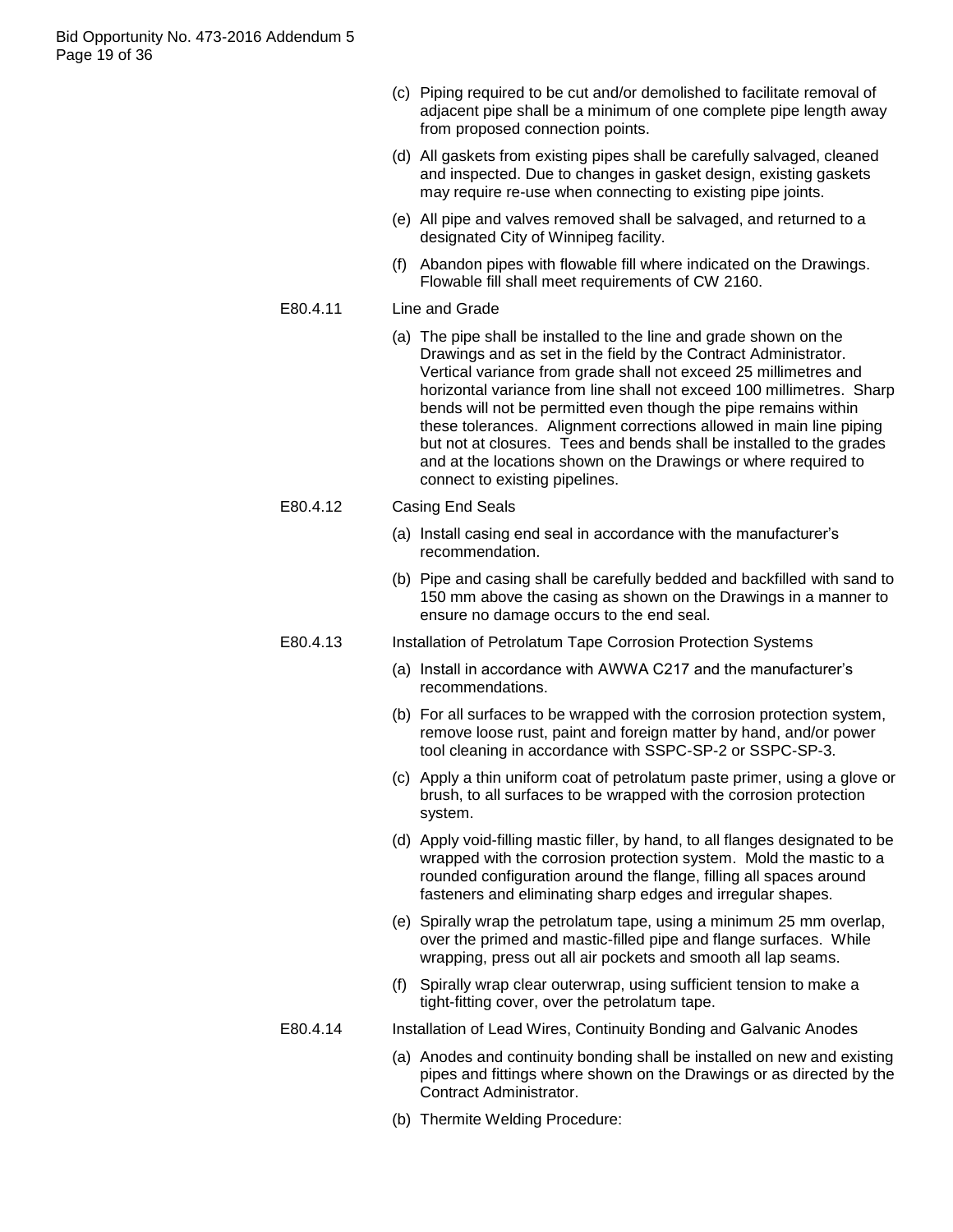- (i) Prepare steel surface to bare metal by grinding or filing. Remove all coatings, dirt, mill scale, oxide, grease, moisture, and other foreign matter from weld areas in an area required to complete the weld.
- (ii) Before welding, remove wire insulation as required to fit mold, avoiding damage to the exposed copper wire. If wire is cut or nicked over halfway through its diameter, cut off and strip new end. If manufacturer requires the use of a copper sleeve, crimp it securely to wire and remove excess wire protruding from the end of the sleeve.
- (iii) After charge is set, remove mold and slag from weld area with welder"s hammer. Strike top and sides of weld with hammer to test secureness of connection. If weld does not hold, remove scrap weld material, clean, and begin weld process again.
- (iv) After welding and before coating the cleaned weld area, the Contract Administrator may test the joint bond for and wires for electrical continuity.
- (c) When the weld passes test for soundness and electrical continuity, repair the coating in the weld area with mastic and weld cap placed over the weld. Clean weld area to remove any loose material, and welding residuals. Cover exposed metal on the pipe and wire with mastic filled weld cap. Ensure weld cap covers the entire area of coating removed for installation of the thermite weld. If not, repair coating as per the coating manufactures recommendations prior to installing weld cap.
- (d) Anodes shall be installed below the base of the excavation and fully encapsulated with native clay backfill material. Installation of anodes with the CLSM material is not permitted.

# E80.4.15 Coatings

- (a) Where indicated on the Drawings and directed by the Contract Administrator, prepare metal surfaces for recoating using the following methods:
	- (i) Steel Prepare steel surfaces for recoating by blast cleaning to near-white metal as specified by Joint Surface Preparation Standard NACE No.2/SSPC-SP10.
	- (ii) Cast and Ductile Iron Prepare ductile iron surface in accordance with NAPF 500-03.
	- (iii) Remove all dust and loose residues from the prepared surfaces and chamber floor. The surface shall be roughened to a degree suitable for the coating system employed.
- (b) Protect valve seals, machined surfaces, threads, and nameplates from sandblasting.
- (c) Primer coat to follow immediately after completion of sandblasting and prep.
- (d) Apply liquid epoxies of prepared surfaces in accordance with AWWA C210, E80.3.19, and the manufactures recommendations.
- (e) Apply fusion bonded epoxies of prepared surfaces in accordance with AWWA C213, E80.3.20, and the manufactures recommendations.
- (f) Provide adequate ventilation and heat to facilitate curing of coatings.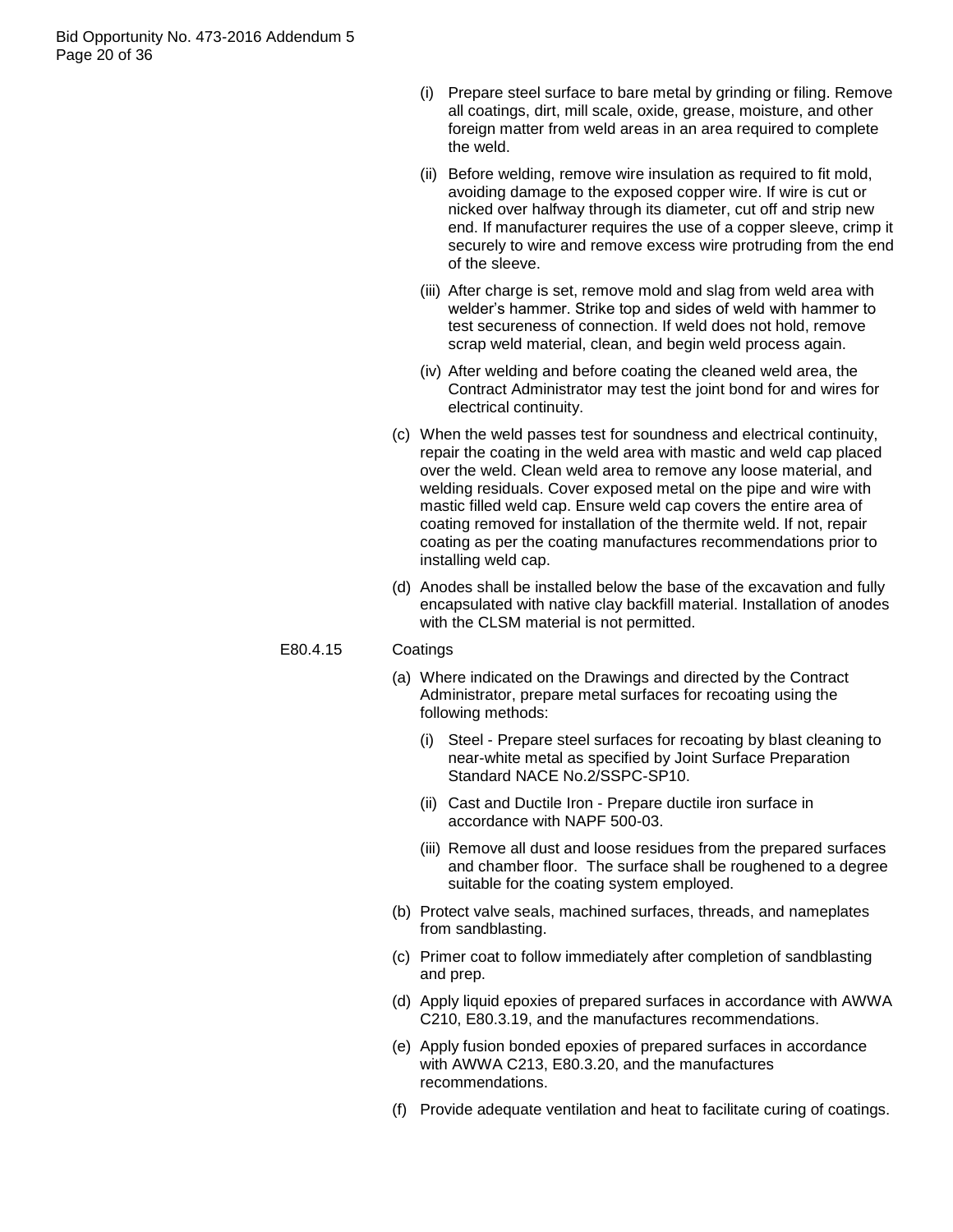(g) Interior linings for pipes and fittings shall be applied and cured as recommended by the manufacturer prior to placing into service. Linings must be fully cured for immersion service prior to installation and reinstating the line into service.

# E80.4.16 Temporary Thrust Bracing

- (a) Temporary thrust bracing is required for pressure testing of the newly installed feeder main piping. The Contractor is responsible for ensuring that all joint restraints are properly installed and thrust blocks have obtained adequate strength prior to pressure testing the feeder main piping.
- (b) The calculated thrust force at test pressure for the 900 mm feeder main piping is 520 kN (117,020 lb).

#### E80.4.17 Construction of Air Release Chamber

- (a) Chamber Construction:
	- (i) All concrete works shall conform to CW 2160.
	- (ii) Install manhole components in accordance with CW 2131.
- (b) Spray Applied Polyurethane Insulation
	- (i) Spray applied polyurethane insulation shall be applied to the exterior of the manhole chamber as shown on the drawings.
	- (ii) Insulation shall be applied as per the manufactures recommendations.
- (c) Extrudable Polyurethane Waterstop
	- (i) Install extrudable polyurethane waterstop where shown on the drawings as the manufacturers recommendations.
- (d) Pipe Seals
	- (i) Pipe seals shall be constructed as shown on the Drawings.
	- (ii) Remove all rough edges and high spots from existing pipe and manhole.
	- (iii) Clean the existing pipe and manhole as per the sealant manufactures recommendations.
	- (iv) Seal seams in EPDM sheets as per the manufacturers recommendations.

## E80.4.18 Hydrostatic Leakage Testing

- (a) Testing shall be completed in accordance to CW 2125. The Contractor shall slowly fill the feeder main with potable water and ensure all air is expelled from the line prior to commencing the test.
- (b) Notwithstanding CW 2125, the feeder main piping identified on the drawings shall be tested to 830 kPa (120 psi).
- (c) Water for hydrostatic leakage testing may be obtained from hydrants located on Taylor Avenue.

#### E80.4.19 Protection of Feeder Mains from Contamination.

- (a) The Contractor shall install temporary closures on the existing piping to prevent contamination of feeder mains when not on site or actively working on the piping itself.
- (b) Temporary closures shall be constructed to prevent the ingress of water, air contaminates, debris, and animals. Closures shall be constructed and installed in such a manner as to prevent in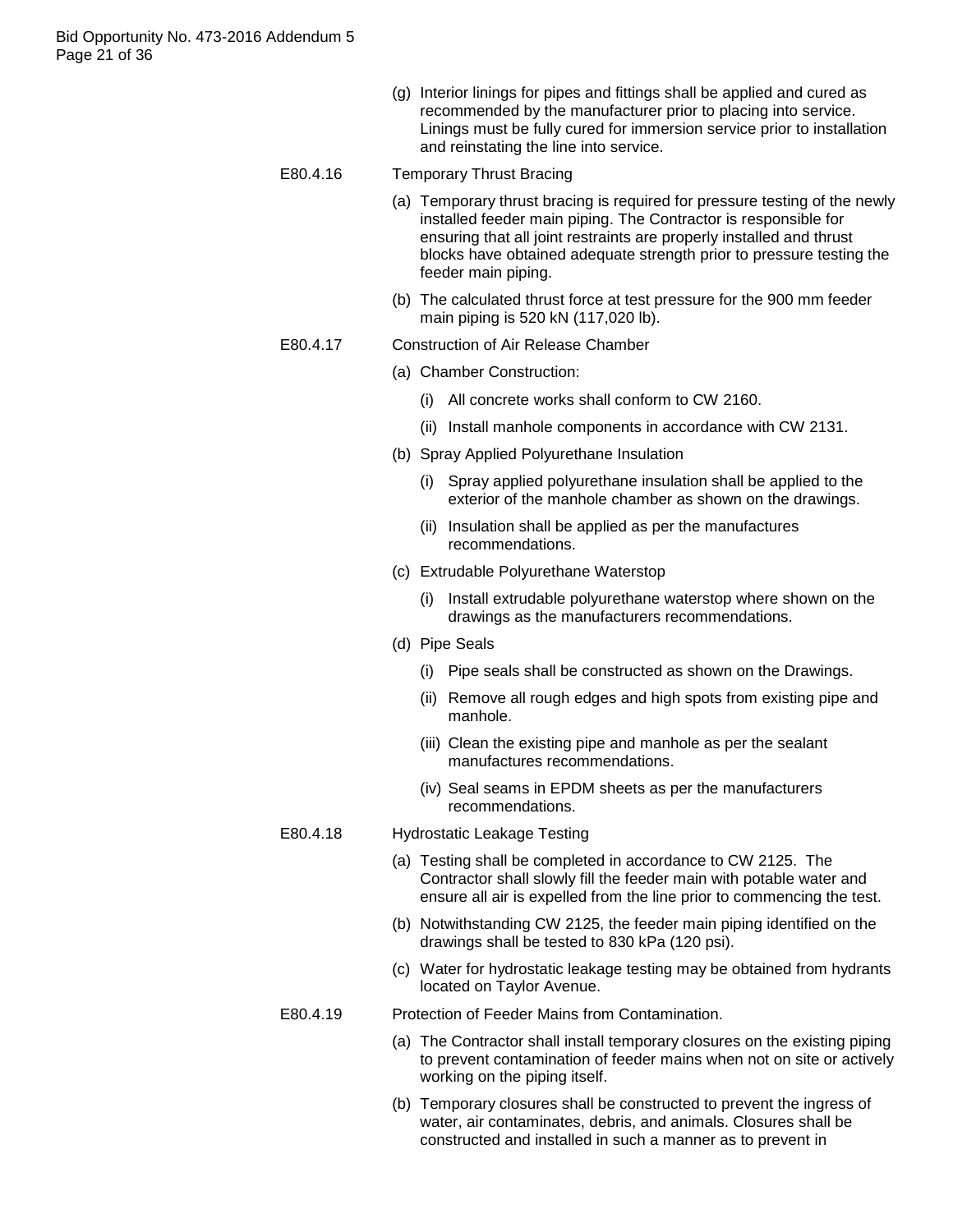inadvertent puncture, displaced or otherwise damaged in a manner that could result in the contamination of feeder mains.

- (c) Closures shall be gasketed and securely fastened to the existing pipe flanges.
- E80.4.20 Disinfection of Feeder Main Piping
	- (a) Cleaning and disinfection of feeder main piping and shall be completed in accordance with CW2125 and AWWA C651 except initial flushing will not be required.
	- (b) Further to CW 2125, disinfection of segments of feeder mains not disinfected as noted above, shall be completed by swabbing as outlined in Section 3.3.16 of CW 2125.
	- (c) In accordance with Section 4.3 of AWWA Standard 651, the Contractor shall take all preventative and corrective measures during construction to prevent debris from entering the pipeline. If deleterious substances have entered the pipeline, the Contractor shall clean and flush the pipeline with sanitized pipeline cleaning equipment.
	- (d) Disinfection of pipelines shall be performed by persons having a minimum Class II Water Distribution Operator and Class III Water Treatment Operator certification from the Manitoba Water and Waste Association or approved equivalent association.
	- (e) After the City has completed refilling of the associated feeder mains with potable water, water samples for health tests shall be taken in accordance with CW 2125. Notwithstanding CW 2125, test samples shall be taken each day at least twenty-four (24) hours apart for three (3) successive days. The Contractor shall assist the Contract Administrator and City in procuring health samples as described herein. The sampling location will be identified by the City prior to refilling of the feeder main(s).
	- (f) If required, chlorinated water shall be treated by one of the following methods, as recommended in AWWARF - GUIDANCE MANUAL FOR THE DISPOSAL OF CHLORINATED WATER:
		- (i) Discharged into a nearby WWS manhole if possible at a rate which will does not overload the WWS system.
		- (ii) De-chlorination of water with discharge into the LDS system or directly to the river. If discharging directly to the river the Contractor shall take all necessary precautions to prevent erosion of the river bank. De-chlorination may be accomplished using the following:
			- Sodium Ascorbate.
			- Vita-D-Chlor TM by Integra Chemical,
			- or approved equal in accordance with B8.
		- (iii) Contain chlorinated water on Site until chlorine has dissipated to acceptable limits.
	- (g) Water for disinfection may be obtained from hydrants located on Taylor Avenue.
- E80.5 Lock-out and Tag-out Procedures
- E80.5.1 The City will endeavour to provide redundant valve closures (double blocking) of pressurized pipelines that enter the work space where possible. However, there are locations within the system where it is impractical to provide double blocking without widespread service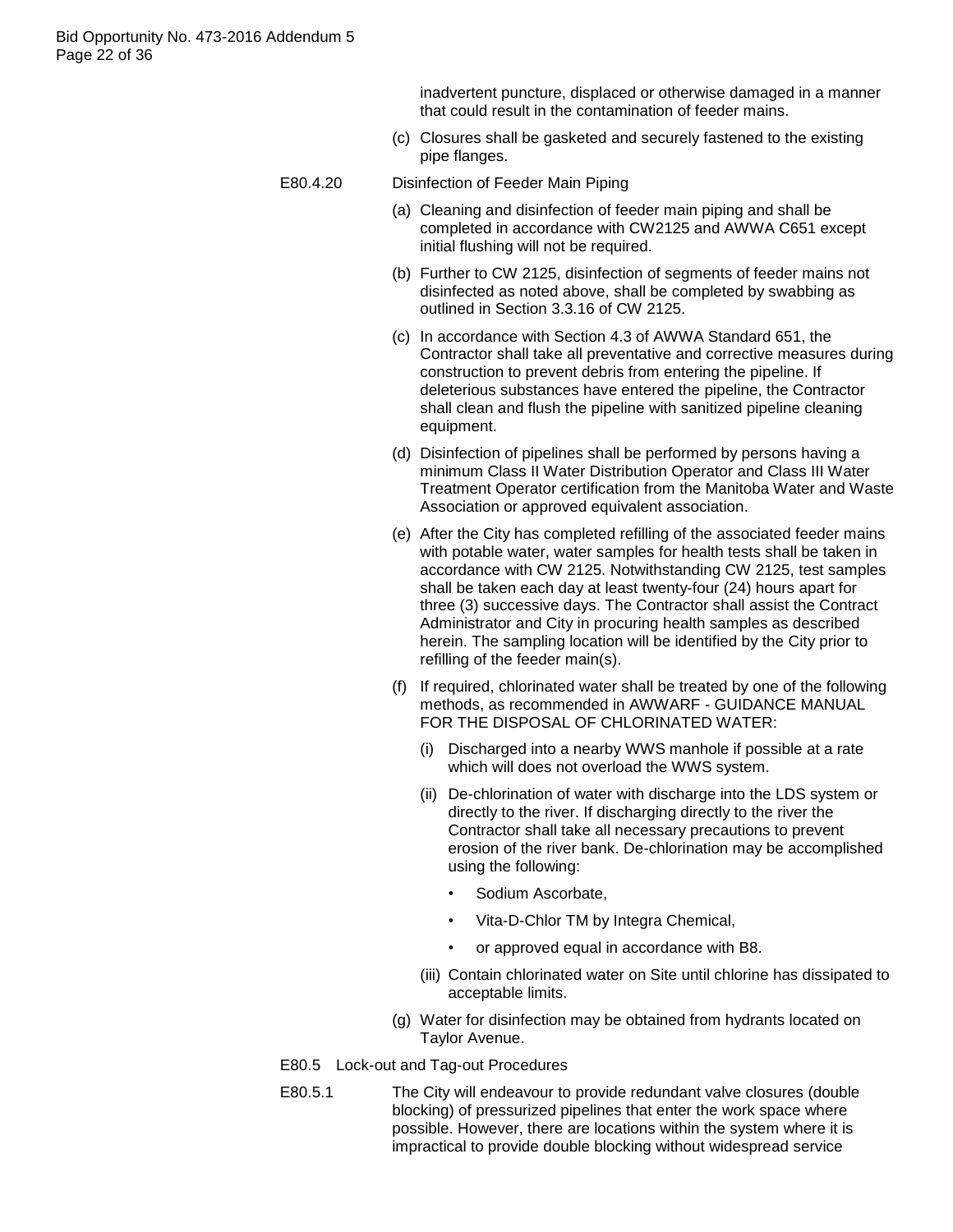disruption. Where regional water system network does not allow double blocking, non-redundant valve closures (single blocking) will be provided.

- E80.5.2 At locations where only single valve blocking is practical, additional safety measures and monitoring will be required in order to provide a safe work environment for employees. Development of adequate safety plans in accordance to the Workplace Safety and Health Act and Regulation 217/06 are the responsibility of the Contractor, but as a minimum shall include:
	- (a) Provision of adequate egress from confined spaces including removal of removable roof slabs and manhole covers, and provision of ladders and other means of site exit.
	- (b) Use of body harnesses and safety hoisting equipment at all times when pressurized systems are disassembled and protected only by single block valves.
	- (c) Monitor and assess water leakage in closed system prior to disassembly of system. Monitor water leakage rate and advise Contract Administrator immediately of change in inflow rates. Evacuate confined space if necessary.
- E80.5.3 The Contractor, City Water and Waste Department, and Contract Administrator will all be required to lock out all valves closed in order to facilitate this work. Where site access and lockout space on system valves is limited, the following lockout/tag out procedures will be implemented;
	- (a) Lockout locations for valves will be identified by the City.
	- (b) City will provide a single lock, chains and other devices to adequately secure valves within pits and chambers. The Contractor has the right to inspect the installation and satisfy that the lockout system is adequate. All locks utilized will be commonly keyed.
	- (c) Key(s) for single locked valves will be place in secure lock box at the site. City staff, Contractors, and Contract Administrator will place personal/company locks complete with identification and tag out information on this lock box.
	- (d) Key(s) placed within the secure lock box will not be removed until all City staff, Contractor, and Contract Administrator locks have been removed from the lock box, and verified that the work is completed.
	- (e) City staff will then unlock all valves, and will commence with restoration of the systems to service.
	- E80.6 Measurement and Payment
	- E80.6.1 Completion of the offline replacement of the Midtown Feeder Main will be paid on a lump sum basis as listed in the Form B Prices.
	- E80.6.2 Payment will be made at the Contract Unit Price for "Offline Replacement of the Midtown Feeder Main" as listed in the Form B Prices.
	- E80.6.3 Payment for feeder main casing installation shall include the following:
		- (a) Design, supply, installation, and removal of shoring;
		- (b) Erection of all temporary fencing;
		- (c) Development of site access;
		- (d) Excavation and disposal of all unused excavated material;
		- (e) Installation of casing pipe;
		- (f) Installation of feeder main piping and fittings;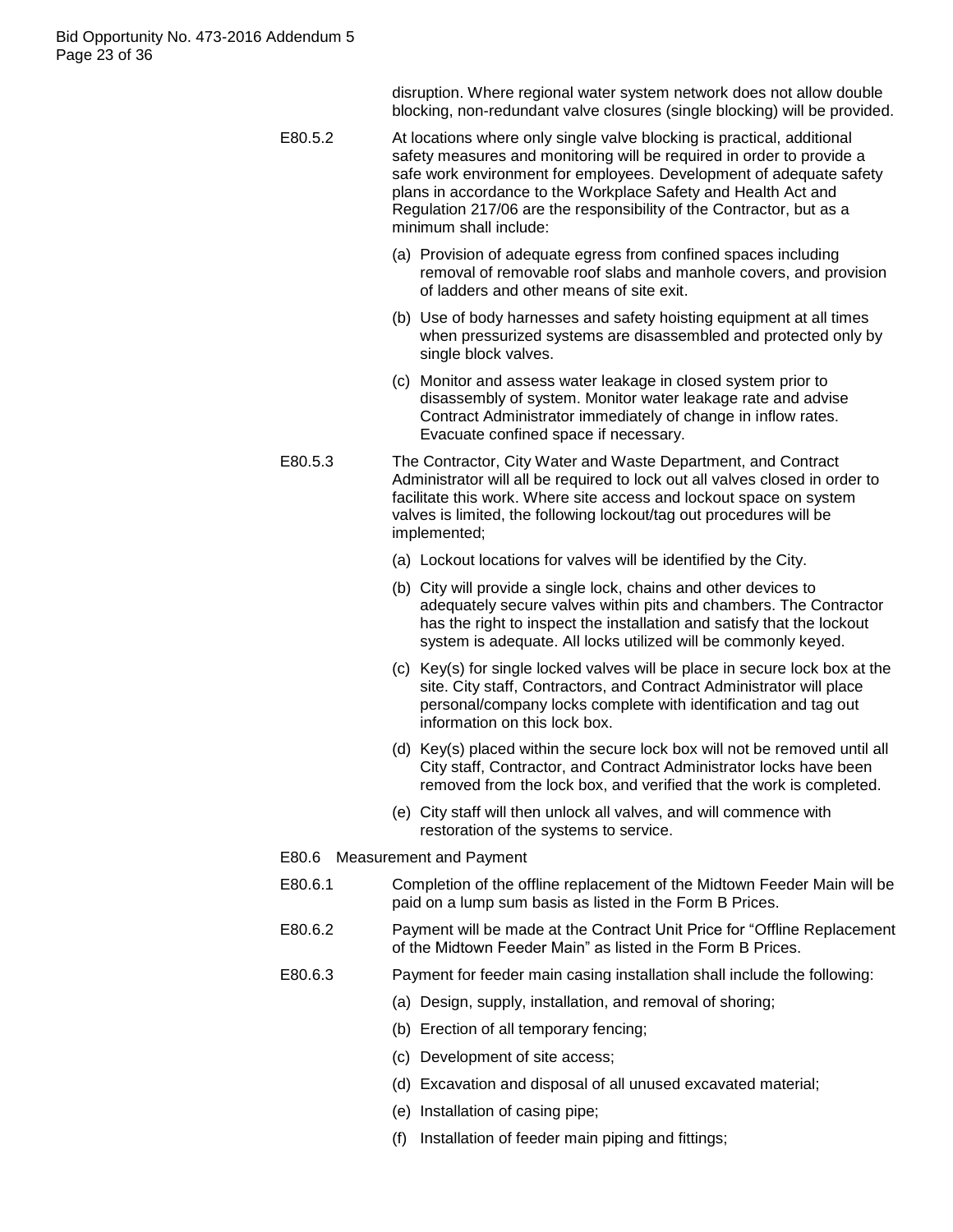- (g) Supply and installation of PCCP to PVC adaptors and PCCP fittings
- (h) Supply and installation of casing spacers, end seals, and joint restraints;
- (i) Construction of thrust blocks;
- (j) Supply and placement of backfill;
- (k) Supply and construction of the air release chamber; and,
- (l) Any and all other work and materials specified herein and required to complete the work as specified.

Delete: E112

#### Add E114: **SURFACE PREPARATION AND ZINC SPRAY METALLIZING OF STRUCTURAL STEEL**

- E114.1 Description
- E114.1.1 General
	- (a) This Specification covers all operations relating to the surface preparation and application of thermal spray metallizing to all new structural steel, or portions thereof as detailed on the Drawings, in the shop, and as specified herein including the following:
		- (i) Steel girders
		- (ii) Intermediate girder bracings.
	- (b) The quality control testing of all materials
	- (c) The Work to be done by the Contractor under this Specification shall include the furnishing of all superintendence, overhead, labour, materials, equipment, tools, supplies, and all things necessary for and incidental to the satisfactory performance and completion of all Work as hereinafter specified.

#### E114.2 References

- E114.2.1 Reference Standards
	- (a) Perform work in accordance with the requirements of the latest issue of the following specifications and standards:
		- (i) American Society of Testing Material
			- ASTM D 4285, Standard Test Method for Indicating Oil or Water in Compressed Air
			- ASTM B833, Standard Specifications for Zinc Wire for Thermal Spraying (Metallizing)
			- ASTM D4541, Standard Test Method for Pull-Off Strength of Coatings Using Portable Adhesion Testers
		- (ii) Society of Protective Coatings
			- SSPC-AB 1, Mineral and Slag Abrasives
			- SSPC-AB 2, Specification for Cleanliness of Recycled Ferrous Metallic Abrasives
			- SSPC-AB 3, Newly Manufactured or Re-Manufactured Steel Abrasives
			- SSPC-PA 2, Measurement of Dry Coating Thickness with Magnetic Gages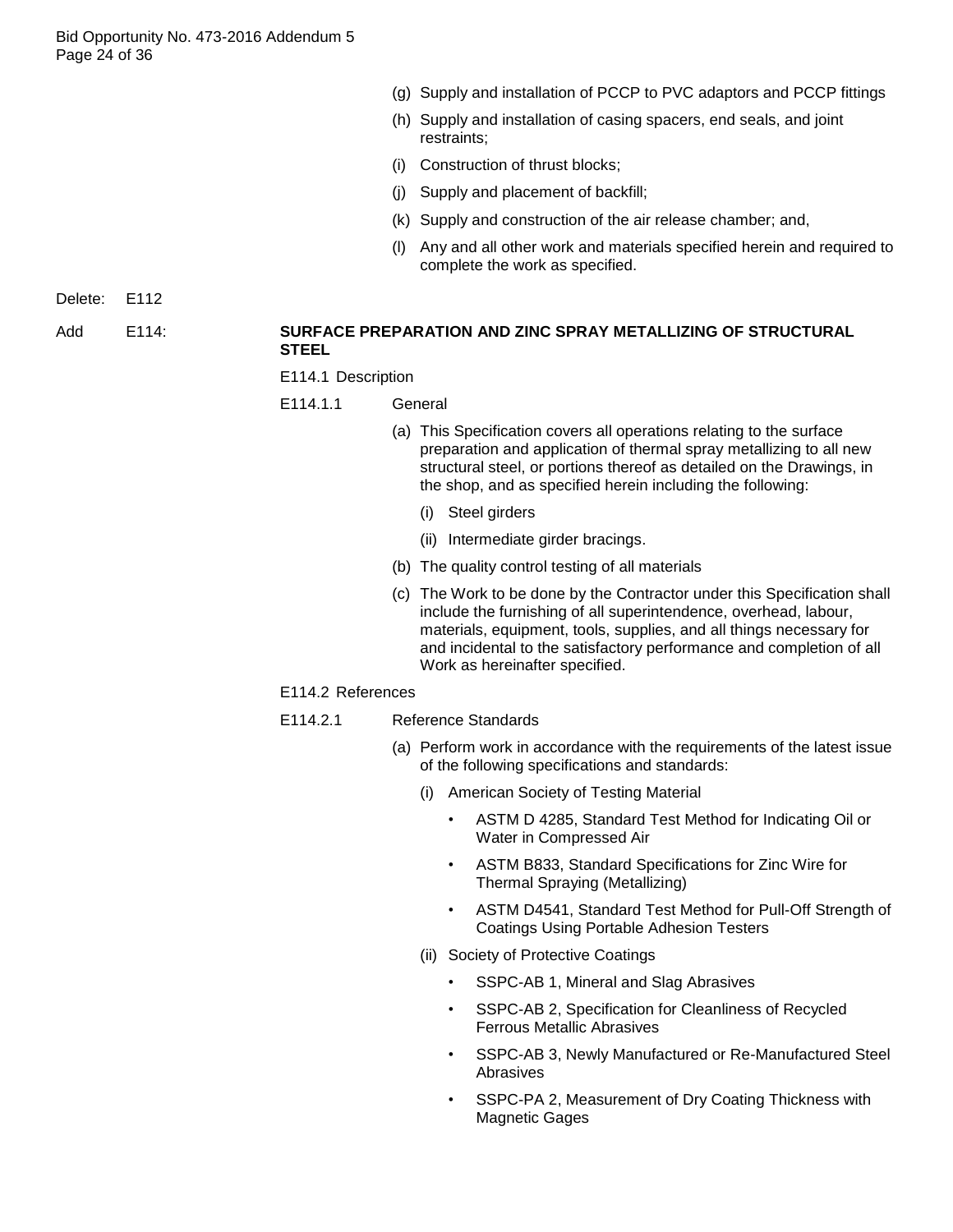- SSPC-QP 1, Standard Procedure for Evaluating Painting Shop Contractors (Field Application to Complex Structures)
- SSPC-QP 2, Standard Procedure for Evaluating the Qualifications of Painting Shop Contractors to Remove Hazardous Paint
- SSPC-SP 1, Solvent Cleaning
- SSPC-SP 5/NACE No. 1, White Metal Blast Cleaning
- SSPC-SP 11, Power Tool Cleaning to Bare Metal
- SSPC-SP 12/NACE No. 5, Surface Preparation and Cleaning of Metals by Water Jetting Prior to Recoating
- SSPC-SP 16, Brush-Off Blast Cleaning of Coated and Uncoated Galvanized Steel, Stainless Steels, and Non-Ferrous Metals
- SSPC-PA 17, Procedure for Determining Conformance to Steel Profile/Surface Roughness/Peak Count Requirements.
- SSPC-VIS 1, Guide and Reference Photographs for Steel Surfaces Prepared by Dry Abrasive Blast Cleaning
- SSPC-VIS 5, Guide and Reference Photographs for Steel Prepared by Wet Abrasive Blast Cleaning
- SSPC-Guide 15, Field Methods for Retrieval and Analysis of Soluble Salts on Steel and Other Nonporous Surfaces
- SSPC-CS 23.00/AWS C2.23M/NACE No. 12, Specification for the Application of Thermal Spray Coatings (Metallizing) of Aluminum, Zinc, and Their Alloys and Composites for the Corrosion Protection of Steel
- (iii) American National Standards Institute/American Welding Society
	- ANSI/AWS C2.25/C2.25M, Specification for Solid and Composite Wires, and Ceramic Rods for Thermal Spraying
	- AWS C2.6/C2.6M, Guide for Thermal-Spray Operator Qualification
- (b) Metallizing wire and coating manufacturer"s application instructions, MSDS and product data sheets.

## E114.3 Submittals

- E114.3.1 The Contractor shall submit the following to the Contract Administrator fourteen (14) days prior to the Work execution, in accordance with the Specification:
	- (a) Shop Prequalification: The Contractor performing the shop work shall have either an SSPC-QP 3 Certification or an AISC Sophisticated Paint Endorsement certification. The certification(s) shall remain current throughout the duration of the Works.
		- (i) The Contractor performing the shop work shall have satisfactorily performed a minimum of three (3) previous projects involving abrasive blast cleaning, metallizing, and paint application. At least one project within the past two (2) years shall have involved a bridge or similar industrial type application. The suitability of the Contractor"s qualifications and prior experience will be considered by the Contract Administrator before granting approval to proceed.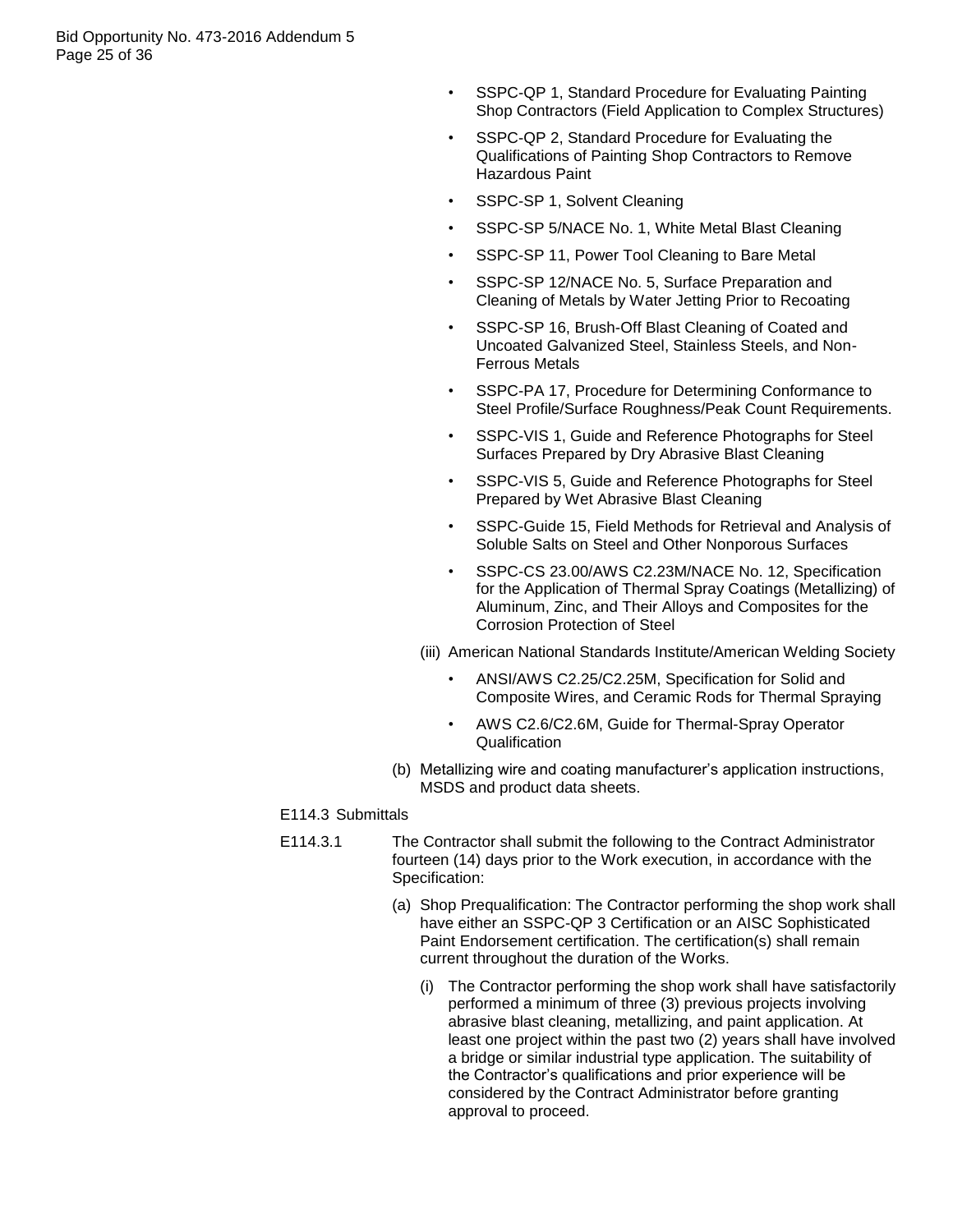Bid Opportunity No. 473-2016 Addendum 5 Page 26 of 36

- (b) Contractor Personnel Qualifications: Evidence of experience and the names and qualifications/experience/training of the personnel managing and implementing the Quality Control program, and for those performing the quality control tests. QC personnel qualification requirements are found under Quality Control (QC) Section . All metallizing applicators shall be qualified in accordance with AWS C2.16/C2.16M .
- (c) Quality Control (QC) Plan: A Quality Control Plan that identifies: test instruments to be used, a schedule of required measurements and observations, procedures for correcting unacceptable work, and procedures for improving surface preparation and metallizing quality as a result of quality control findings. The program shall incorporate the Quality Control Daily Report Forms approved by the Contract Administrator.
- (d) Surface Preparation Plan: The surface preparation plan shall include the methods of surface preparation and types of equipment that will be used to prepare the surfaces as specified herein. Also any solvents proposed for solvent cleaning shall be identified and MSDS provided.
- (e) Abrasives: Identify the type and brand name of the abrasive proposed for use, provide MSDS and manufacturer"s data indicating that the abrasive meets requirements of the SSPC-AB 1 or AB 3 standards as specified herein.
- (f) Metallizing Plan: Written procedures for the shop application of metallizing, including the brand name and type of metallizing wire and application equipment to be used. Proof that the metallizing wire complies with ASTM B-833 and ANSI/AWS C2.25/C2.25M shall also be provided. Provide written documentation verifying that all metallizing applicators are qualified in accordance with ANSI/AWS C2.16/C2.16M.
- (g) Shipping and Handling Plan: A written plan outlining the precautions that shall be taken for the protection of the finished surface during shipping and handling. The plan shall address the steps to be taken, such as insulating padding, wood dunnage, load securing strapping, binding apparatus, etc.
- E114.3.2 The Contract Administrator will provide written notification to the Contractor when submittals are complete and acceptable. No surface preparation work shall begin until that notification is received.
- E114.3.3 This acceptance shall not be construed to imply approval of any particular method or sequence for conducting the work, or for addressing health and safety concerns. Acceptance does not relieve the Contractor from the responsibility to conduct the work according to the requirements of Federal, Provintial, or Local regulations and this specification, or to adequately protect the health and safety of all workers involved in the project and any members of the public who may be affected by the Work.
- E114.3.4 The Contractor remains solely responsible for the adequacy and completeness of the programs and work practices, and adherence to them.

#### E114.4 Materials

## E114.4.1 General

(a) The Contractor shall be responsible for the supply, safe storage and handling of all materials set forth in this Specification. All materials supplied under this Specification shall be subject to inspection and acceptance by the Contract Administrator. There shall be no charge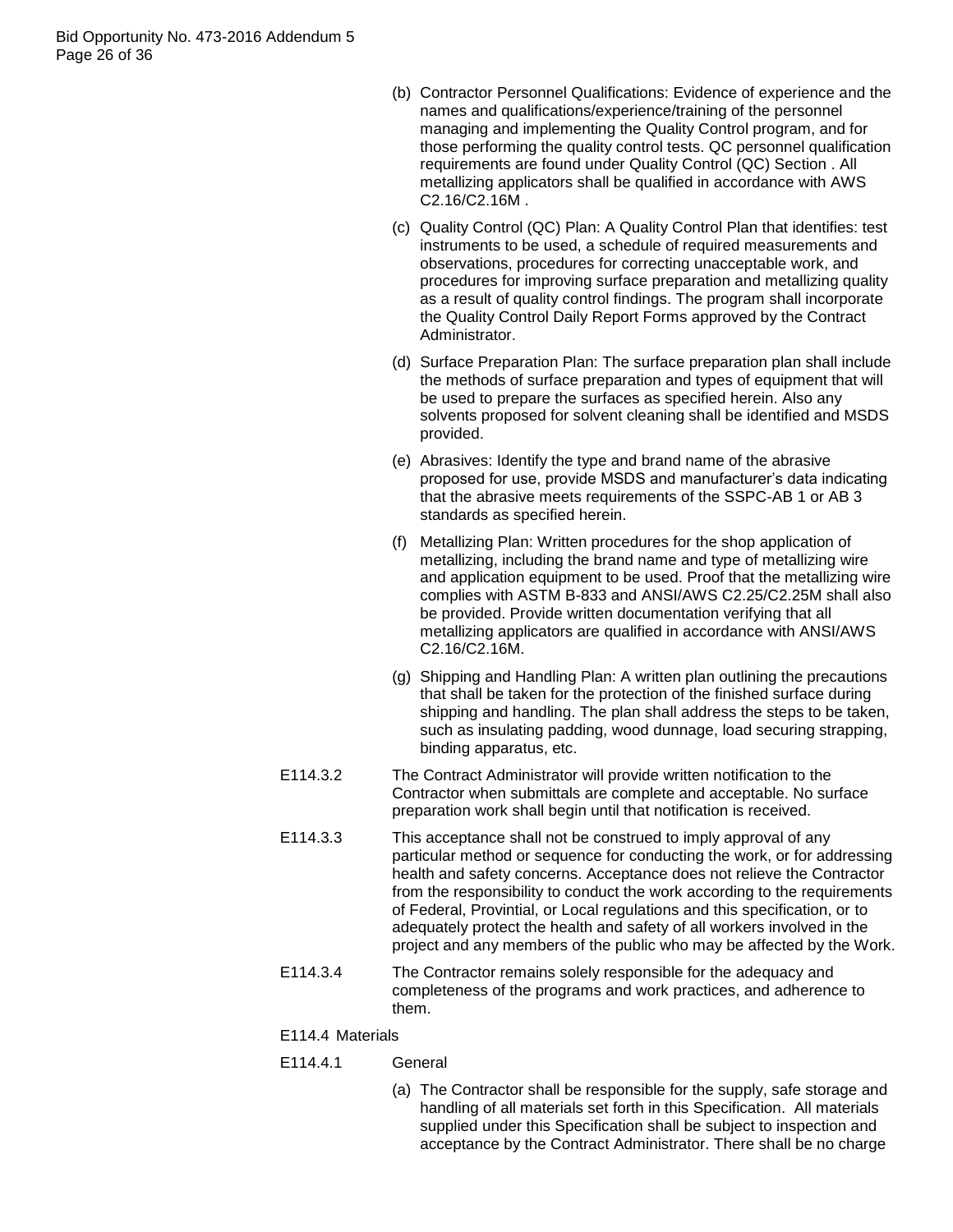to the City for any material taken by the Contract Administrator for testing purposes.

(b) Materials called for under these Specifications and on the Drawings shall, unless otherwise specified, satisfy the testing procedures and be in strict accordance with the requirements set out in the latest edition of the standards identified.

#### E114.4.2 Metalizing Wire

- (a) All thermal spray feedstock (metallizing wire) shall be the products of a single manufacturer, meet the requirements below, and meet the thermal spray equipment manufacturer"s specifications:
	- (i) The metallizing wire shall consist of 99.9% zinc complying with ASTM B-833 and ANSI/AWS C2.25/C2.25M.
	- (ii) The Contractor shall provide a certificate of chemical composition of the proposed metallizing wire from the metallizing wire manufacturer.

#### E114.4.3 Coating Material Supply Requirements

- (a) All metallizing material shall be delivered in the original unopened spools with manufacturer's labels intact. Any material that has been damaged or otherwise deteriorated shall not be used. The Contractor shall provide, if and when requested by the Contract Administrator, a listing, updated weekly, of the weight and number of spools and the type of metallizing material (as identified by a mill test report and corresponding heat number for each spool) received from the metallizing manufacturer on this project.
- (b) All material shall be stored under cover in a secured place as approved by the Contract Administrator and shall be kept within storage temperature limitations recommended by the manufacturer.

# E114.4.4 Abrasive for Blast Cleaning

- (a) The blast-cleaning abrasive shall be free of corrosion-producing contaminants. Acceptable angular shaped abrasives include, but are not limited to, aluminum oxide, steel grit, and crushed slag. Silica sand shall not be used. Steel shot and other abrasives producing a rounded surface profile are not acceptable, even if mixed with angular grit abrasives. The blast-cleaning abrasive and grit size employed shall be capable of achieving an average profile peak-tovalley height of at least 3.5 mils and not exceeding 4.5 mils.
- (b) Abrasive suppliers shall provide written certification that expendable abrasives and recyclable steel grit abrasives meet the requirements of SSPC-AB 1 and AB 3, respectively. Abrasive suppliers shall certify that abrasives are not oil contaminated and shall have a water extract pH value within the range of 6 to 8.

# E114.4.5 Incidental and Miscellaneous Materials

- (a) Incidental and miscellaneous materials utilized in undertaking the surface preparation and coating Works shall be supplied strictly in accordance with the manufacturer's guidelines, as approved in advance by the Contract Administrator, and in accordance with these Specifications.
- (b) This will include solvent mixtures associated with solvent cleaning operations, and any other incidental materials used in conjunction with the Works of this Specification.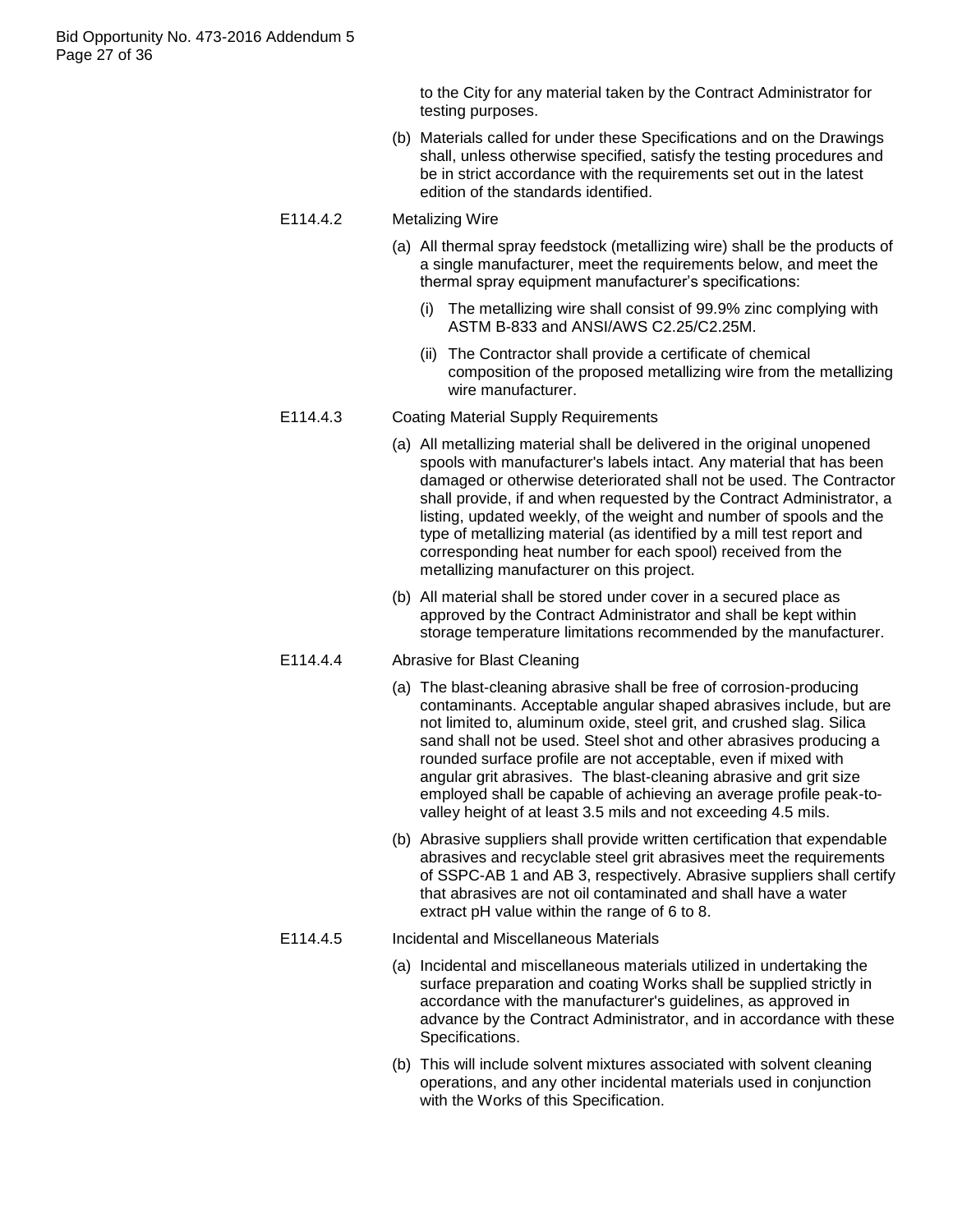(c) The use of all such materials shall be reviewed with the Contract Administrator to ensure conformance with the Specification, prior to the use of same in the Works. The Contract Administrator's decision in these matters shall be final.

## E114.5 Surface Preparation and Metallizing Equipment

- E114.5.1 All equipment shall be of a type approved by the Contract Administrator and capable of preparing the existing structural steelwork surfaces in accordance with these Specifications.
- E114.5.2 The coating application equipment shall be designed such that the coating will be applied uniformly to all surfaces in the locations required as shown on the Drawings and approved by the Contract Administrator and shall be kept in good working order.
- E114.5.3 The Contractor shall provide surface preparation, metallizing, and painting equipment as needed to perform the work as specified herein.
- E114.5.4 Metallizing application equipment shall be portable electric arc thermal spray units that are set-up, adjusted and operated in accordance with the manufacturer"s written instructions.
- E114.5.5 All cleaning and painting equipment shall include gages capable of accurately measuring fluid and air pressures and shall have valves capable of regulating the flow of air, water or paint as recommended by the equipment manufacturer. The equipment shall be maintained in proper working order.
- E114.5.6 Diesel or gasoline powered equipment shall be positioned or vented in a manner to prevent deposition of combustion contaminants on any part of the structure.
- E114.5.7 Hand tools, power tools, pressure washing, water jetting, abrasive blast cleaning equipment, brushes, rollers, and spray equipment shall be of suitable size and capacity to perform the work required by this specification. Appropriate filters, traps and dryers shall be provided for the compressed air used for abrasive blast cleaning and conventional spray application.

#### E114.6 Construction Methods

- E114.6.1 General
	- (a) The surface preparation and metallizing shall be according to the SSPC Specification for the Application of Thermal Spray Coatings (Metallizing) of Aluminum, Zinc and their Alloys and Composites for the Corrosion Protection of Steel, SSPC-CS 23.00/AWS C2.23M/NACE No. 12 except as modified herein. In the event of a conflict, the requirements of this specification shall prevail.
	- (b) The Contractor shall notify the Contract Administrator 24-hours in advance of beginning surface preparation operations.

#### E114.6.2 Test Areas (Sections)

(a) Prior to proceeding with production work on the project, the Contractor shall prepare test sections of at least 10 square feet (0.93 sq. m). More than one test section may be needed to represent the various design configurations of the structure. The test section(s) shall be blast cleaned, metallized and painted (if specified) in accordance with the requirements specified herein using the same equipment, materials and procedures that will be used for the production.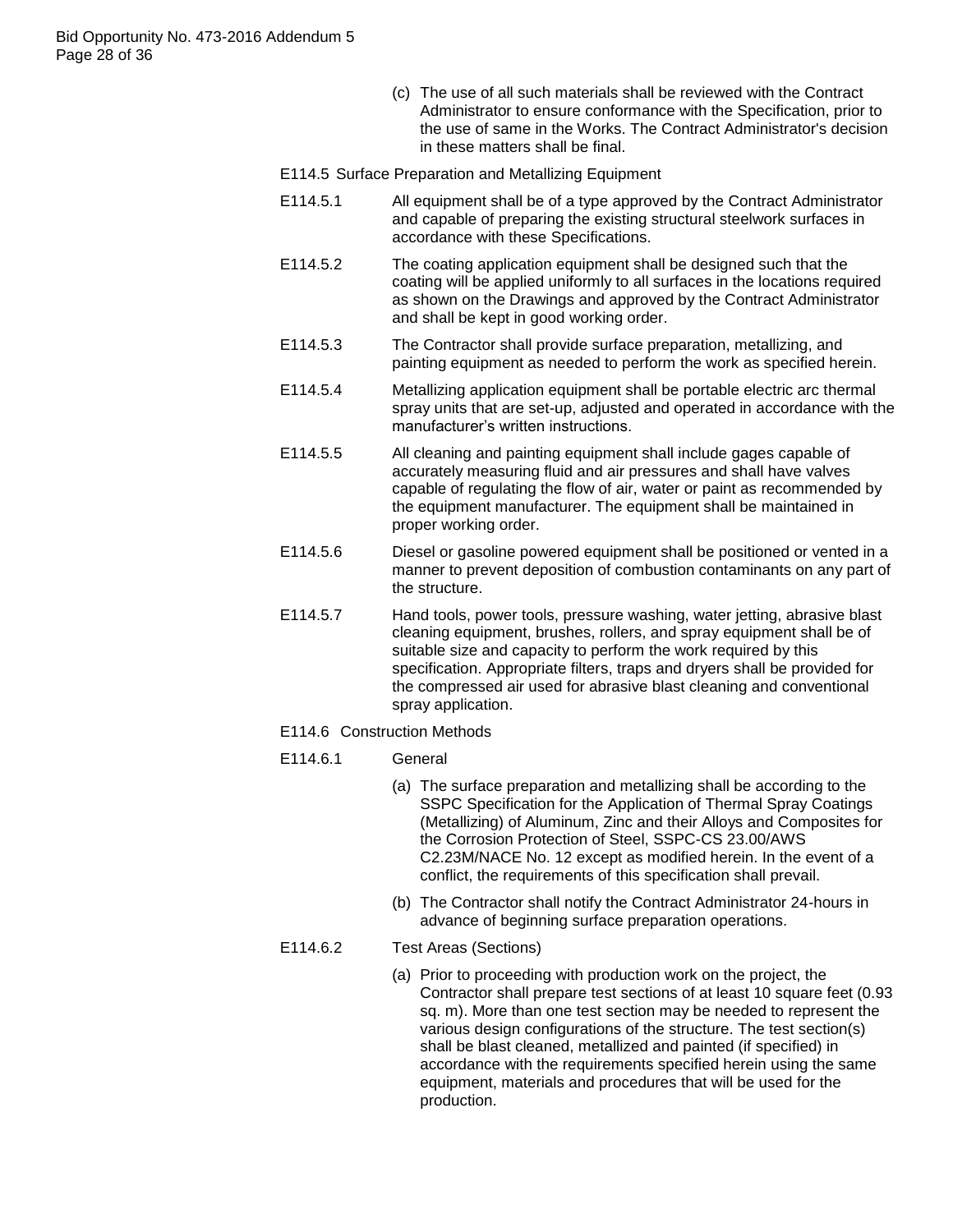Bid Opportunity No. 473-2016 Addendum 5 Page 29 of 36

- (b) During the blast cleaning, metallizing, and painting of the test section(s), in the presence of the Contract Administrator, the Contractor shall perform all quality control tests and inspections required by this specification including complete documentation. In addition, the Contractor shall allow sufficient time for the Contract Administrator to perform any or all quality assurance tests and inspections desired.
- (c) Production work shall not proceed until the Contract Administrator agrees that the blast cleaning, metallizing, and painting work, along with the quality control testing, inspection, and documentation are acceptable.
- (d) No additional compensation will be paid for the preparation of the test section(s).

## E114.6.3 Protective Coverings and Damage

- (a) The Contractor shall apply protective coverings to all surfaces of the structural steel that are not scheduled for surface preparation, metallizing, and painting. The coverings shall be maintained and remain in place until the work is completed and then shall be removed prior to shipping.
- (b) Metallized or painted surfaces damaged by any Contractor's operation shall be repaired, and re-metallized and/or re-painted, as directed by the Contract Administrator, at no additional cost to the City.

## E114.6.4 Ambient Conditions

- (a) Surfaces prepared for metallizing or painting shall be free of moisture and other contaminants. The Contractor shall control operations to insure that dust, dirt, or moisture do not come in contact with surfaces on which work will take place.
- (b) Under no circumstances shall the metallizing be applied until the surface preparation has been inspected and approved by the Contract Administrator immediately prior to commencement of metallizing application operations.
- (c) Metallizing shall not be carried out:
	- (i) When the temperature of the air or steel is below 5°C
	- (ii) Unless the temperature of the steel is at least 5°C above the dewpoint
	- (iii) If the temperature is expected to drop below 0°C during the metallizing drying period
	- (iv) If the relative humidity exceeds the coating manufacturer's written recommendations.
- (d) The manufacturers" published literature shall be followed for specific temperature, dew point, and humidity restrictions during the application of each paint coat.
- (e) Metallizing or paint shall not be applied in rain, wind, snow, fog or mist. Ambient conditions shall be maintained during the drying period specified by the manufacturer.
- E114.6.5 Compressed Air Cleanliness
	- (a) Prior to using compressed air for abrasive blast cleaning, blowing down surfaces, and metallizing or painting application, the Contractor shall verify that the compressed air is free of moisture and oil contamination according to the requirements of ASTM D 4285.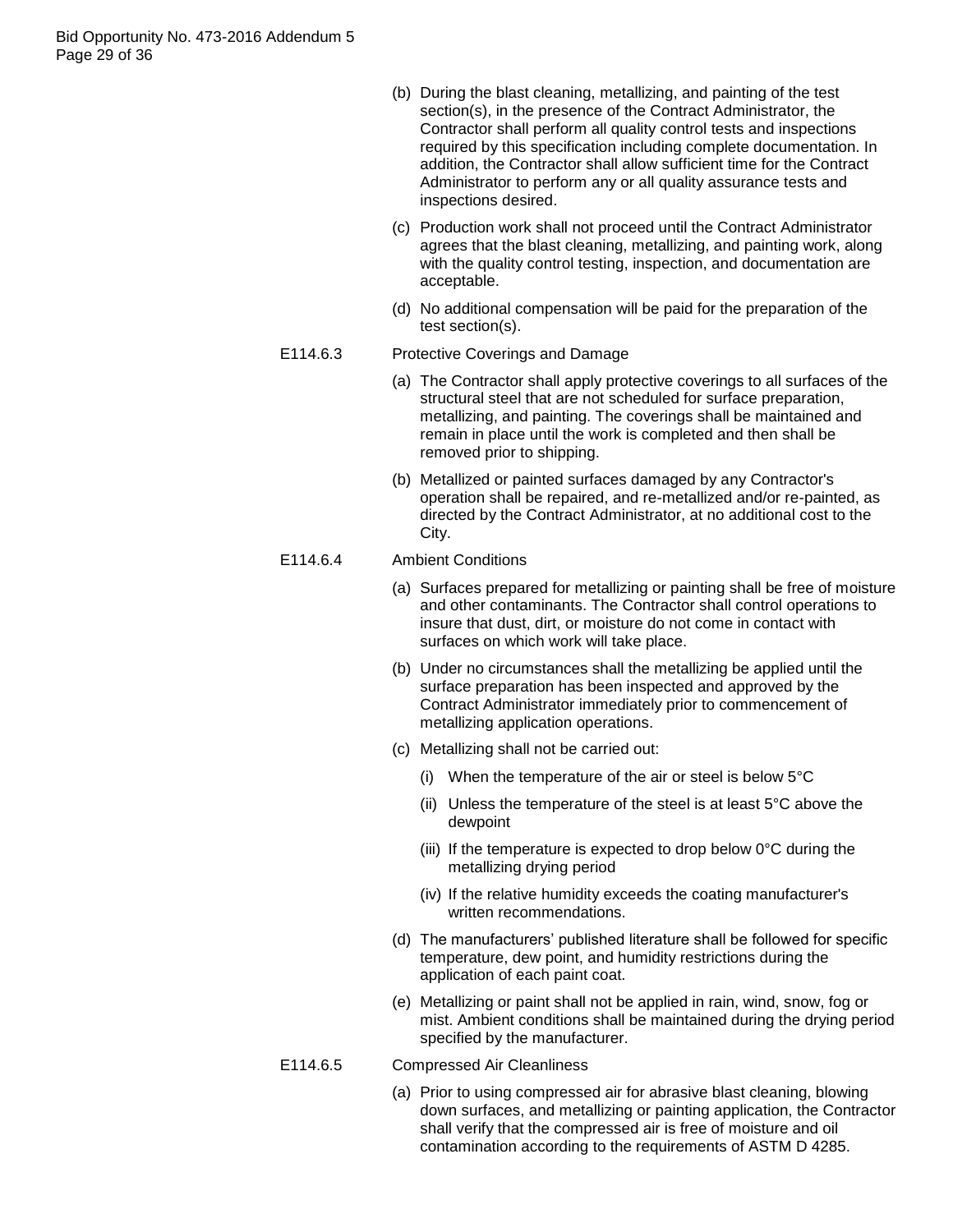- (b) The tests shall be conducted at least one time per shift for each compressor system in operation. If air contamination is evident, the Contractor shall change filters, clean traps, add moisture separators or filters, or make other adjustments as necessary to achieve clean, dry air.
- (c) The Contractor shall also examine the work performed since the last acceptable test for evidence of defects or contamination caused by the contaminated compressed air. Contaminated work shall be repaired at no additional cost to the City.

# E114.6.6 Solvent Cleaning

- (a) All traces of oil, grease, and other detrimental contaminants on the steel surfaces to be metallized shall be removed by solvent cleaning in accordance with SSPC-SP 1. The brand name of proposed cleaning solvent(s) and/or proprietary chemical cleaners including manufacturers" product data sheet and MSDS shall be submitted for the Contract Administrator"s acceptance prior to use.
- (b) Under no circumstances shall blast cleaning be performed in areas containing surface contaminants or in areas where the Contract Administrator has not accepted the solvent cleaning. Rejected surfaces shall be re-cleaned to the specified requirements at no additional cost to the City.

## E114.6.7 Abrasives

- (a) Abrasive blast cleaning shall be performed using either expendable abrasives or recyclable steel grit abrasives. Expendable abrasives shall be used one time and discarded. The abrasive shall be angular in shape.
- (b) On a daily basis, the Contractor shall verify that recycled abrasives are free of oil and contamination by performing a vial test in accordance with SSPC-AB 2.
- (c) All surfaces that are found to have been prepared using abrasives not meeting the SSPC-AB 1, AB 2, or AB 3 requirements, as applicable, are oil contaminated, or have a pH outside the specified range, shall be solvent cleaned or low pressure water cleaned, and re-blast cleaned at no cost to the City.

# E114.6.8 Surface Preparation

- (a) The following method of surface preparation shall be used:
	- (i) Flame Cut Steel: Prior to blast cleaning, all flame cut edges shall be ground to remove hardened steel and any sharp or irregular shapes.
	- (ii) Near-White Metal Blast Cleaning: All steel surfaces to be metallized shall be near white metal blast cleaned in accordance with SSPC-SP 10 using dry abrasive blast cleaning methods.
	- (iii) Base Metal Irregularities: If hackles, burrs, or slivers in the base metal are visible on the steel surface after cleaning, the Contractor shall remove them by grinding followed by re-blast cleaning.

## E114.6.9 Surface Profile

(a) Blast cleaning abrasives shall be of the size and grade that will produce a uniform angular surface profile depth of 3.5 to 4.5 mils (89 to 114 microns).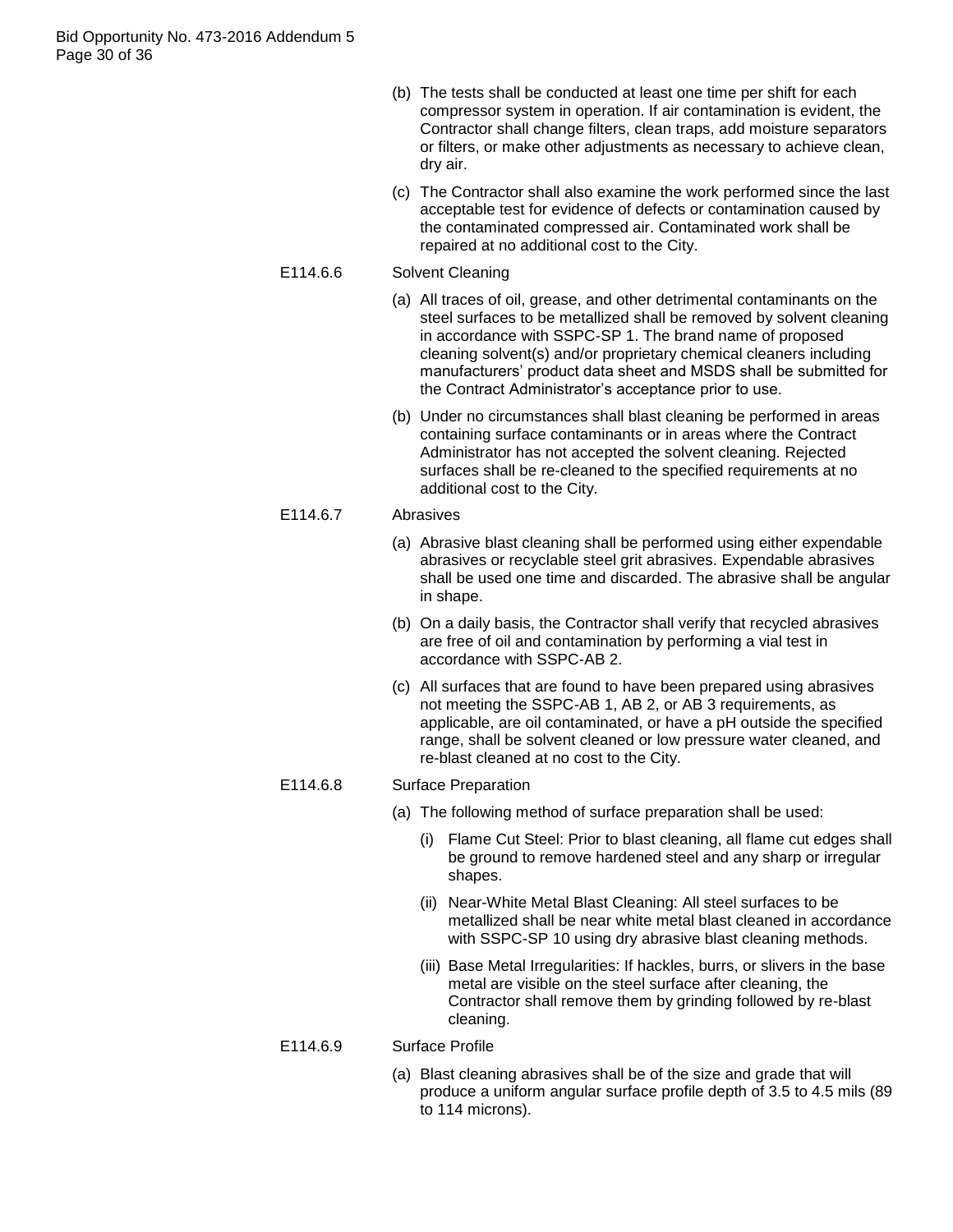- (b) If the metallizing wire manufacturer"s profile requirements are more restrictive, the Contractor shall advise the Contract Administrator and comply with those requirements. For recycled abrasives, an appropriate operating mix shall be maintained in order to control the profile within these limits.
- (c) The average surface profile shall be determined each work day with a minimum frequency of one location per every 200 sq ft (18.6 sq m) per piece of equipment. All surfaces, including flame cut edges, shall be tested in accordance with SSPC-PA 17.
- (d) Surface profile replica tape or electronic profilometer shall be used. The tape shall be retained and included with the daily QC report. Single measurements less than 3.5 mils (89 microns) are unacceptable. In that event, additional testing shall be done to determine the limits of the deficient area and, if it is not isolated, work will be suspended.
- (e) The Contractor shall submit a plan for making the necessary adjustments to insure that the specified surface profile is achieved on all surfaces. Work shall not resume until the Contract Administrator provides written acceptance.

# E114.6.10 Surface Condition Prior to Metallizing

- (a) Prepared surfaces shall meet the requirements of SSPC-SP 10 immediately prior to metallizing, and shall be metallized within six hours of blast cleaning. If rust appears or bare steel has been exposed for more than six hours, the affected area shall be reblasted at no additional cost to the City.
- (b) All dust and surface preparation residue on steel surfaces shall be removed prior to metallizing.
- (c) The quality of surface preparation and cleaning of surface dust and debris shall be accepted by the Contract Administrator prior to metallizing.
- (d) The Contract Administrator has the right to reject any work that was performed without adequate provision for quality assurance observations to accept the degree of cleaning. Rejected metallizing work shall be removed and replaced at no additional cost to the City.

# E114.6.11 Daily Metallizing Operator-Equipment Qualification - Bend Tests

- (a) Unless directed otherwise by the Contract Administrator, each day that metallizing will be applied, the Contractor shall perform bend testing prior to beginning production work.
- (b) For each metallizing applicator, five carbon steel coupons measuring 2 inch wide x 8 inch long x 0.05 inch (50 mm x 200 mm x 1.3 mm) thick shall be blast cleaned using the same equipment and abrasive used for the production work. Each applicator shall apply the metallizing to five coupons in accordance with the requirements of this Specification to a dry film thickness of 8.0 to 12.0 mils (200 to 300 µm).
- (c) 180 degree bend testing shall be performed on all five coupons using a 13 mm (1/2") mandrel in accordance with the requirements and acceptance criteria of SSPC-CS 23/AWS C2.23M/NACE 12. Minor cracks that cannot be lifted from the substrate with knife blade are acceptable. If lifting occurs on any coupon, the surface preparation and/or metallizing process shall be modified until acceptable results are achieved before proceeding with production work.

# E114.6.12 Application of Metallizing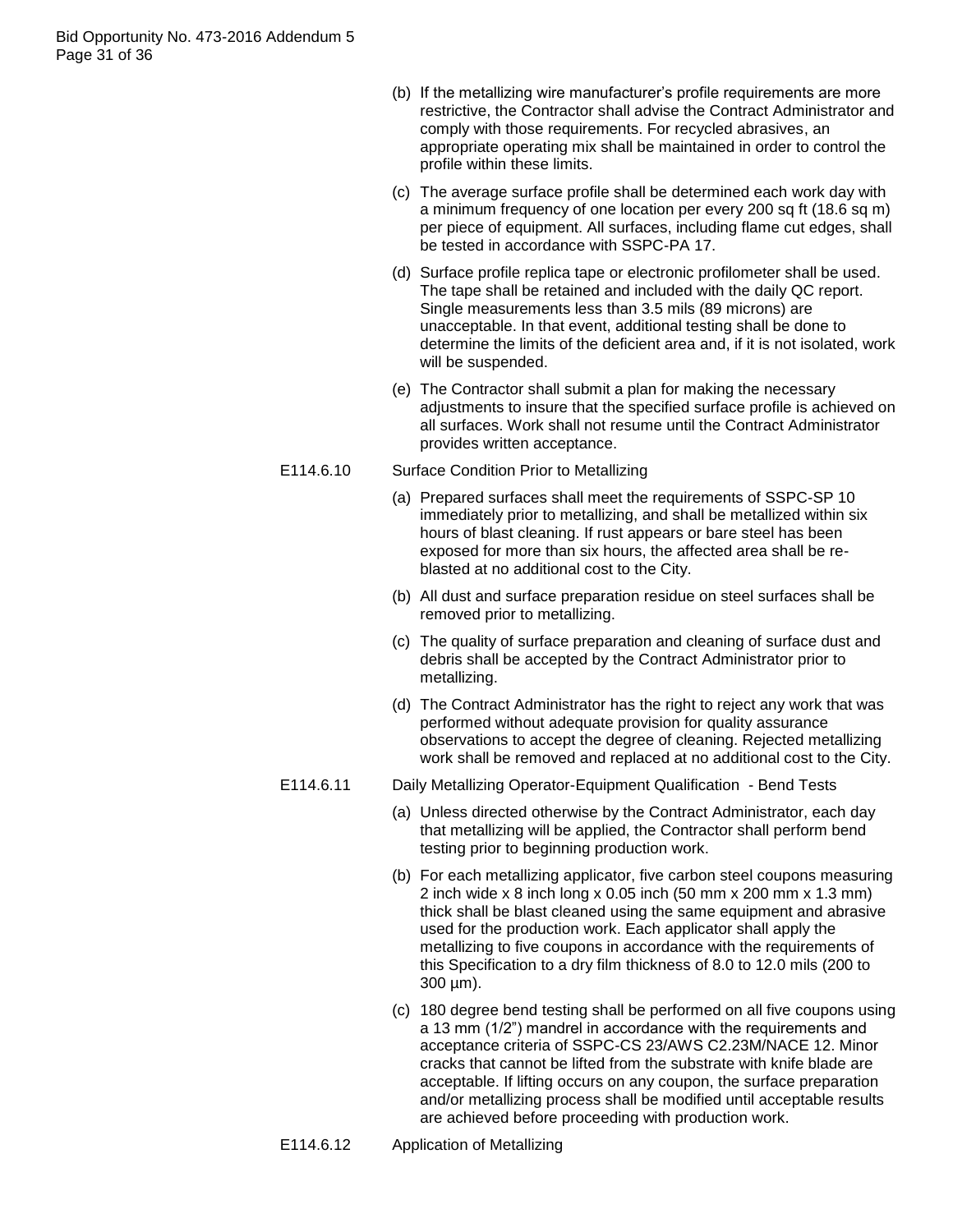- (a) Application shall be done in overlapping passes in a cross-hatch pattern (i.e., a second set of overlapping passes shall be applied at right angles to the first set of overlapping passes) to ensure uniform coverage.
- (b) The gun shall be held at such a distance from the work surfaces that the metal is still molten on impact. The metallizing shall be applied as a continuous film of uniform thickness, firmly adherent, and free from thin spots, misses, lumps or blisters, and have a fine sprayed texture. Thin spots and misses shall be re-metallized.
- (c) If touch up metallizing or the application of additional metallizing to previously applied metallizing does not occur within 24 hours, the surface of the metallizing shall be brush off blast cleaned according to SSPC-SP7 to remove oxidation and surface contaminates prior to the application of additional metallizing.
- (d) The final appearance of the metallizing when left un-top coated shall be uniform without excessive blotchiness or contrast in color. If the surface does not have a uniform appearance, remove and replace the metallizing at no cost to the City.
- (e) If the configuration of the surface being metallized does not allow for a proper gun-to-work piece standoff distance, the Contractor shall notify the Contract Administrator.
- E114.6.13 Metallizing Thickness
	- (a) The thickness of the metallizing shall be 8.0 to 12.0 mils (200-300 microns). Thickness shall be measured as specified by SSPC-PA 2 (use a Type 2 Electronic Gauge only).

## E114.6.14 Metallizing Adhesion

- (a) Adhesion testing of metallizing applied each day shall be determined with a self-adjusting adhesion tester in accordance with ASTM D 4541.
- (b) Unless otherwise directed by the Contract Administrator, a minimum of one test shall be conducted for every 500 square feet (46 square metres) of metallized surface.
- (c) The tests shall be conducted prior to application of any coating. If any of the tests exhibit less than 700 psi (4.83 MPa) for 85/15 or less than 500 psi (3.45 MPa) for zinc, additional tests shall be conducted to determine the extent of the deficient material.
- (d) All deficient metallizing shall be removed by blast cleaning and reapplied at no additional cost to the City
- (e) At the discretion of the Contract Administrator, a representative blast cleaned test panel (or steel companion panel approximately 12 inch x 12 inch x 1/4 inch thick) can be metallized at the same time each 500 square feet (46 square metres) of surface area, or portion thereof, is metallized. Adhesion testing can be performed on the companion panel rather than on the structure
- (f) If the adhesion tests on the panels are acceptable, the metallizing on the structure is considered acceptable and testing on the structure is not required. If adhesion testing of the panels fails, testing shall be conducted on the structure.
- (g) If adhesion testing on the structure is acceptable, the metallizing on the structure is considered to be acceptable.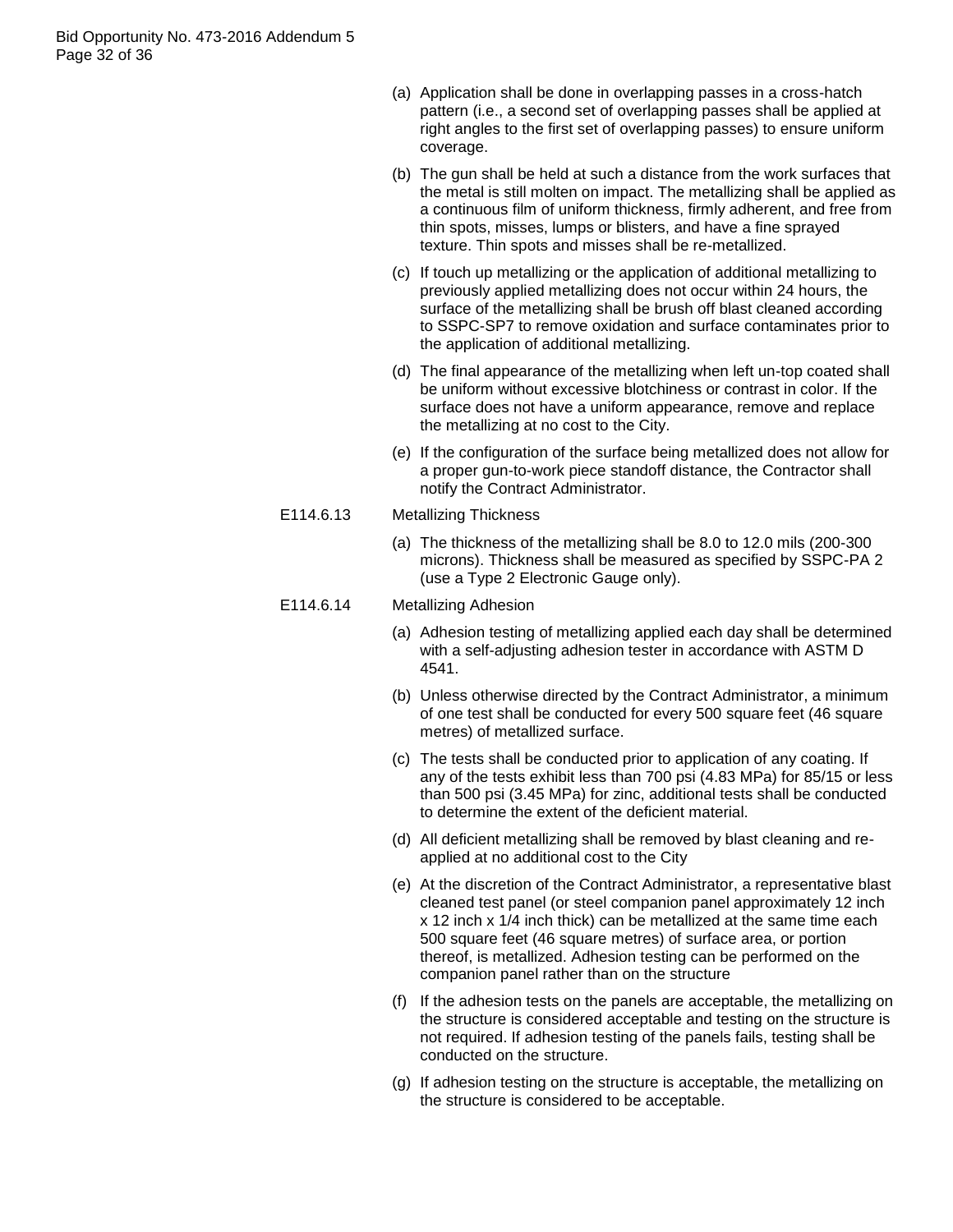(h) If tests on the structure are unacceptable, complete removal of the failing metallizing and re-metallizing in accordance with this Specification shall be performed at no additional cost to the City.

## E114.6.15 Touch-Up of Completed Coating System

- (a) The Contractor shall repair all damaged and/or unacceptable areas of the completed coating system (all metallizing, and paint layers) prior to shipment as defined below. The same process shall be followed for the repair of shipping, handling, and erection damage.
- (b) Damage to the metallizing, and/or paint that does not expose the substrate shall be prepared by solvent cleaning in accordance with SSPC-SP 1 followed by power tool cleaning in accordance with SSPC-SP 3 to remove loose material.
- (c) For the repair of damaged metallizing that exposes the substrate, the surface shall be spot blast cleaned in accordance with SSPC-SP 10. If blast cleaning cannot be performed, as authorized by the Contract Administrator, the damage shall be spot power tool cleaned to SSPC-SP11.
- (d) The metallizing, and/or paint surrounding each repair area shall be feathered for a distance of 1 to 2 inches (25 to 50 mm) to provide a smooth, tapered transition into the existing intact material. The surrounding intact paint shall be roughened to promote adhesion of the repair coats.
- (e) Damage to metallizing extends to the substrate shall be repaired. For metallizing it is critical that all remnants of sealer or paint have been removed from the porosity of the metallizing before applying new metallizing or an adhesion failure can occur.
- (f) If it is no longer feasible to apply metallizing, spot-apply an organic zinc primer meeting the requirements of Section E64.5.2 (l) (ii). After priming, apply the same intermediate and finish coats used on the surrounding steel. If the damage does not expose the substrate, only the effected paint coat(s) shall be applied.

## E114.7 Shipping and Handling

- E114.7.1 The Contractor shall take special care in handling the steel in the shop and when loading for shipment. Painted or metallized steel shall not be moved or handled until sufficient cure time has elapsed to prevent handling damage.
- E114.7.2 During shipping, the steel shall be insulated from the moving apparatus (i.e., chains, cables, hooks, clamps, etc.) by softeners approved by the Contract Administrator. Apparatus used to hoist the steel shall be padded. Steel shall be placed on wood dunnage and spaced in such a manner that no rubbing will occur during shipment that could damage the paint or metallizing.
- E114.8 Quality Control
- E114.8.1 The Contractor performing the shop work shall perform first line, in process QC inspections. The Contractor shall implement the accepted QC Program to insure that the work complies with these specifications.
- E114.8.2 The designated Quality Control inspector shall be onsite full time during any operations that affect the quality of the system (e.g., surface preparation, metallizing application, paint application, and final inspection at project completion).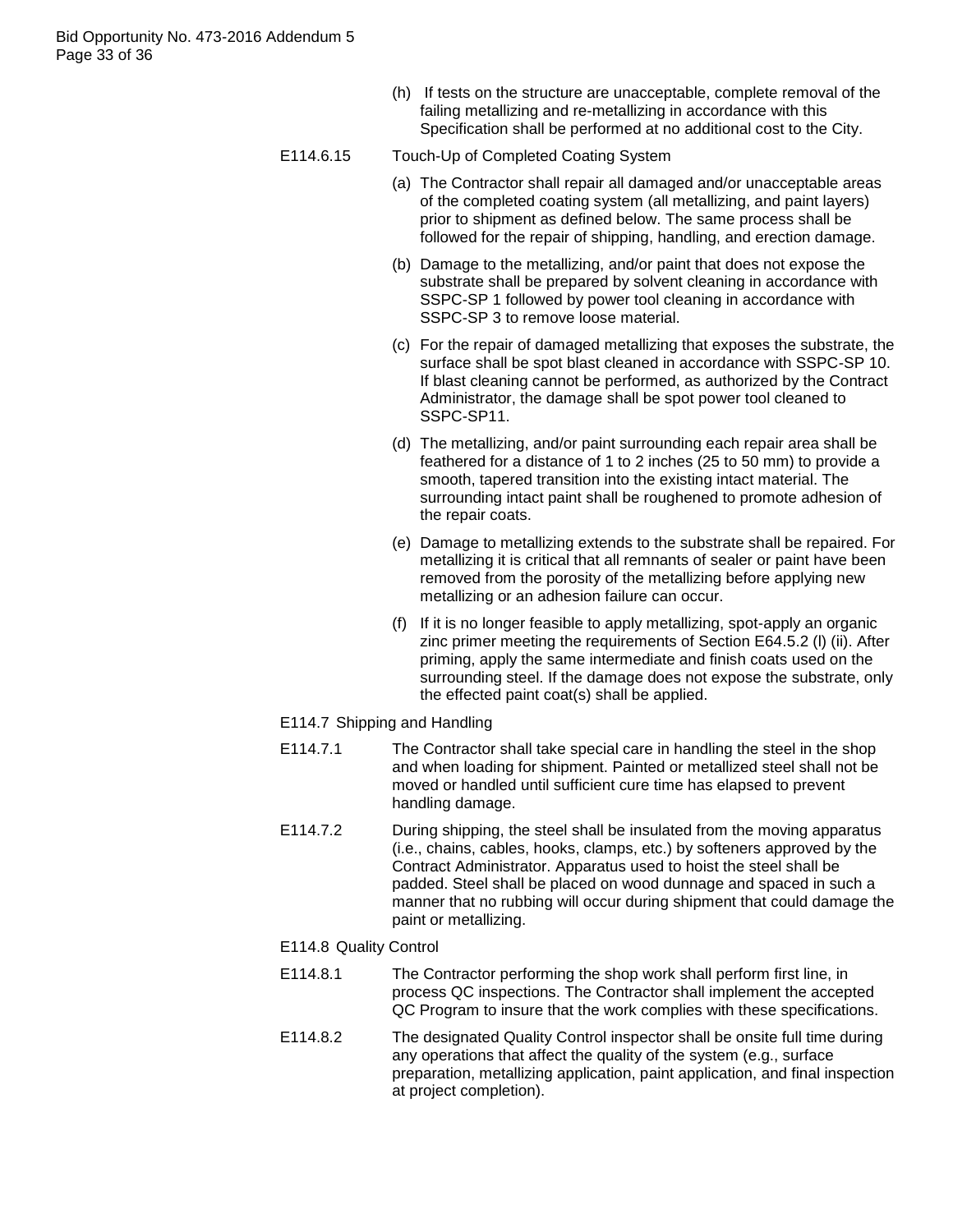| E114.8.3 | The Contractor shall use the Contractor Daily (QC) Metallizing & Painting   |
|----------|-----------------------------------------------------------------------------|
|          | Report form to record the results of quality control tests and inspections. |
|          | The completed reports shall be given to the Contract Administrator          |
|          | before work resumes the following day.                                      |

- E114.8.4 QC inspections shall include, but are not limited to the following
	- (a) Ambient conditions
	- (b) Surface preparation (solvent cleaning, abrasive blast cleanliness, surface profile depth, etc.).
	- (c) Metallizing application (specified materials used, bend test, continuity and coverage, adhesion, dry film thickness)
	- (d) Verification that the MISTIC test ID number for the paint system has been issued when painting is specified
	- (e) Paint Application (when specified)(specified materials used, continuity and coverage, dry film thickness, freedom from overspray, dry spray, pinholes, skips, misses, etc.).
- E114.8.5 The personnel managing the QC Program shall possess a minimum classification as a NACE CIP Level 2, or shall provide evidence of successful inspection of three projects of similar or greater complexity and scope completed in the last two years. References shall include the name, address, and telephone number of a contact person employed by the facility owner.
- E114.8.6 The personnel performing the QC tests shall be trained in all tests, inspections, and instrument use required for the inspection of surface preparation, metallizing and paint application. Documentation of training shall be provided. The QC personnel shall be solely dedicated to quality control activities and shall not perform any production work. QC personnel shall take the lead in all inspections, but applicators shall perform wet film thickness measurements during application of the coatings, with QC personnel conducting random spot checks. The Contractor shall not replace the QC personnel assigned to the project without advance notice to the Contract Administrator, and acceptance of the replacement(s), by the Contract Administrator.
- E114.8.7 The Contractor performing the shop work shall supply all necessary equipment to perform the QC tests and inspections as specified. Equipment shall include the following at a minimum.
	- (a) Psychrometer or comparable equipment for measurement of dew point and relative humidity, including weather bureau tables or psychrometric charts
	- (b) Surface temperature thermometer
	- (c) SSPC Visual Standard VIS 1
	- (d) Surface profile replica tape and spring micrometer or electronic micrometer designed for use with replica tape; or electronic profilometer designed for measuring blast profile
	- (e) Blotter paper for compressed air cleanliness checks
	- (f) Type 2 Electronic Dry Film Thickness Gage
	- (g) Calibration standards for dry film thickness gage
	- (h) Bend test coupons and bend test mandrel
	- (i) Adhesion testing instrument
	- (j) Companion panels for adhesion testing (if that option is selected)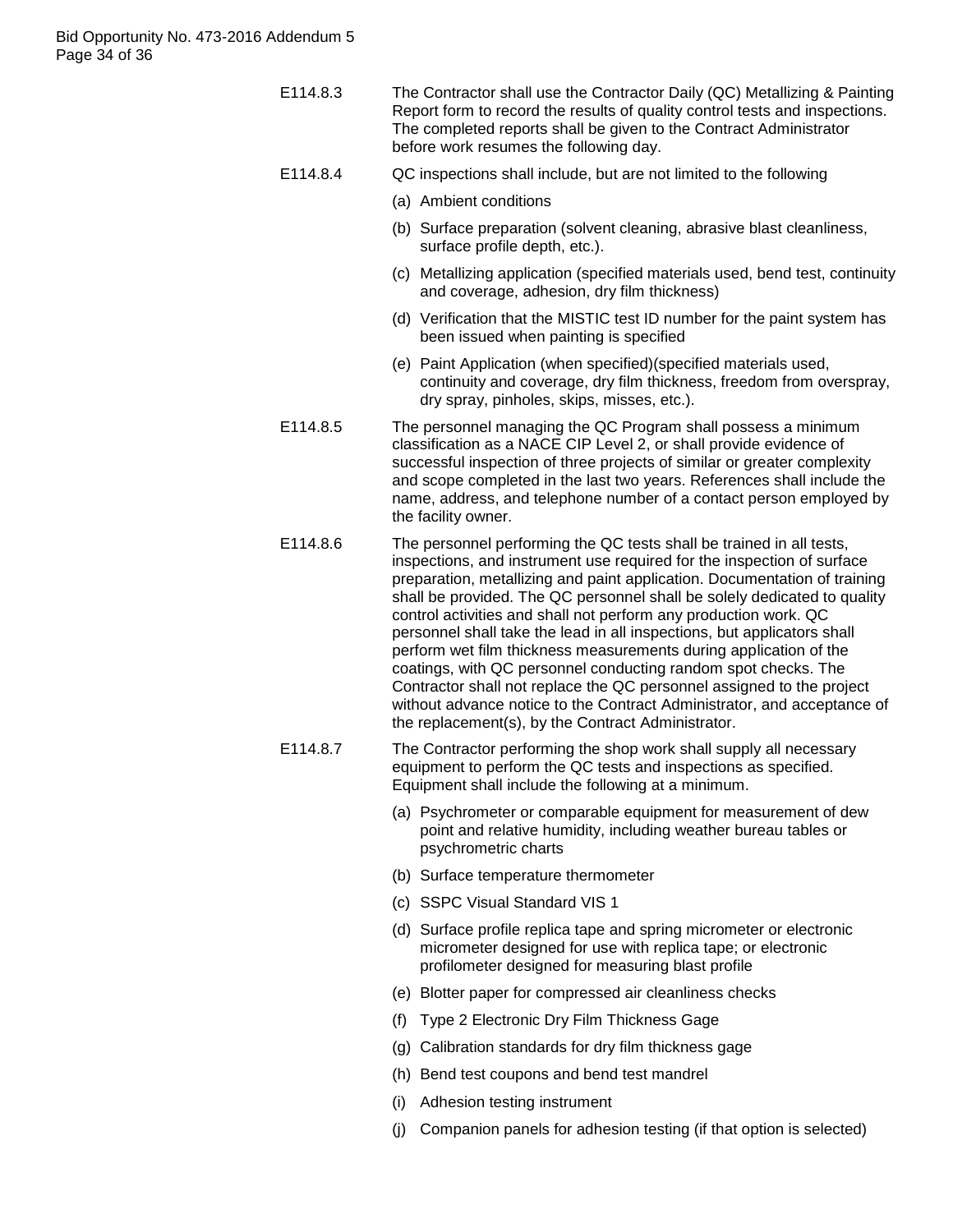- (k) All applicable ASTM, ANSI, AWS, and SSPC Standards used for the work (reference list included).
- E114.8.8 The instruments shall be verified for accuracy and adjusted by the Contractor's personnel in accordance with the equipment manufacturer's recommendations and the Contractor"s QC Program. All inspection equipment shall be made available to the Contract Administrator for quality assurance observations as needed.
- E114.9 Quality Assurance
- E114.9.1 The Contract Administrator will conduct quality assurance observations of any or all phases of the work. The presence or activity of the Contract Administrator observations in no way relieves the Contractor of the responsibility to perform all necessary daily QC inspections of their own and to comply with all requirements of this Specification.
- E114.9.2 The Contract Administrator has the right to reject any work that was performed without adequate provision for quality assurance observations.
- E114.9.3 Specific inspection and testing requirements within this specification are designated as Hold Points. Unless other arrangements are made, the Contractor shall provide the Engineer with a minimum four-hour notification in advance of the Hold Point. If four-hour notification is provided and the work is ready for inspection at that time, the Engineer will conduct the necessary observations. If the work is not ready at the appointed time, unless other arrangements are made, an additional fourhour notification is required. Permission to proceed beyond a Hold Point without a quality assurance inspection will be at the sole discretion of the Engineer and will only be granted on a case-by-case basis.
- E114.10 Measurement and Payments
- E114.10.1 The "Surface Preparation and Zinc Spray Metallizing of Structural Steel" will not be measured. This Item of Work is considered incidental to the Contract Lump Sum price for the work under "E64 - Supply, Fabrication and Delivery of Structural Steel for Bridge" and no separate payment will be made.

# **DRAWINGS**

- Replace: 473-2016 Addendum 3-Drawing C2-GE-025-R1 with 473-2016 Addendum 5-Drawing C2-GE-025-R2
	- 473-2016 \_Addendum\_3-Drawing\_C2-GE-027-R2 with 473-2016 \_Addendum\_5-Drawing\_C2-GE-027-R3
	- 473-2016 \_Addendum\_3-Drawing\_C2-GE-035-R2 with 473-2016 \_Addendum\_5-Drawing\_C2-GE-035-R3
	- 473-2016 \_Drawing\_C2-BE-006-R0 with 473-2016 \_Addendum\_5-Drawing\_C2-BE-006-R1
	- 473-2016 \_Drawing\_C2-BE-007-R0 with 473-2016 \_Addendum\_5-Drawing\_C2-BE-007-R1
	- 473-2016 \_Addendum\_1-Drawing\_C2-CS-003-R1 with 473-2016 \_Addendum\_5-Drawing\_C2-CS-003-R2
	- 473-2016 \_Addendum\_1-Drawing\_C2-CS-006-R1 with 473-2016 \_Addendum\_5-Drawing\_C2-CS-006-R2
	- 473-2016 \_Drawing\_C2-CS-017-R0 with 473-2016 \_Addendum\_5-Drawing\_C2-CS-017-R1
	- 473-2016 \_Drawing\_C2-CS-019-R0 with 473-2016 \_Addendum\_5-Drawing\_C2-CS-019-R1
	- 473-2016 \_Drawing\_C2-CS-022-R0 with 473-2016 \_Addendum\_5-Drawing\_C2-CS-022-R1
	- 473-2016 \_Addendum\_4-Drawing\_C2-CS-027-R1 with 473-2016 \_Addendum\_5-Drawing\_C2-CS-027-R2